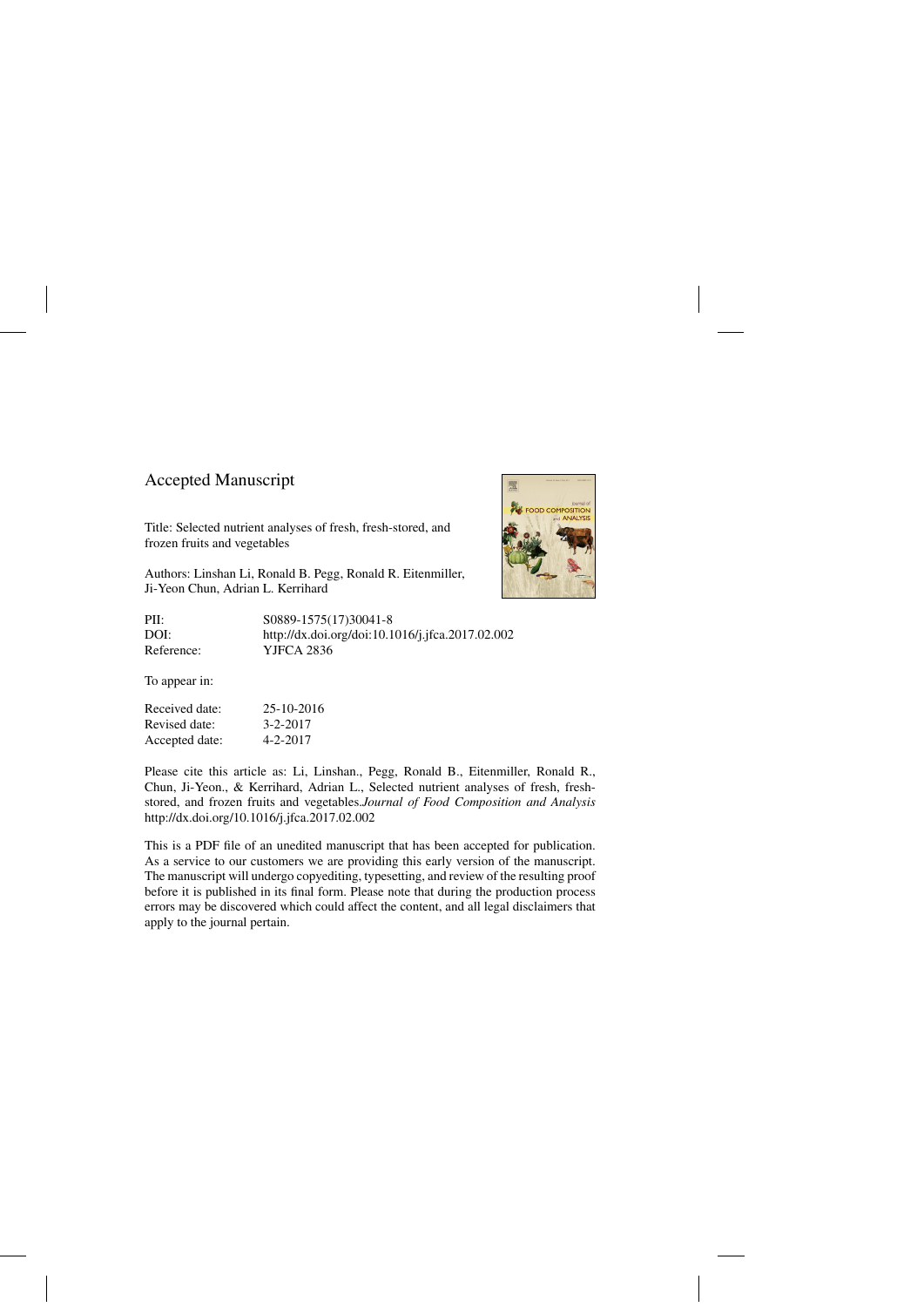# **CCEPTED MANUSCRI**

Selected nutrient analyses of fresh, fresh-stored, and frozen fruits and vegetables

Linshan Li<sup>a</sup>, Ronald B. Pegg<sup>a,\*</sup>, Ronald R. Eitenmiller<sup>a</sup>, Ji-Yeon Chun<sup>b</sup>, Adrian L. Kerrihard <sup>c</sup>

<sup>a</sup>Department of Food Science & Technology, College of Agricultural and Environmental Sciences, The University of Georgia, 100 Cedar Street, Athens, GA, 30602, USA bDepartment of Food Science and Technology, Sunchon National University, 413 Jungangro, Suncheon, Jeonnam 540-742, Korea <sup>c</sup>Department of Nutrition and Food Studies, College of Education and Human Services,

Montclair State University, 1 Normal Ave, Montclair, NJ 07043, USA

\*Corresponding author. Tel: +1-706- 542-1099; Fax: +1-706-542-1050.

E-mail address: [rpegg@uga.edu](mailto:rpegg@uga.edu) (R.B. Pegg)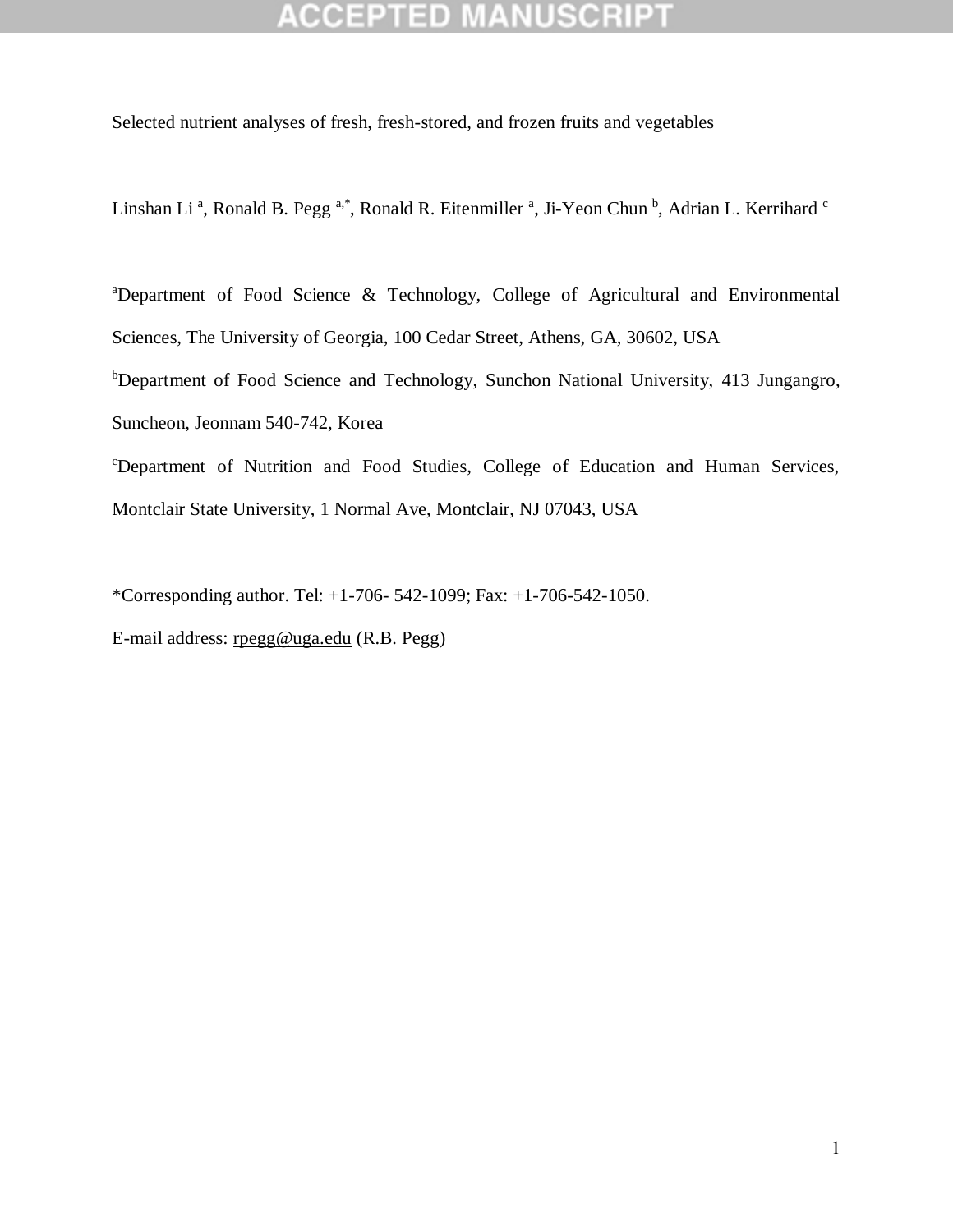# COEPTED MANUSCR

### **Highlights**

- The study mimics typical consumer purchasing and storage patterns of produce.
- The study compares key nutrients in fresh, fresh-stored, and frozen produce.
- Fresh produce loses vitamins over time during refrigerated storage.
- Consumers' assumption that fresh produce has much more nutritional value than frozen is incorrect.
- In some situations, frozen produce is more nutritious than its 5-day fresh-stored counterpart.

### **Abstract**

This two-year study compared the status of targeted nutrients in selected fresh and frozen fruits and vegetables. In addition, a novel third category was examined – a "fresh-stored" categorization intended to mimic typical consumer storage patterns of produce following purchase (five days of refrigeration). Broccoli, cauliflower, corn, green beans, green peas, spinach, blueberries, and strawberries of all three categories of freshness were analyzed for their concentrations of L-ascorbic acid (vitamin C), *trans*-β-carotene (provitamin A), and total folate. Analyses were performed in triplicate on representative samples using standardized analytical methods and included a quality control plan for each nutrient. In the majority of comparisons between nutrients within the categories of fresh, frozen, and "fresh-stored", the findings showed no significant differences in assessed vitamin contents. In the cases of significant differences, frozen produce outperformed "fresh-stored" more frequently than "fresh-stored" outperformed frozen. When considering the refrigerated storage to which consumers may expose their fresh produce prior to consumption, the findings of this study do not support the common belief of consumers that fresh food has significantly greater nutritional value than its frozen counterpart.

Keywords: Food analysis; Food composition; Fresh; Frozen; Produce; Vegetables; Fruits; Nutrients; Storage; Refrigeration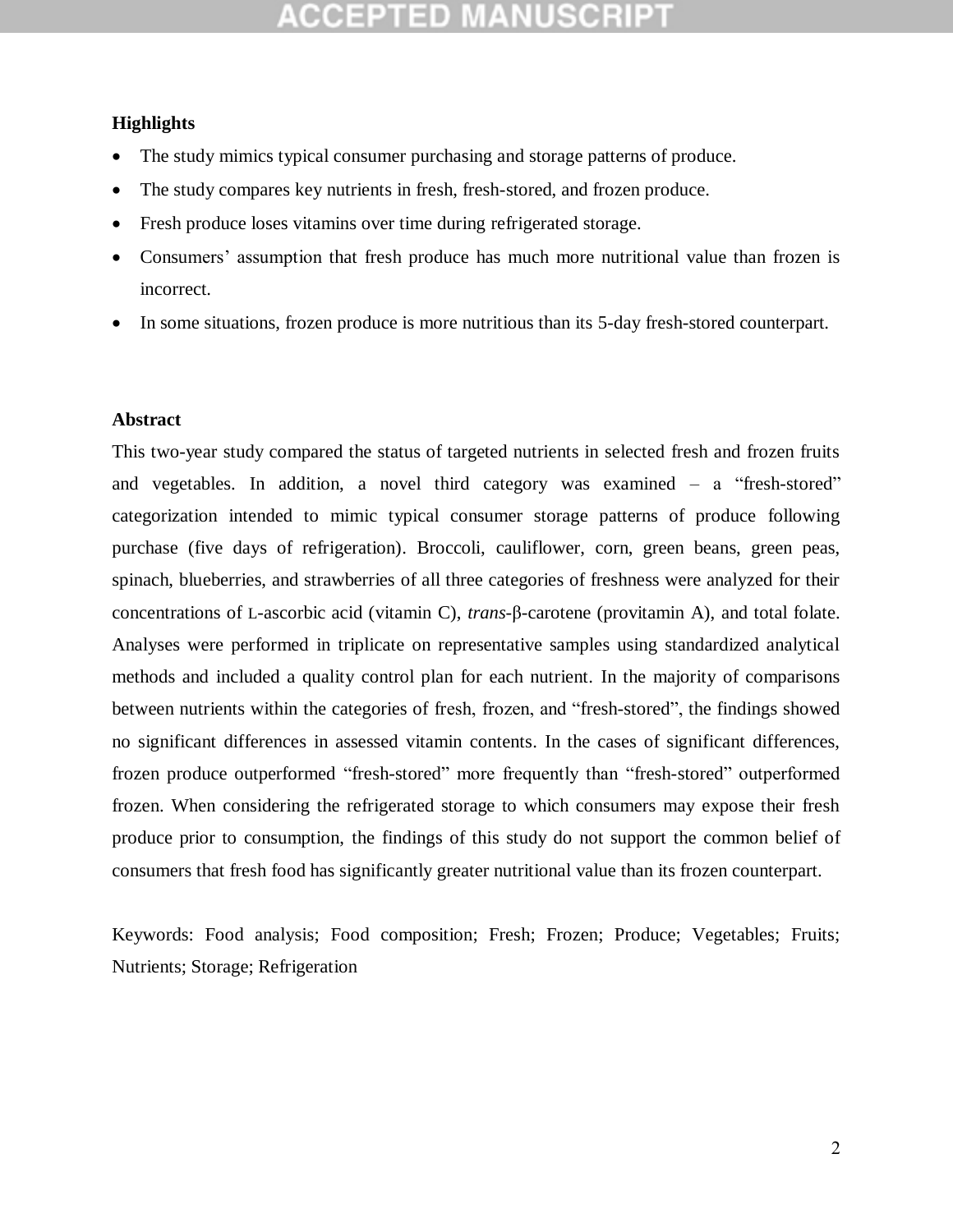### **1. Introduction**

There is strong evidence that public health could be improved by increased consumption rates of fruits and vegetables (CDC, 2013). Many fruits and vegetables are important sources of nutrients that are consumed at inadequate levels in the U.S., including vitamin A, vitamin C, calcium, magnesium, and others (Agarwal et al., 2015). Fruits and vegetables also frequently contain high concentrations of bioactive compounds, and have been shown to exhibit high antioxidant potentials (Liu, 2013). Furthermore, when prepared without added fats or sugars, fruits and vegetables are generally relatively low in calories, high in dietary fiber, and beneficial to satiety (Fulton et al., 2016). The consumption of fruits and vegetables has been shown to aid in healthy weight maintenance, and associate with a reduced risk of multiple chronic diseases (CDC, 2013).

Despite these points, a 2013 Center for Disease Control (CDC) reports that 33% of American adults consume less than one serving of fruits and vegetables a day. Governmental and public health agencies continue to apply ongoing efforts to improve consumption rates of fruits and vegetables for the benefit of public health. For example, the 2015-2020 USDA Dietary Guidelines for Americans advise individuals to increase their intake of fruits and vegetables to help control total caloric intake and manage body weight (U.S. Department of Health and Human Services and U.S. Department of Agriculture, 2015). The formal suggestion of MyPlate, the revised USDA Food Pyramid, suggests that half of the plate should be comprised of nutrientdense foods such as fruits and vegetables. These guidelines also highlight the importance of variety, which is necessary to give the human body the large array of vitamins, minerals and macronutrients it needs.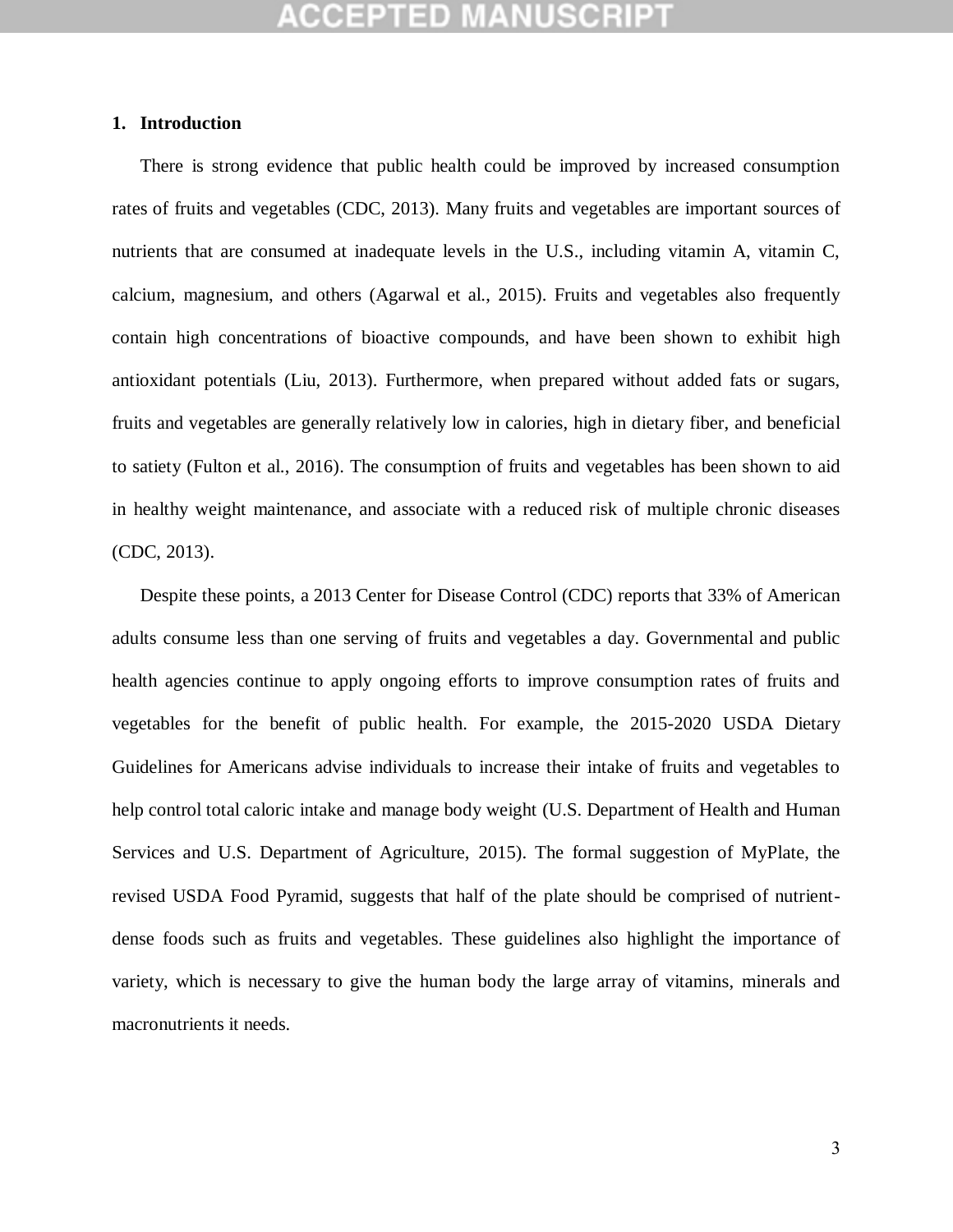The disparity between dietary recommendations and noted large-scale dietary patterns is a source of ongoing investigation, and it is apparent the causes are multi-faceted and diverse (Deliens et al., 2014; Haynes-Maslow et al., 2013; Stok et al., 2014). One documented explanation for inadequate fruit and vegetable consumption is a lack of high quality fresh produce choices for consumers, which may frequently be limited by spoilage and losses during transportation and/or storage (Buzby et al., 2014). This is especially the case during winter months, where quality is generally diminished and cost is often higher. Even when produce remains sufficiently unspoiled so as to merit purchase and consumption, there may be more minor degradations (e.g. enzymatic degradations, cellular respiration and oxidation) that can negatively affect their nutritional benefit (Bouzari, et al., 2015).

Prior studies investigating fresh produce have determined fresh produce is frequently picked before peak ripeness, packaged, stored, transported, and then stored again (Blackburn & Scudder, 2009). It has been established in prior investigation that post-harvest exposure to periods of storage and transportation at temperatures above freezing can negatively affect nutrient quality, specifically with nutrients of antioxidant potential (Villa-Rodriguez et al., 2015). Nutrients from produce will also be affected by genetic factors, climatic factors, and has been shown to be negatively associated with periods of exposure to light and/or oxygen (Alvarez-Suarez, 2014).

In efforts to lessen spoilage and degradation, a number of storage and production techniques have been investigated and introduced for produce in recent years. Prominent among these has been the implementation of modified atmospheres, which has been demonstrated to reduce degradation during storage (Oliveira et al., 2015). However, benefits of modified atmospheres discontinue once the package has been opened at the home of the consumer. Other recent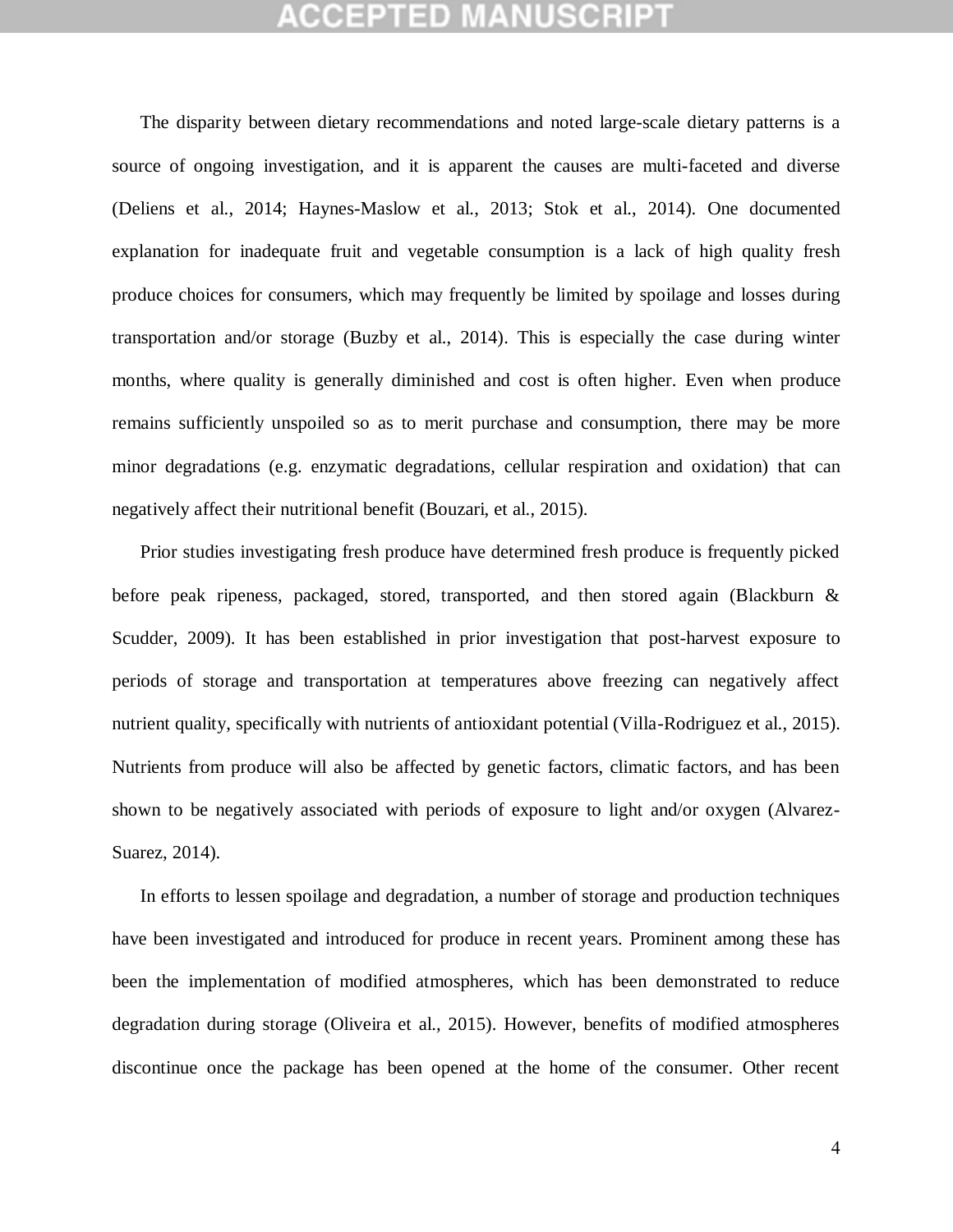innovations have included investigations into the use of edible oil coatings, ethylene absorbers, and the incorporation of anti-microbial agents into packaging materials (Brandwein et al., 2016; Patrignani et al., 2015; Sahu et al., 2016).

In principle, the freezing of fruits and vegetables could serve to provide a highly beneficial mitigation of the problems of spoilage and/or degradation, and provide consumers increased access to nutritious fruits and vegetables. This outcome has, of course, occurred for many consumers, but evidence shows that the scope of its reach continues to be limited by a persistent public perception that the preservation or processing of fruits and vegetables substantially diminishes nutritional quality (Ares et al., 2014). It has been shown that these perceptions continue to influence the choices of consumers (Haynes-Maslow et al., 2013). The validity of the continuing perception of frozen produce being of relatively lesser nutritional quality is a point worthy of investigation, for if it is in fact not accurate, its persistence may be having a negative role in public health.

When comparing the nutritional qualities of fruits and vegetables from different processes (specifically the comparison of fresh produce and frozen produce), a point of relatively infrequent examination is that fresh produce may often remain in the consumer's home for a number of days prior to consumption. According to the research of the Food Marketing Institute, the average number of trips to the supermarket in the United States was 1.5 times per week in 2015 (Food Marketing Institute, 2015). This suggests the average consumer stores purchased food in their home for a period of time of nearly five days prior to a return to the supermarket. This in-house storage may very plausibly contribute to losses of nutritional quality, therefore making the comparison of fresh and frozen produce more complicated than is commonly considered in studies.To the knowledge of the authors, the nutritional quality of fresh produce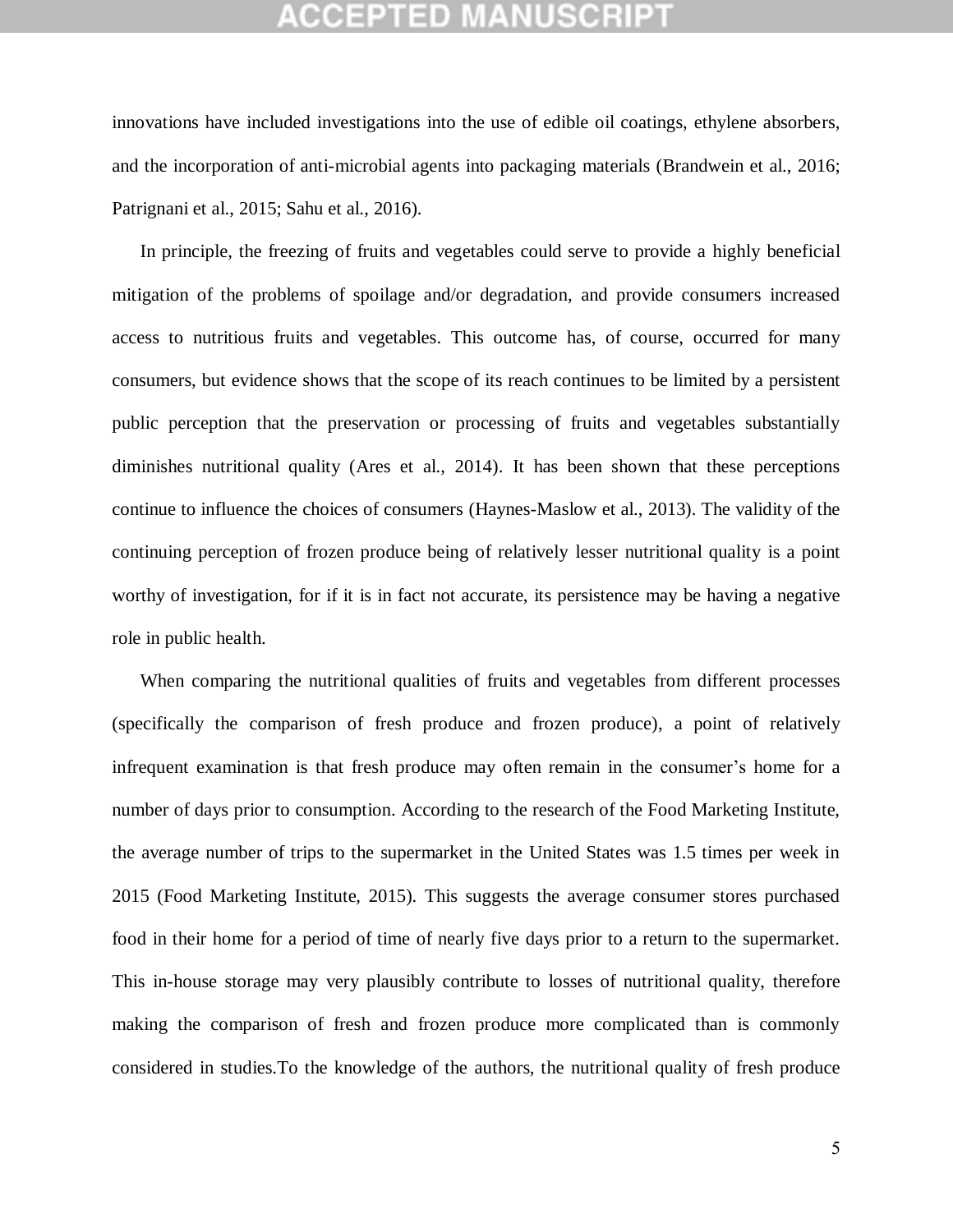specifically after a period of refrigerated storage that is intended to replicate consumer storage patterns has not received prior investigation.

This aim of this study was to determine and compare the status of targeted nutrients in selected fresh, frozen, and "fresh-stored" fruits and vegetables. The "fresh-stored" storage parameter (five days of refrigerated storage) was developed by the researchers for the purpose of approximating typical consumer storage patterns (designed with reference to the data of Food Marketing Institute 2015). The study assessed L-ascorbic acid (vitamin C), *trans*-β-carotene (provitamin A), and total folate concentrations within blueberries, strawberries, broccoli, cauliflower, corn, green beans, spinach, and green peas. The decision of what fruits and vegetables to investigate was predetermined by the Frozen Food Foundation (FFF), the funding agency for this study. Their pick of what to examine was based on the findings reported in a white paper commissioned by the FFF. This document, entitled 'Nutritional comparison of frozen and non-frozen fruits and vegetables: Literature review' was prepared by scientists from the Food Processing Center at the University of Nebraska-Lincoln (Kyureghian et al., 2010). So, the choice of produce and nutrients to be analyzed was not random. The choices were based on U.S. consumption patterns and nutrients (i.e., vitamins C, A, folate, and minerals) stipulated by the FFF as being important

#### **2. Materials and methods**

#### *2.1. Materials*

Produce, both fresh and private-label frozen, were purchased from supermarkets within a 40 km radius of Athens, GA, USA (i.e., Walmart, Sam's Club, Kroger, Publix, Piggly-Wiggly,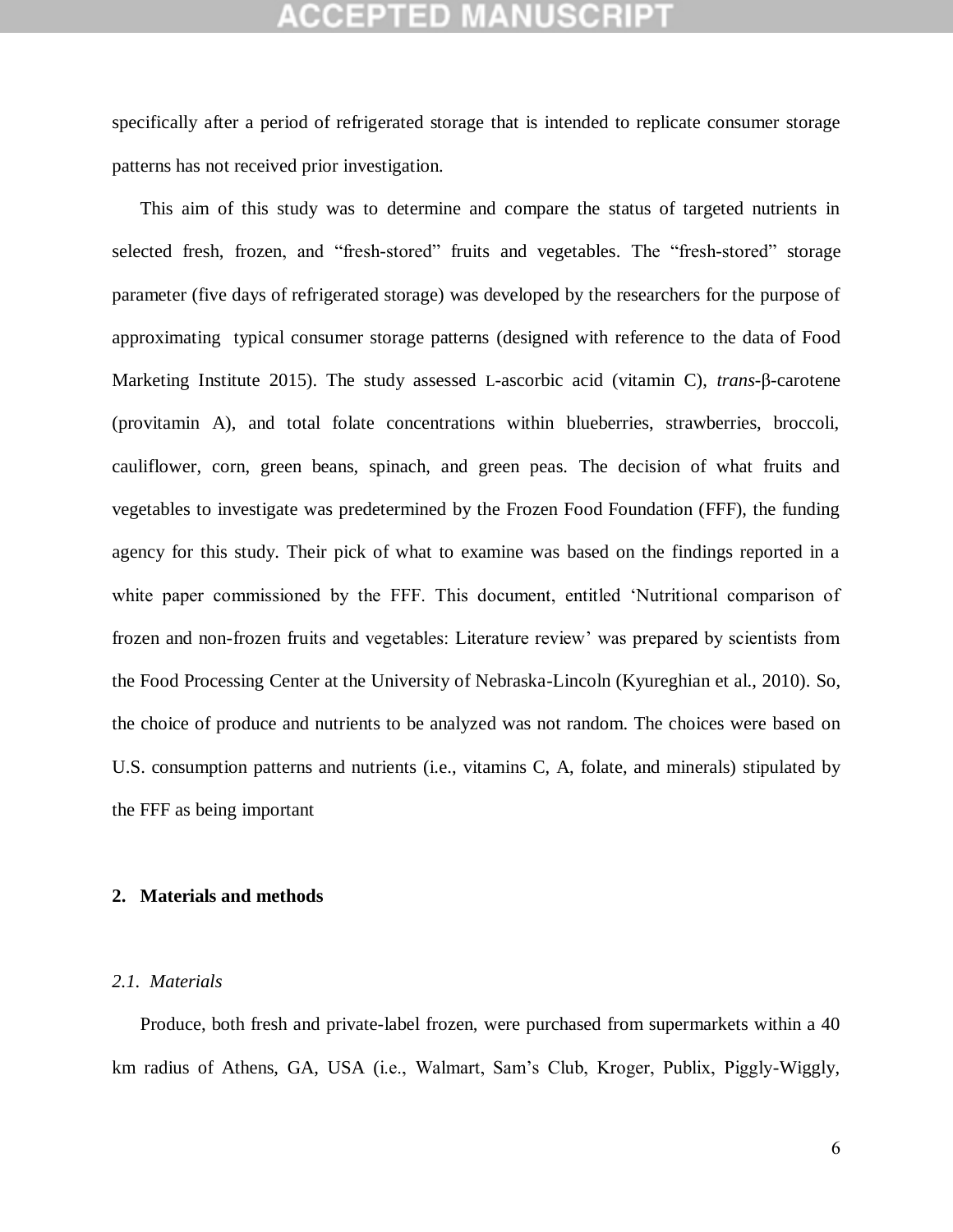Ingles, and Bells). The produce included six vegetables and two fruits, namely broccoli (*Brassica oleracea* var. *italica*), cauliflower (*Brassica oleracea* var. *botrytis*), sweet corn (*Zea mays* L. convar. *saccharata* Körn), green beans (*Phaseolus vulgaris* L.), green peas (*Pisum sativum* L.), spinach (*Spinacia oleracea* L.), blueberries (*Vaccinium corymbosum* L.), and strawberries (*Fragaria* × *ananassa*).

ACS-grade *meta*-phosphoric acid pellets, USP-grade L-ascorbic acid (purity, 99.9%), BD Difco<sup>™</sup> *Lactobacilli* broth, *Lactobacilli* agar, folic acid casei medium powder, and Pronase<sup>®</sup> protease (Cat No. 537002-50KU) were purchased from VWR International (Suwanee, GA, USA).ACS-grade glacial acetic acid, hydrochloric acid, sodium hydroxide, 95% (*v/v*) ethanol, and toluene as well as 2,6-dichloroindophenol sodium salt hydrate (purity, 98+%), HPLC-grade methanol, HPLC-grade methyl *tert*-butyl ether (MTBE), and pyrogallol were obtained from the Fisher Scientific Company (Suwanee, GA, USA). *trans*-β-Carotene (type I, synthetic, ≥ 93%), 1,4-α-D-glucan glucanohydrolase (i.e., α-amylase) from *Aspergillus oryzae* (Cat. No. 10065- 50G) and USP-grade folic acid (purity, 99.9%) were procured from the Sigma-Aldrich Chemical Company (St. Louis, MO, USA). Unpurified, but acetone-washed, conjugase was isolated from freshly-slaughtered chicken pancreata acquired from the University of Georgia's Department of Poultry Science (Athens, GA, USA).

Certified reference materials (CRMs) from the European Commission Joint Research Center, Institute for Reference Materials and Measurements, were purchased from the Resource Technology Corporation (Laramie, WY, USA); these included BCR®–431 (Brussels sprouts powder with a certified value of 4.83  $\pm$  0.24 g/kg for vitamin C) and BCR®–485 (mixed vegetables with certified values of 23.7 ± 1.5 mg/kg for *trans*-β-carotene and 3.15 ± 0.28 mg/kg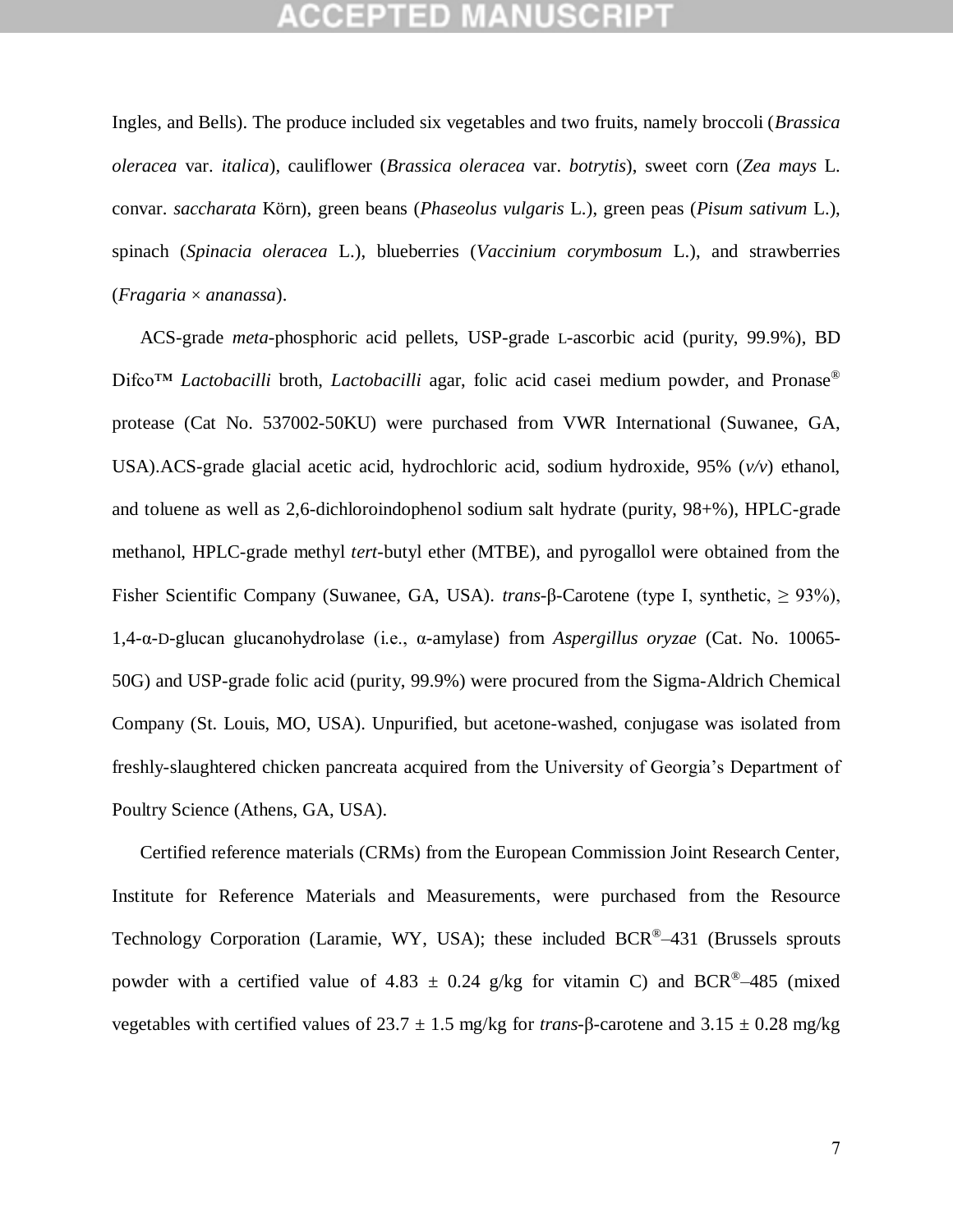for total folate. Gold Medal, enriched, AP flour – an in-house quality control (QC) marker for the folate assay – was purchased from Kroger (Athens, GA, USA).

#### *2.2. Sample acquisition, storage and preparation*

The analyses of this study were performed over the span of two years in six distinct time frames: (1) Summer to Fall Year 1, (2) Fall to Winter Year 1, (3) Winter to Spring Year 1, (4) Summer to Fall Year 2, (5) Fall to Winter Year 2, and (6) Winter to Spring Year 2. The process of acquiring, storing, and preparing the produce was repeated on the first day of each analysis period.

On the first day of each analysis period, a fresh fruit or vegetable of each food type was procured from six of the supermarkets listed in the "Materials" section. In most cases, Bells was the "backup" store for sourcing a fruit or vegetable (i.e., used as a source only if a produce product was unavailable at one of the other six possible sources). For the purpose of maintaining our sampling procedure as representative of consumer shopping habits, the period of produce instore storage time prior to purchase was not a controlled factor. Each of the samples were equally divided into two parts: One half was labeled 'fresh-stored' and placed in a standard kitchen refrigerator (4 °C) to be stored for 5 days, and the other half was designated 'fresh' for exposure to nutrient analysis that same day.

Also on the first day of each analysis period, frozen produce was purchased from the frozen sections of six of the above listed supermarkets. These samples were placed in frozen storage (0 °C) until analysis.

Prior to analysis, composite samples were prepared by combining a  $\sim$ 200-g portion of produce from each of the six supermarkets (within their designated category of fresh, fresh-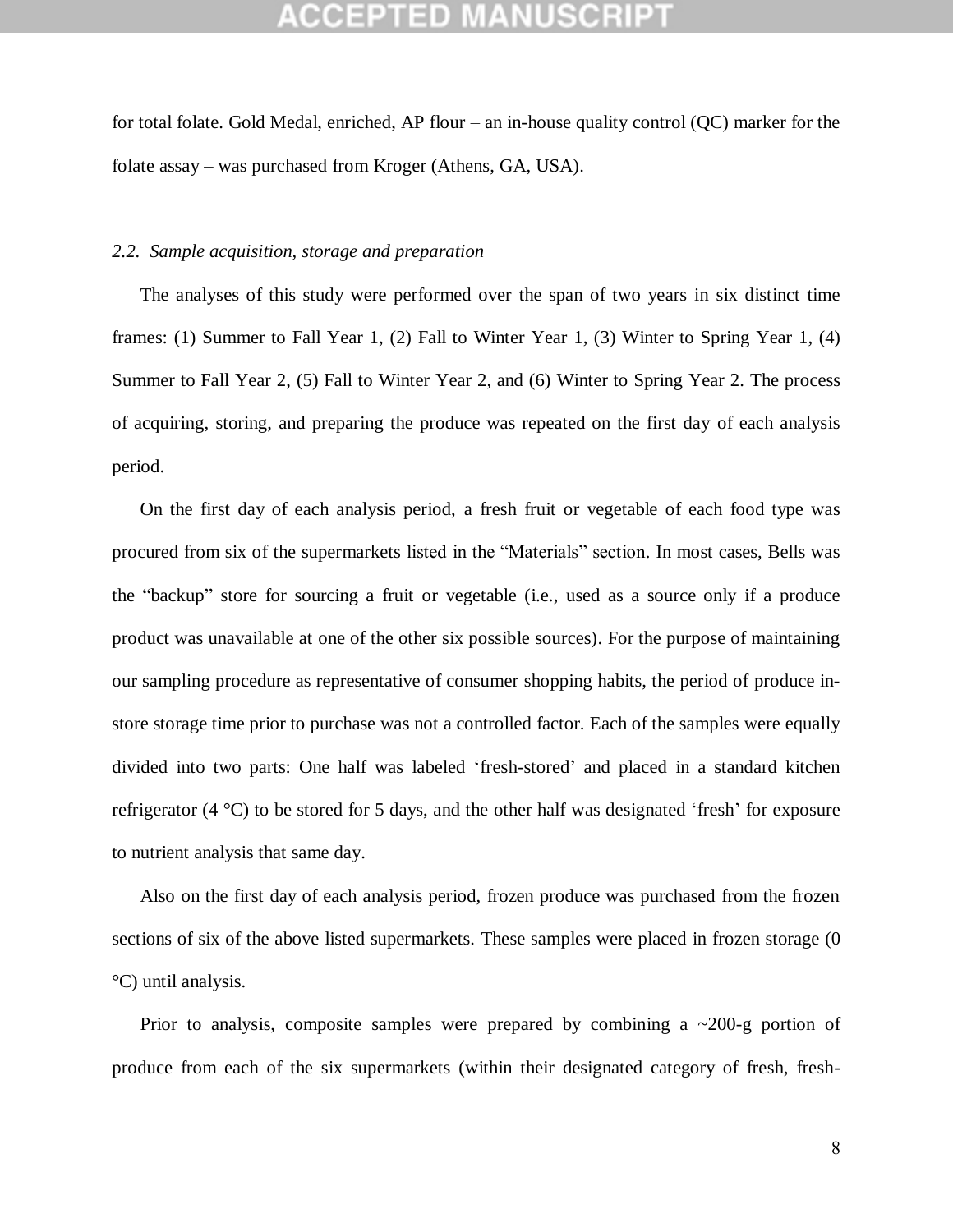stored, and frozen) in a plastic tub ( $62 \times 39 \times 24$  cm) and mixing well. The compositing, a common practice in food compositional studies, was for the purpose of minimizing the influence of outlier behavior from individual variations within sample types. If required, a representative vegetable sample was removed from the composite for blanching just prior to analysis. The blanching protocol was identical for each vegetable (i.e., 1 min contact in boiling water, transfer to an ice water bath for 3 min for quick cooling, remove excess moisture from the sample by tapping over paper towels). For fresh corn-on-the-cob, kernels were cut from the cob post blanching to prevent enzymatic degradation. All fresh and fresh-stored vegetables were blanched for *trans*-β-carotene analyses. Corn-on-the-cob was the only sample blanched for L-ascorbic acid and folate analyses. In all cases, composite samples were never physically ground until just prior to initiating a nutrient analysis.

#### *2.3. Moisture correction*

Moisture analyses were performed gravimetrically, in triplicate, per AOAC Official Method 984.25 and the conversion of nutrients based on blanched weight (b.w.) to fresh weight (f.w.) was calculated using the following equation:

Nutrient content (f.w., μg/100 g) = *Nutrient content (b.w., μg/100 g)*  $\times$  (1-*M<sub>b</sub>*)/ (1-*M<sub>f</sub>*)

where,  $M_b$  is the moisture content of the blanched sample; and  $M_f$  is the moisture content of the fresh (unblanched) sample.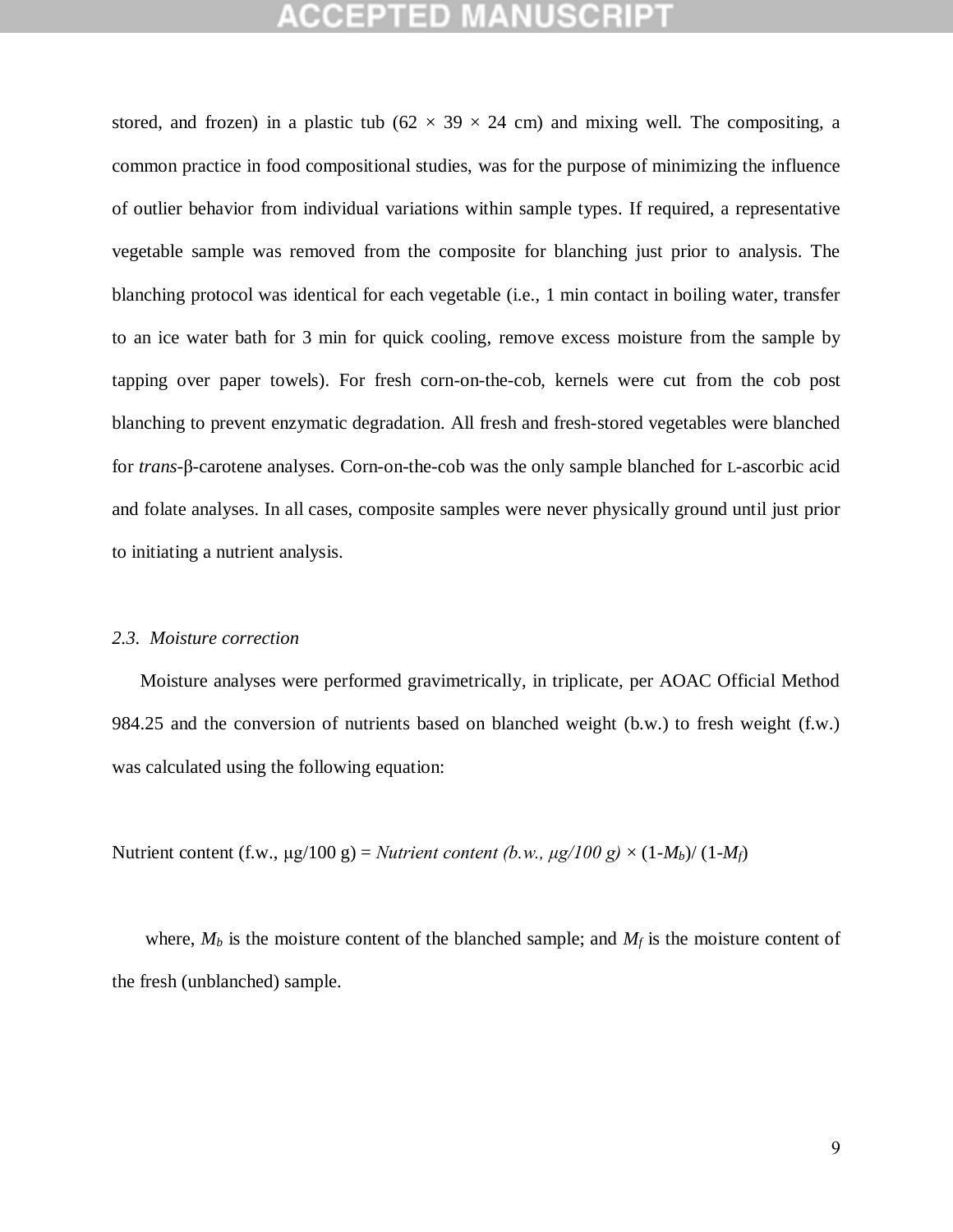### **CCEPTED MANUSCR**

#### *2.4. L-Ascorbic acid analysis*

L-Ascorbic acid analysis was performed as described in AOAC Official Method 967.21, (AOAC International, 2006). The L-ascorbic acid content was calculated according to the following equation:

mg L-ascorbic acid/g =  $(X-B) \times (F/E) \times (V/Y)$ 

where,  $X$  is the average mL for test sample titration;  $B$  is the average mL for blank titration; *F* is the mg of L-ascorbic acid equivalent to 1.0-mL indophenol standard solution; *E* is the mass (g) of sample assayed; *V* is the volume of the initial test solution; and *Y* is the volume of the test solution titrated.

L-Ascorbic acid measurements in fresh and fresh-stored corn-on-the-cob were corrected according to their moisture contents before and after blanching. Each sample was analyzed in triplicate.

#### *2.5.* trans*-β-Carotene analysis*

Samples were saponified and extracted per European Standard Methods EN 12823-1 and -2 (2000). Briefly, 100 mL of 95% (*v/v*) ethanol and 20 mL of 60% (*w/v*) KOH were added to 10 g of the finely ground sample, with 1 g of pyrogallol to serve as an antioxidant, and saponified under a blanket of nitrogen in an  $81 \pm 2$  °C water bath 45 min, then removed and placed in an ice water bath. Carotenoids were extracted with a hexane solvent extraction, concentrated to dryness, and quantitatively resuspended in an appropriate volume of mobile phase. HPLC analysis was accomplished via an unpublished method by Sanders, described in a technical note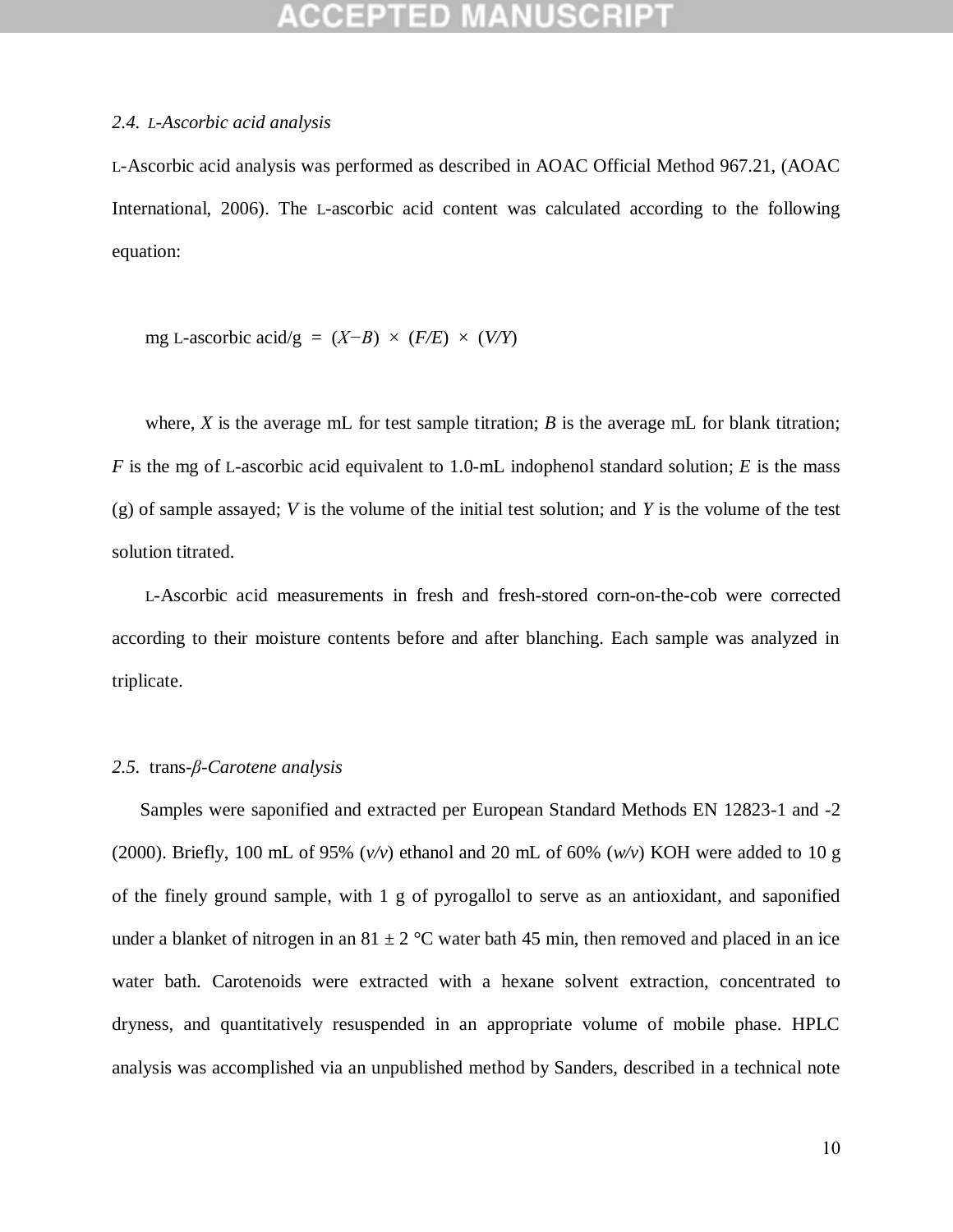obtained from YMC™ Separation Technologies, entitled "Separation of carotenoids found in algae (YMC™ Separation Technology, 2007)". An Agilent 1200 series quaternary pump with degasser, autosampler, diode array detector and ChemStation software were employed and fitted with a YMC<sup>TM</sup> C30 carotenoid HPLC column  $(4.6 \times 250 \text{ mm}, 3\text{-µm}$  particle size; Waters Corporation, Milford, MA, USA), YMC<sup>TM</sup> carotenoid S-3 DC guard cartridge  $(4.0 \times 200 \text{ mm})$ and YMC™ direct connect end fitting. Elution parameters entailed an isocratic system at a flow rate of 2.0 mL/min with 75:25  $(v/v)$  CH<sub>3</sub>OH:MTBE as the mobile phase. Injection volumes were sample dependent and typically 20 or 100 μL. Visible detection was monitored at a  $\lambda = 450$  nm and the column temperature was maintained at 35 °C.

The mass concentration, ρ, of total *trans*-β-carotene in mg/100 g of the sample (triplicate samples, averaged) was calculated using the following equation:

$$
\rho = (A_s \times C \times V_s \times V_{st} \times 100)/(A_{st} \times M \times V_{is} \times 1,000)
$$

where,  $A_s$  is the peak areas for the  $\beta$ -carotene isomers obtained with the sample test solution; *C* is the corrected purity of the standard solution ( $\mu$ g/mL); *V<sub>s</sub>* is the total volume of sample test solution (mL);  $V_{st}$  is the injection volume of the standard solution ( $\mu$ L);  $A_{st}$  is the peak area for *trans*-β-carotene obtained with the standard solution in units of area; *M* is the sample mass (g);  $V_{is}$  is the injection volume of the sample test solution ( $\mu$ L); 1,000 is the conversion factor for  $\mu$ g to mg; and 100 is the conversion factor for the content to be reported per 100 g sample.

*trans*-β-Carotene measurements in fresh and fresh-stored produce were corrected according to their moisture contents before and after blanching. Each sample was analyzed in triplicate.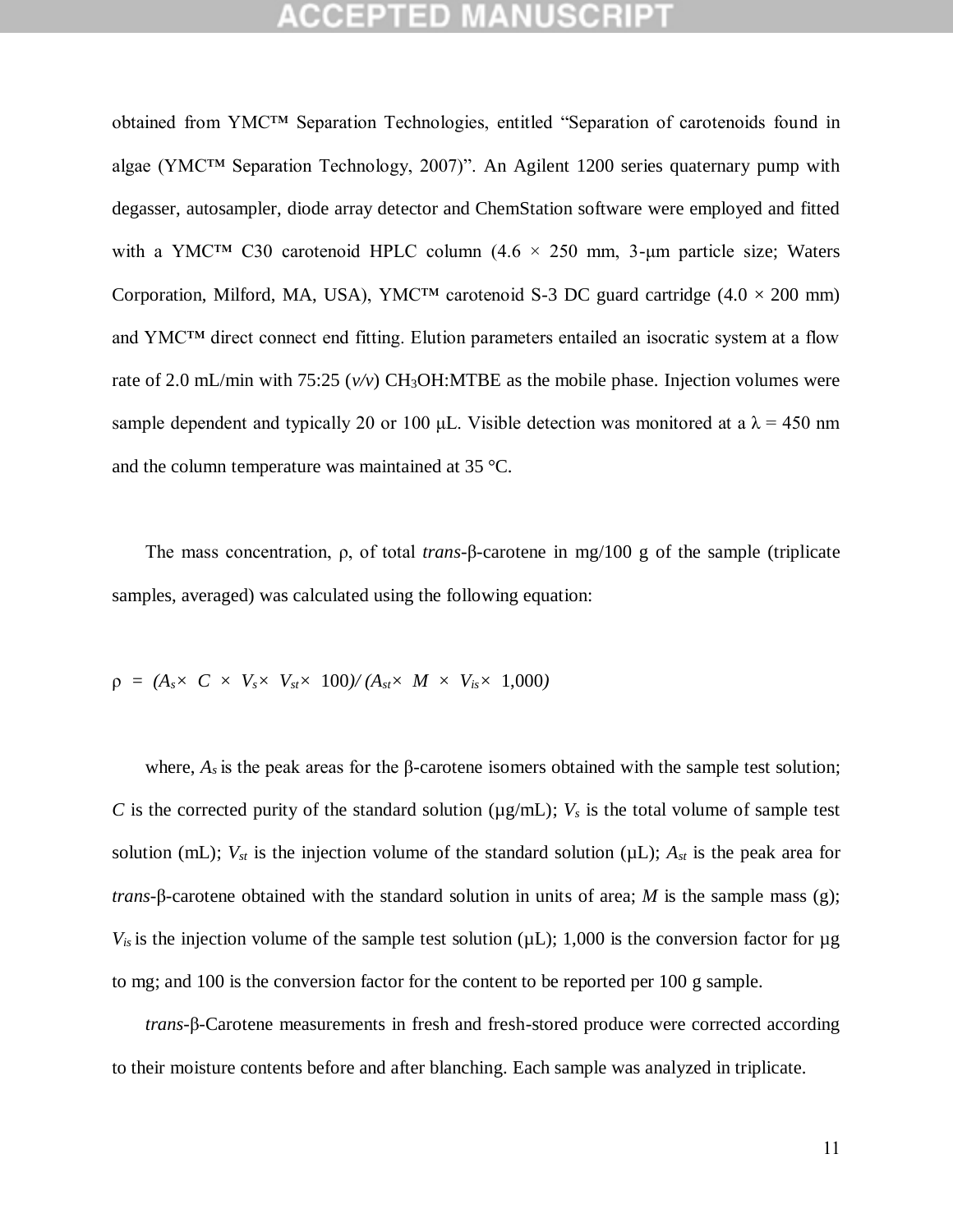#### *2.6. Folate analysis*

Folate analysis was performed according to the operating procedure for microplate assay of folic acid and total folate with calculation of dietary folate equivalents according to an in-house unpublished report based on AOAC Official Method 2004.05. As summarized below, the procedure includes a trienzyme extraction assay and microplate assay.

#### *2.6.1. Isolating γ-glutamyl hydrolase (conjugase) from chicken pancreata*

Difco Laboratories (Sparks, MD, USA) no longer provides its chicken pancreas enzyme; hence, chicken pancreata  $(\sim 60)$  were harvested from freshly-slaughtered chickens at the University of Georgia's Department of Poultry Science farm (Athens, GA, USA). The pancreata were packaged in zip lock pouches and frozen at -80  $^{\circ}$ C overnight. Then  $\sim$ 15 g of frozen pancreata were combined with  $\sim$ 300 mL of cold acetone (-78 °C, prepared by dry ice addition to the organic solvent) in a 500-mL Erlenmeyer flask. The contents were blended at 25,000 rpm for 60 s using a PT 3100 Polytron™ homogenizer with a Kinematica PT-DA 3012/2TM generator (Brinkmann Instruments, Westbury, NY, USA). The slurry was poured into a Büchner funnel, lined with Whatman No. 1 filter paper, connected to a suction flask and a vacuum system. After suction filtration, the filter cake was rinsed with  $3 \times \sim 100$  mL portions of cold acetone. The crude preparation containing the conjugase enzyme was scrapped from the filter paper, allowed to dry in a fume hood at room temperature for 1 h, and then lyophilized in a FreeZone® 2.5-L bench-top freeze dryer (Labconco Corporation, Kansas City, MO, USA) to ensure that all traces of acetone and moisture were removed. The product (referred to as the conjugase powder) was transferred to an amber-glass bottle and stored in a refrigerator at 4 °C until used. Activity of the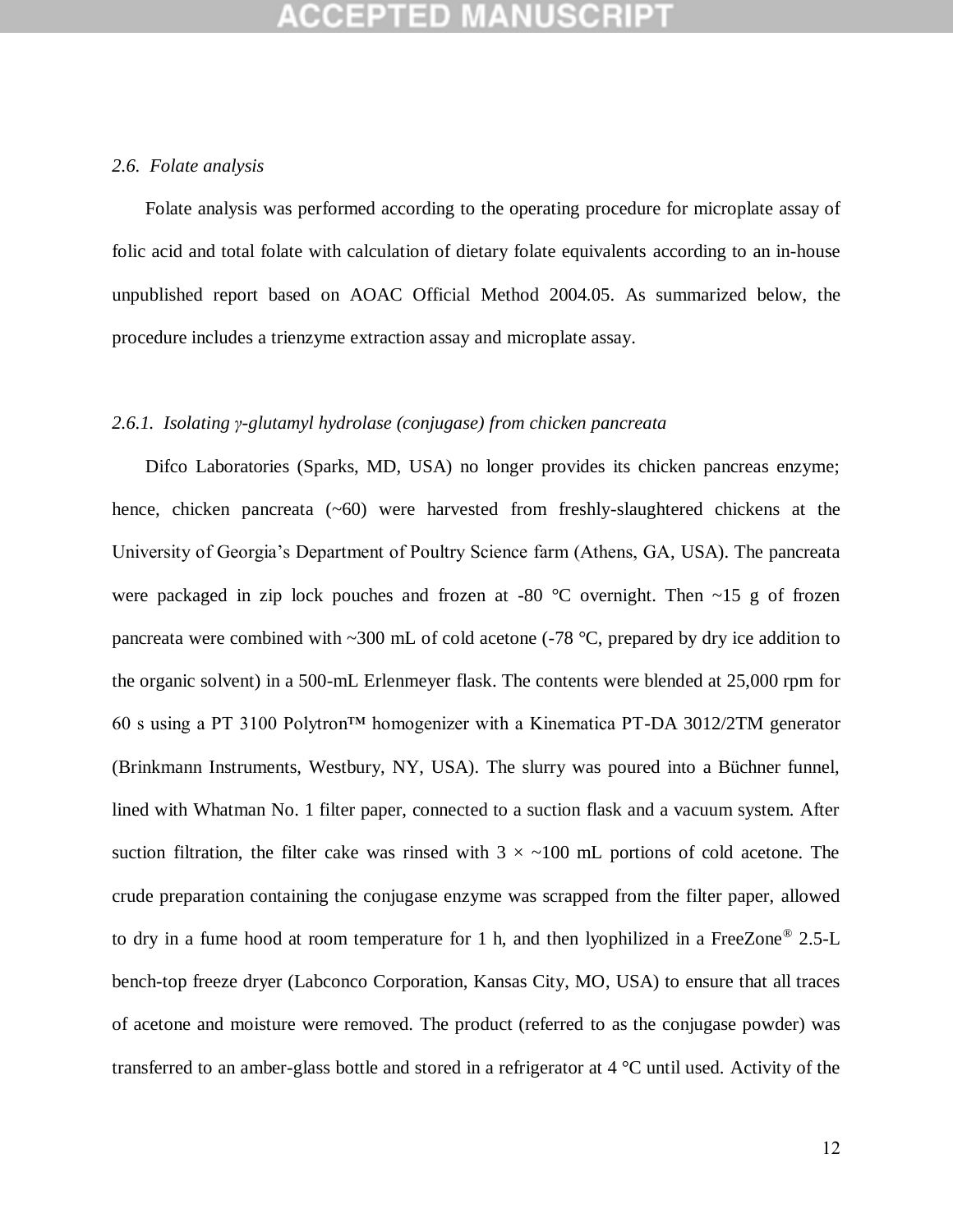conjugase was confirmed by running the microbiological assay (details below) using a pteroyltetra-γ-L-glutamic acid standard (Cat. No. 16.254, Schricks Laboratories, Jona, Switzerland). When needed, the lyophilized powder (100 mg) was weighed out, dissolved in 20 mL of the 0.1 M phosphate buffer and sonicated for 5 min. The chicken pancreas conjugase reagent was then filtered through glass wool to remove any particulates.

### *2.6.2 The trienzyme extraction assay*

For each fruit and vegetable, 100 g subsamples were taken from the homogeneous composite and ground in a 70-W Black & Decker one-touch chopper (Model HC306, Applica Consumer Products, Inc., Miramar, FL, USA) just preceding the assay. Triplicate samples were subjected to the trienzyme assay using the following method (*NB*, the description forthwith is made for a single tube): the ground sample  $(1.0 \text{ g})$  was weighed into a borosilicate glass tube  $(36 \text{ g})$ *i.d.*  $\times$  155 mm), to which 20 mL of a 0.1 M phosphate buffer (pH = 7.8) containing 1% (*w/v*) Lascorbic acid were added and a sufficient quantity of deionized water to bring the volume up to 50 mL. The sample was homogenized with the Polytron homogenizer at 25,000 rpm for 60 s. After homogenization, two drops of toluene were added to retard bacterial activity. The tube was then wrapped with aluminum foil and placed in a Thelco boiling water bath (Model 83, Precision Scientific Co., Coimbatore, India) for 15 min. After this period, the tube and its contents were cooled to room temperature using an ice water bath. Pronase® (1 mL of a 2 mg/mL solution) was added and the tube placed in a 5.0-ft<sup>3</sup> Isotemp<sup>TM</sup> standard lab incubator (Model 650D, Fisher Scientific) at 37 °C for 3 h. The tube was returned to the boiling water bath for 3 min to inactivate the protease, followed by a cooling step. Afterwards, 1 mL of a 20 mg/mL α-amylase solution was added followed by a 2-h period in the incubator at 37 °C. Finally, 4 mL of the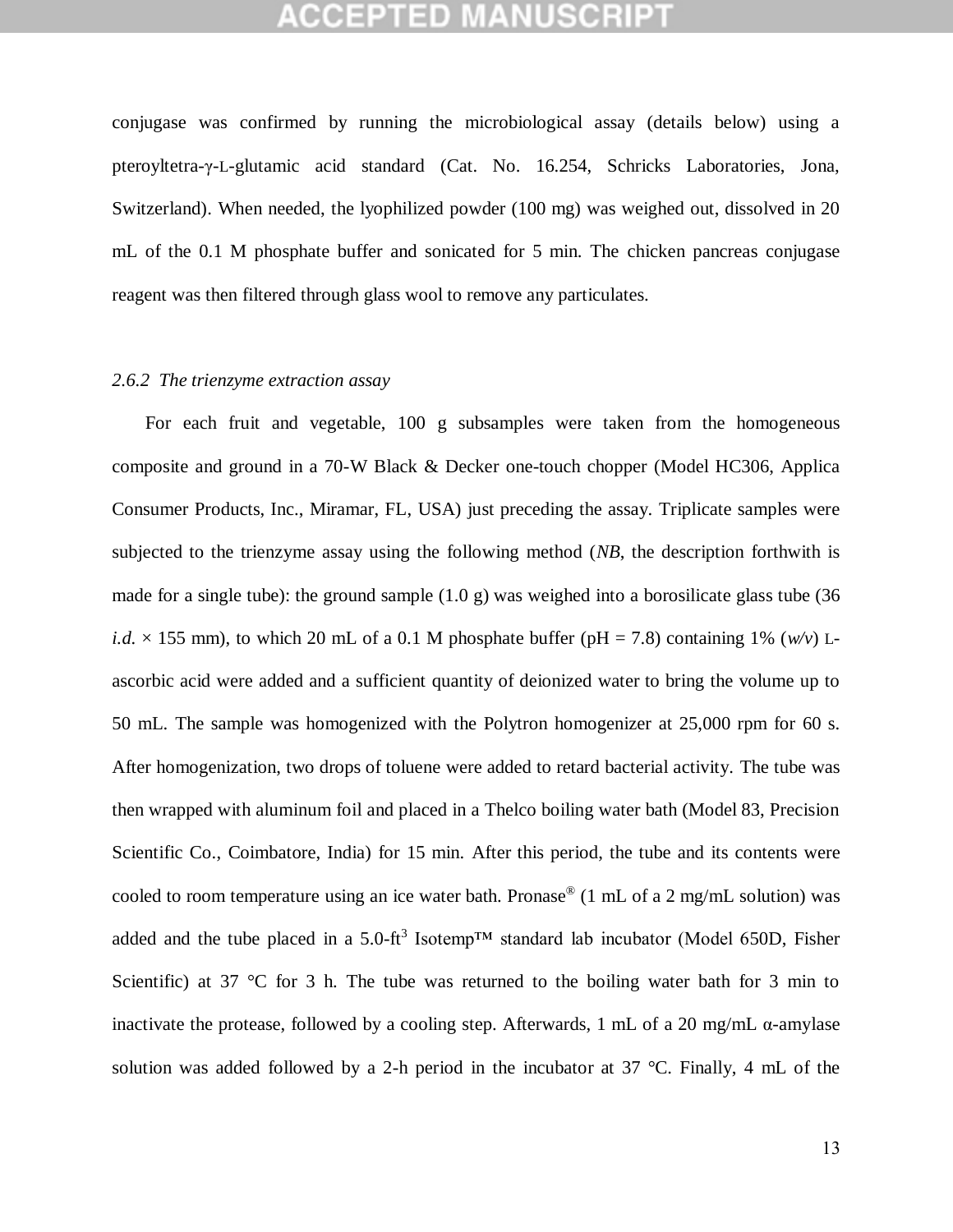chicken pancreas conjugase reagent were added followed by an additional incubation at 37 °C for 16 h. The folate tube was returned to the boiling water bath for 3 min to inactivate the conjugase. Using an ice water bath, the tube was cooled to room temperature and the pH of the solution was adjusted to 4.5 with  $(1+1, v/v)$  HCl and a pH meter. The acidified solution was then quantitatively transferred to a 100-mL volumetric flask. The flask was filled to mark with deionized water and the solution filtered through Whatman No. 1 filter paper into an Erlenmeyer flask. The extract was dispensed into 1.5-mL disposable/conical microcentrifuge tubes (Cat. No. 20170-038, VWR International), wrapped with aluminum foil, and stored at -40 °C until analyzed.

As an internal QC measure, the folic acid fortified Gold Medal, enriched, all-purpose flour (Kroger, Athens, GA, UGA) was extracted by the trienzyme assay described above. From the nutrition label, 30 g of this flour contains 10% of the recommended daily value of 400  $\mu$ g of folic acid. Therefore, the folic acid concentration in flour is roughly 133 µg/100 g flour.

#### *2.6.3. Microplate assay reagents*

#### *2.6.3.1.* Lactobacilli *broth*

BD Difco™ Lactobacilli broth AOAC (15.2 g, Cat. No. 290110, VWR International) was weighed, transferred to a 500-mL Erlenmeyer flask and dissolved in 400 mL of deionized water. Using a hot plate/stirrer, the broth was brought to a boil, held there for 2-3 min, cooled to room temperature using an ice water bath, and then brought to mark. Aliquots of the broth (10 mL) were pipetted into  $20 \times 150$ -mm screw-cap culture tubes (Fisher Scientific). The tubes were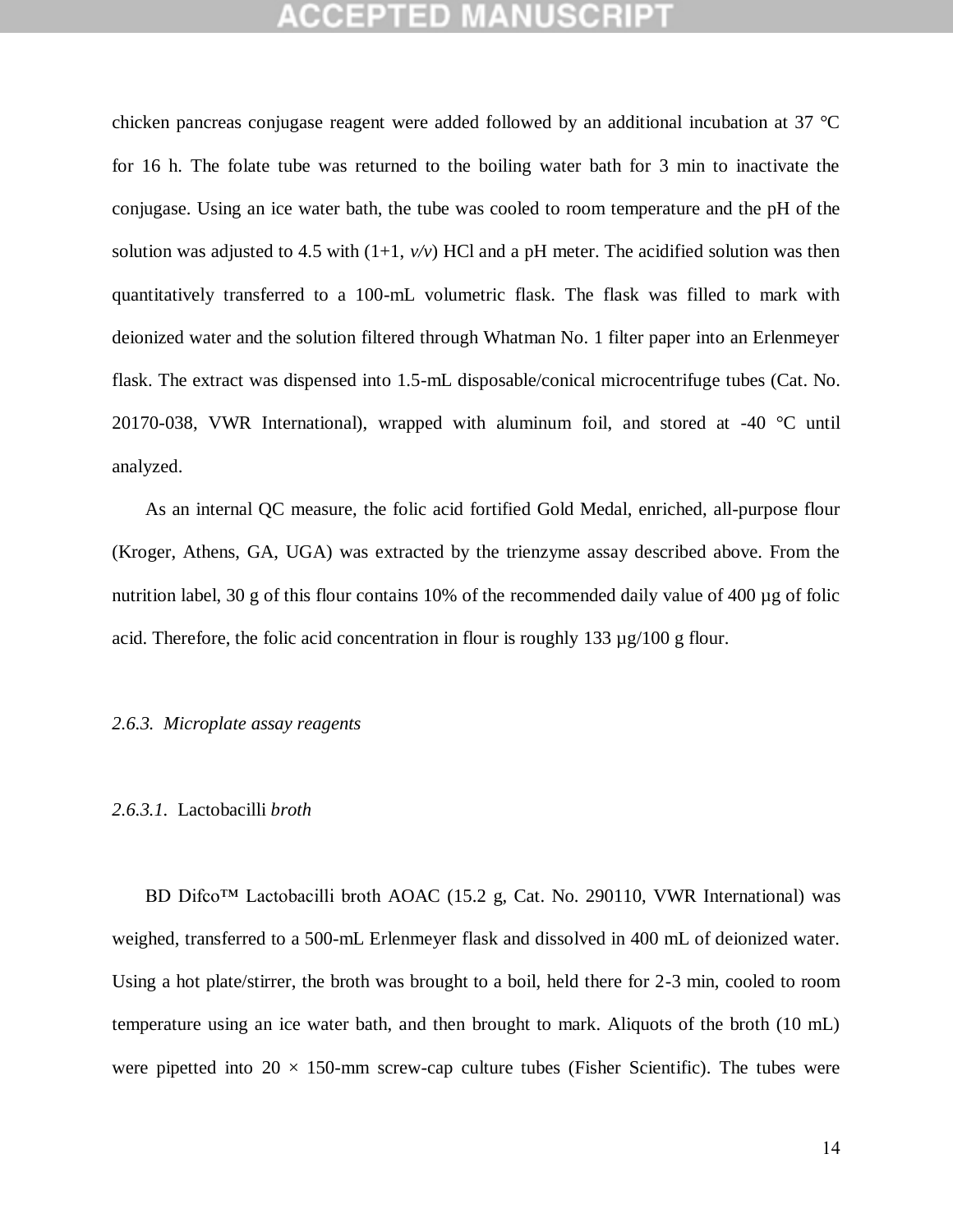loosely capped and autoclaved with a steam sterilizer autoclave (AMSCO, Erie, PA, USA) at 121 °C for 15 min. After the tubes had cooled, they were tightly capped and stored in a 4 °C refrigerator until used.

#### *2.6.3.2.* Lactobacilli *agar*

BD Difco™ *Lactobacilli* agar AOAC (19.2 g, Cat. No. 290010, VWR International) was weighed, transferred to a 500-mL Erlenmeyer flask and dissolved in 400 mL of deionized water. The same procedure was then followed as described for the preparation of the *Lactobacilli* broth AOAC except that during cooling, the tubes went positioned on their side to create a slanted angle (i.e., the product is referred to as slants). After the agar had solidified, the tubes were tightly capped and stored at 4 °C refrigerator until used.

#### *2.6.3.3.* Lactobacilli *culture activation and maintenance*

Freeze-dried *Lactobacillus casei* subsp. rhamnosus (ATCC® 7469™) was acquired from the American Type Culture Collection (Manassas, VA, USA). The lyophilized culture was dispersed in 10 mL of the *Lactobacilli* broth AOAC (solution A). Between 0.5 to 1 mL of solution A was diluted with another 10-mL portion of *Lactobacilli* broth AOAC (solution B). Solutions A and B were placed in the incubator at 37 °C for 18 h. If the culture grew well in solution B, it was transferred and streaked onto one of the *Lactobacilli* agar slants, but if not, then solution A was streaked onto the agar slant. The freshly inoculated slant was incubated at  $37 \degree C$  for 24 h and then placed in the refrigerator. To maintain viability of the culture, a portion of the culture was taken every 7 d from the stored slant and transferred to a new slant. The new slant was incubated at 37 °C for 24 h and then placed in the refrigerator.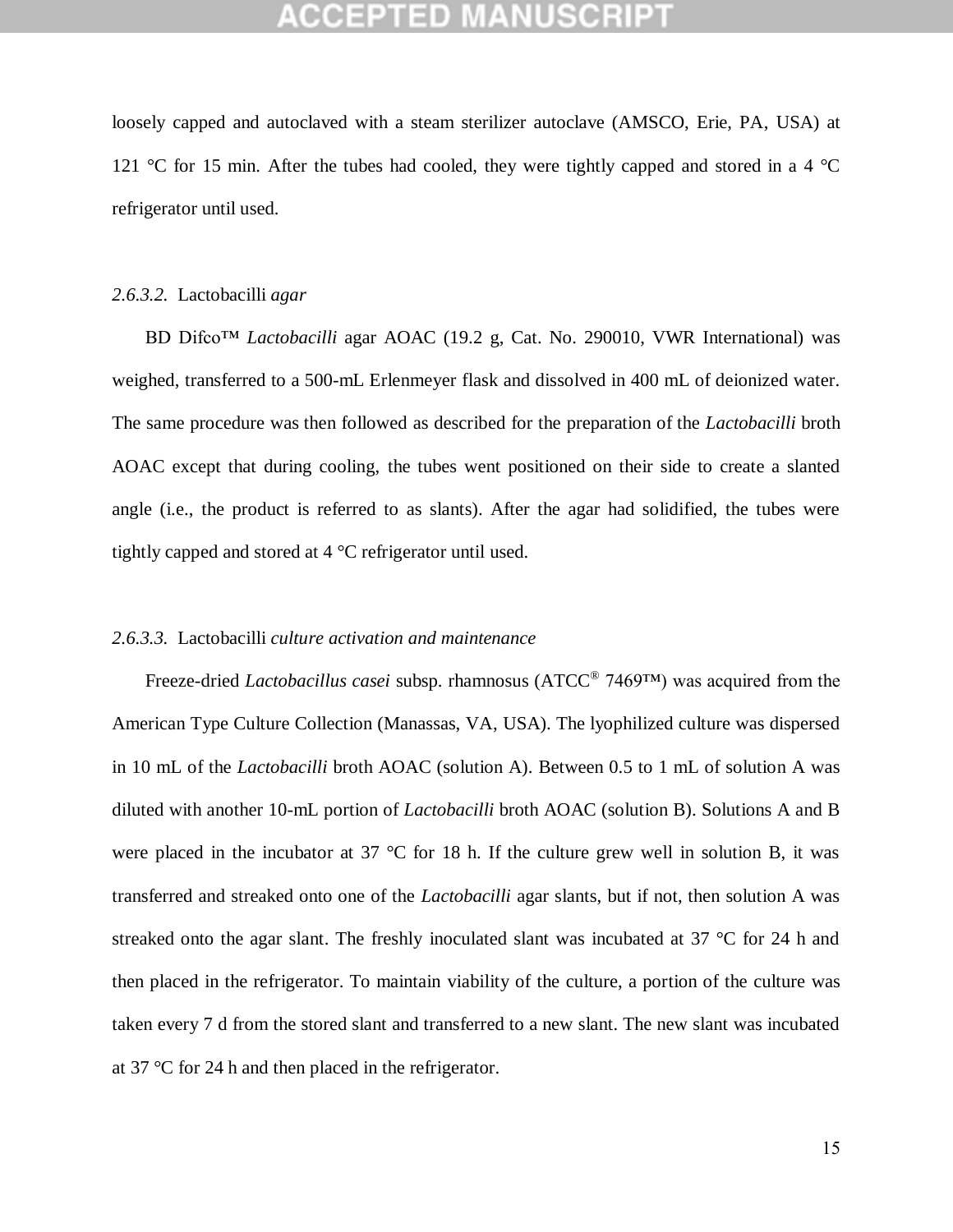#### *2.6.3.4. Depletion medium*

*Lactobacilli* broth AOAC (7.6 g) and BD Difco<sup>TM</sup> folic acid casei medium powder (18.8 g, Cat. No. 282210, VWR International) were weighed, transferred to a 500-mL Erlenmeyer flask and dissolved in 400 mL of deionized water. The same procedure was then followed as described for the preparation of the *Lactobacilli* broth AOAC.

#### *2.6.3.5. Folic acid casei medium*

BD Difco<sup>™</sup> folic acid casei medium powder (28.2 g) was weighed, transferred to a 500-mL Erlenmeyer flask and dissolved in 300 mL of deionized water. Using a hot plate/stirrer, the media was brought to a boil, held for 1-2 min, cooled to room temperature using an ice water bath, and filled to mark. Prior to filtering, the workbench was wiped with 70% (*v/v*) ethanol. The medium was then filtered near a flame to help prevent bacterial contamination using a 250-mL Corning™ disposable sterile filter system (Cat. No. 09-761-140, Fisher Scientific). Briefly, the filter system was removed from its aseptic packaging and the spout connected to a vacuum hose. Media was poured into the upper chamber and a vacuum was applied. After all of the solution had been filtered through the 0.22-µm cellulose acetate membrane, the upper unit of the filter was removed and the bottle then capped tightly. The sterile media was stored in a 4 °C refrigerator, but warmed to room temperature before use in the microplate assay.

#### *2.6.3.6. Folic acid stock solution*

Under yellow lighting, USP-grade folic acid (20 mg, CAS 59-30-3, Sigma-Aldrich) was accurately weighed and transferred to an Erlenmeyer flask with  $\sim$ 20 mL of 95% ( $v/v$ ) ethanol.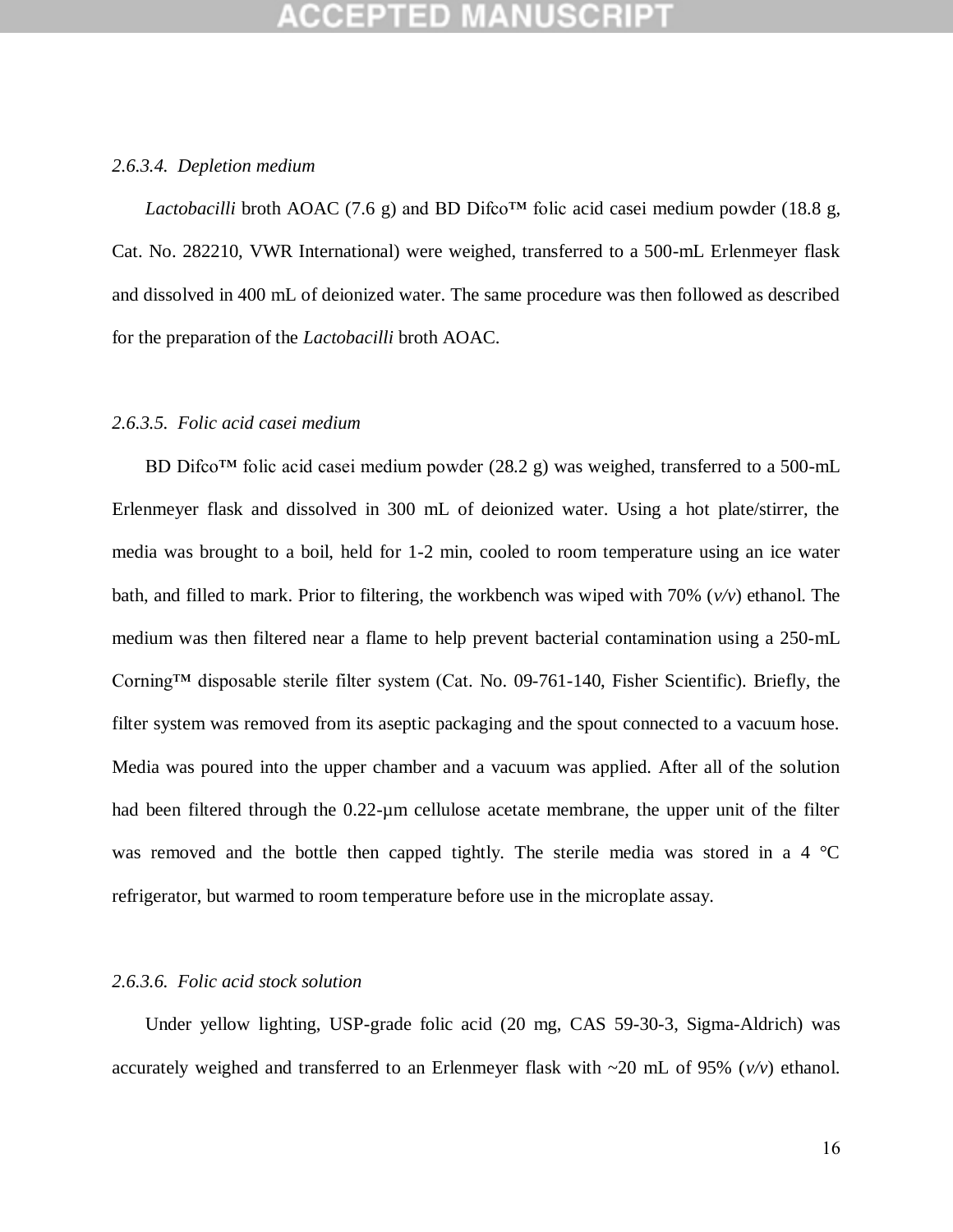The solution was then diluted with  $\sim$ 30 mL of deionized water. To facilitate the dissolution of folic acid, the pH was raised to  $10.0$  using  $0.1$  N NaOH and then adjusted to 7.0 with  $0.05$  N HCl. The 50-mL solution was quantitatively transferred to a Pyrex<sup>®</sup> 100-mL Class A low-actinic volumetric flask and then filled to mark with deionized water. Aliquots (10 mL) of this stock solution were transferred to borosilicate glass culture tubes, which were capped, wrapped with aluminum foil, and stored in a 4 °C refrigerator until used.

#### *2.6.3.7. L-Ascorbic acid reagent*

L-Ascorbic acid (1 g, USP grade, CAS 50-81-7, VWR International) was weighed and quantitatively transferred into a 10-mL Class A low-actinic volumetric flask using deionized water. The flask was then diluted to mark and warmed under running water to fully dissolve the crystals. Once dissolved, the solution was re-cooled to room temperature.

#### *2.6.4. Microplate assay*

The preparation for the microplate assay was as follows: A tube containing the depletion media was warmed to room temperature. The culture from a 3-5 day old slant was transferred to the depletion media. The tube was then incubated at 37 °C for 6 h before further use. To ensure sterility, all supplies were autoclaved at 121 °C for 15 min and were cooled, capped and/or sealed. These included a 250-mL Erlenmeyer flask filled with 100 mL of deionized water, a 50 mL graduated cylinder, a 125-mL Erlenmeyer flask, Gilson diamond pipette tips, and a jar of 1.5-mL disposable/conical microcentrifuge tubes.

Fruit and vegetable sample extracts (from the trienzyme extraction) as well as those of the wheat flour for QC determinations were thawed to room temperature, and then transferred to 20-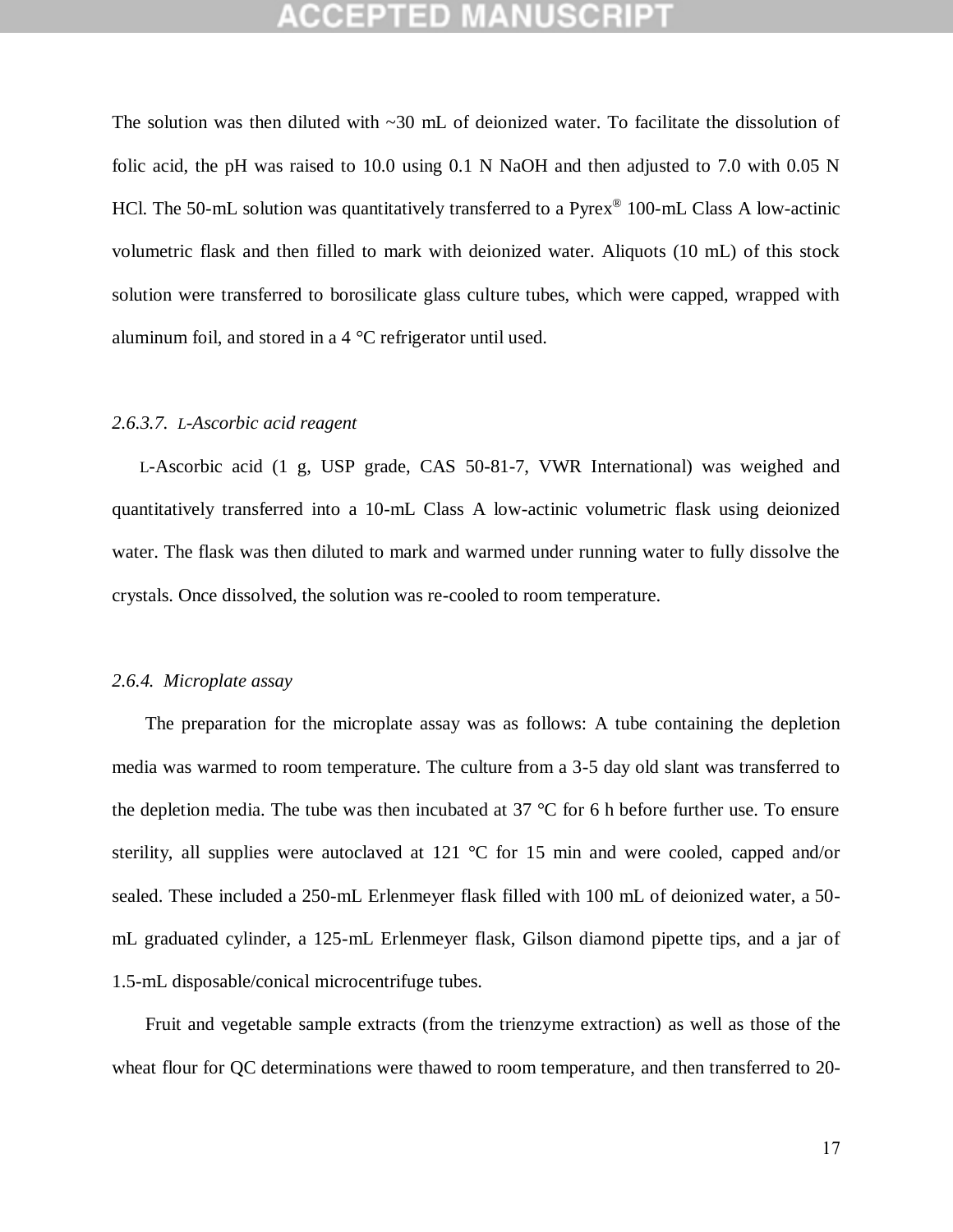mL Wheaton amber vials. The vials were diluted to the appropriate ratio (determined by trial and error; details to follow) with deionized water, and capped. The dilution factor employed was based on the estimated folate concentration for the fruit or vegetable in question. Turbidity was determined for each test sample and was compared to that of the folic acid standard. If the measurements were similar, then the appropriate dilution had been employed in the microbiological assay. If not then a more dilute or concentrated test sample was used. A ratio of 1:10 (*v/v*) was determined for the QC sample, while a 1:1 ratio was chosen for test samples with a folate range of 0 to 30 µg/100 g fruit or vegetable; 1:3 for test samples with a folate range of 30 to 80  $\mu$ g/100 g fruit or vegetable; 1:5 for test samples with a folate range of 80 to 150  $\mu$ g/100 g fruit or vegetable; and 1:10 for test samples with a folate content of 150 to 200  $\mu$ g/100 g fruit or vegetable. The loosely capped amber vials were autoclaved at 121 °C for 5 min and after they had cooled to room temperature using an ice water bath, the vials were capped tightly.

A working solution of folic acid  $(\sim 2 \text{ ng/mL})$  was prepared: a tube of the folic acid stock solution ( $\sim$ 200 μg/mL) was removed from the refrigerator and tempered to room temperature. A 100-µL aliquot was transferred via a Gilson Pipetman Neo® to a Pyrex® 100-mL Class A lowactinic volumetric flask, diluted to mark with deionized water and mixed well. Once mixed, a 1,000-µL aliquot of the first diluted standard was transferred via a Gilson Pipetman Neo® to a second 100-mL Class A low-actinic volumetric flask; the flask was diluted to mark and mixed well.

Before performing the microplate assay, the biosafety, laminar-flow hood (Contamination Control, Inc., Kulpsville, PA, USA) was wiped down with  $70\%$  ( $v/v$ ) ethanol and run for  $>60$ min to ensure a sterilized environment in the hood before plating. Under the hood, the folic acid working solution and L-ascorbic acid reagent were syringe filtered using BD 3-mL Luer-Lok™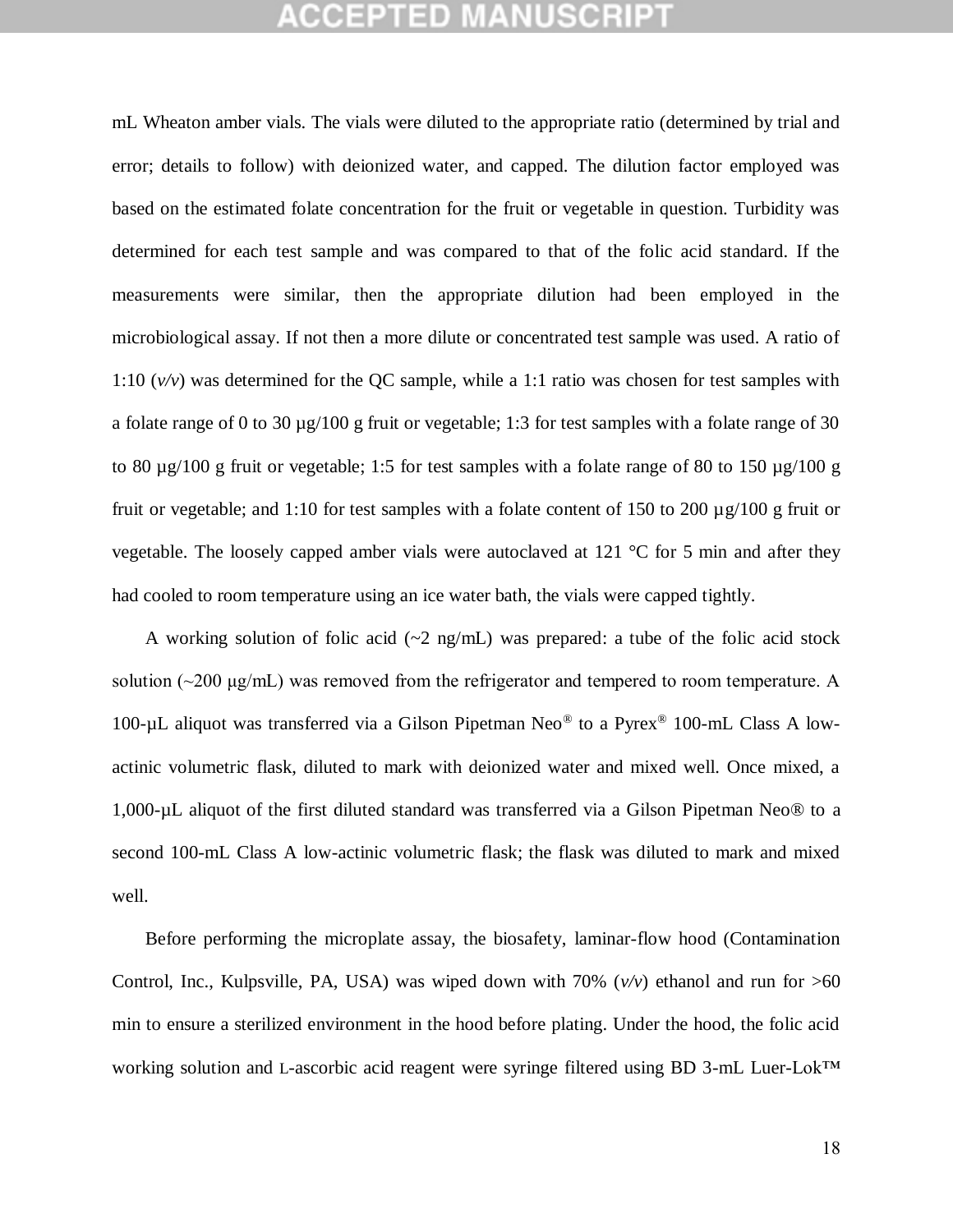syringes (Cat. No. BD309657, VWR International) and 0.22-µm polyvinylidene fluoride (PVDF) sterile filters (Cat. No. 09-720-3, Fisher Scientific) into sterilized 1.5-mL disposable/conical microcentrifuge tubes.

A sterile, 96-well, polystyrene Falcon™ tissue culture plate with a flat-bottom and lid (Cat No. 08-772-2C, Fisher Scientific) was removed from its aseptic package. Using a 12-channel Gilson Pipetman M Multichannel, 300 µL of sterilized water were taken up from a 50-mL Costar™ sterile disposable reagent reservoir (Cat. No. 4871, VWR International) and dispensed along row H (i.e., the bottom row, see Fig. 1 for plate set up) of the microplate as a "blank" row; 150 µL were added to all other rows. Then, 150 µL of the sterile-filtered folic acid working solution  $\sim$  2 ng/mL), sterilized flour extract, and sterilized fruit and vegetable sample extracts were added to wells G1-G3, G4-G6, and G7-G12, respectively, via a 200-µL single channel Gilson Pipetman. Using the 12-channel Pipetman with sterilized tips, the solutions in row G were mixed 3×. After mixing, 150 µL of the solutions (be it folic acid standard, flour extract, or two test sample extracts) were transferred from wells G1-G12 to F1-F12. The solutions in wells F1- F12 were mixed  $3\times$  and 150 µL of the diluted solutions were then transferred to each subsequent row of wells (E thru A), until the last row (A) on the microplate was filled. In row A (wells A1- A12), 150 µL were removed from the microplate and disposed. Growth media for each plate was prepared by adding 15 mL of the folic acid casei medium reagent, 150 µL of the sterilized Lascorbic acid reagent, and 45 µL of the depletion medium incubated with the culture to a 125-mL sterilized flask, and mixing well. This solution was poured into a sterile reagent reservoir; 150 µL were pipetted into every row, except for the blank row (H). Each prepared microplate was individually placed inside a zip-lock sandwich bag and transferred to the incubator for 18 h at 37  $\mathrm{C}$ .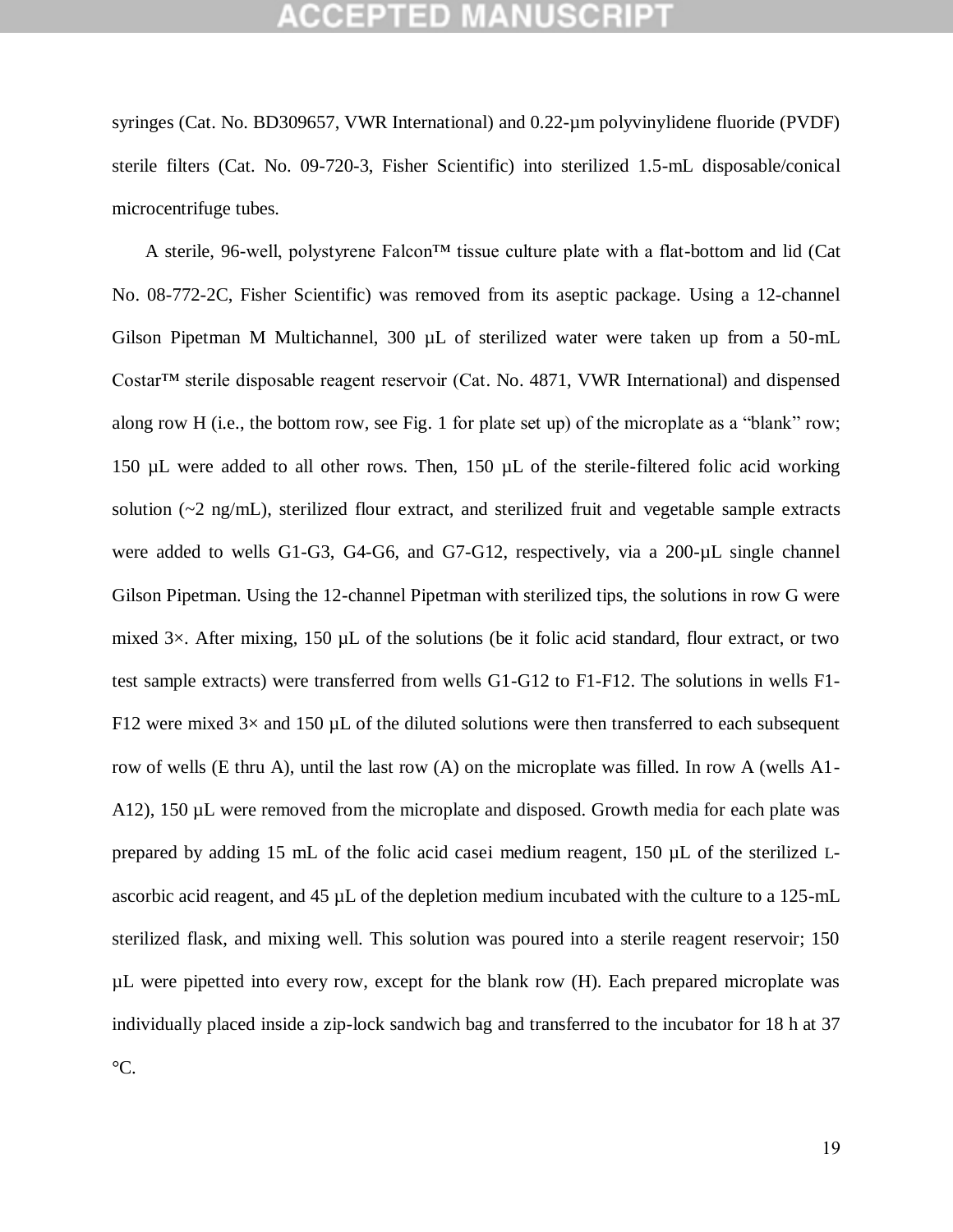After 18 h the microplates were removed from the incubator and the contents in the wells of rows A thru G were mixed well with the 12-channel Pipetman. Absorbance readings for the microplate were taken at  $\lambda = 650$  nm using a FLUOstar Omega microplate reader (BMG LABTECH Inc., Cary, NC, USA). The assay was carried out using bottom scanning and at an incubation temperature of 25 °C.

### *2.6.4.1 Calculation of folate levels in fruits and vegetables*

Turbidity data was collected and concentrations of folate (i.e., folic acid equivalents) in the samples calculated using the microplate reader's MARS Data Analysis software. Polynomial regression (a form of linear regression) was employed to calculate a standard curve based on the absorbance readings of the folic acid standard at different concentrations. For each microplate analyzed, a new standard curve was created; folic acid concentration versus absorbance was fitted with a third-order polynomial. The resultant curve is sigmoidal, but has a linear portion associated with it where concentration can be determined from absorbance readings according to Beer's Law (see Fig. 2). Using this region of the curve and taking into account appropriate dilution factors and sample masses, the folate contents in the fruits and vegetables were determined and reported as μg folic acid equivalents/100 g, f.w. Because the mass of fresh and fresh-stored corn samples changed during blanching, the folate content in these was corrected according to the moisture content before and after blanching. Each sample was analyzed in triplicate.

#### *2.7 Data analysis*

The analyses of this study were performed over the span of two years in 6 distinct time frames: (1) Summer to Fall Year 1, (2) Fall to Winter Year 1, (3) Winter to Spring Year 1, (4)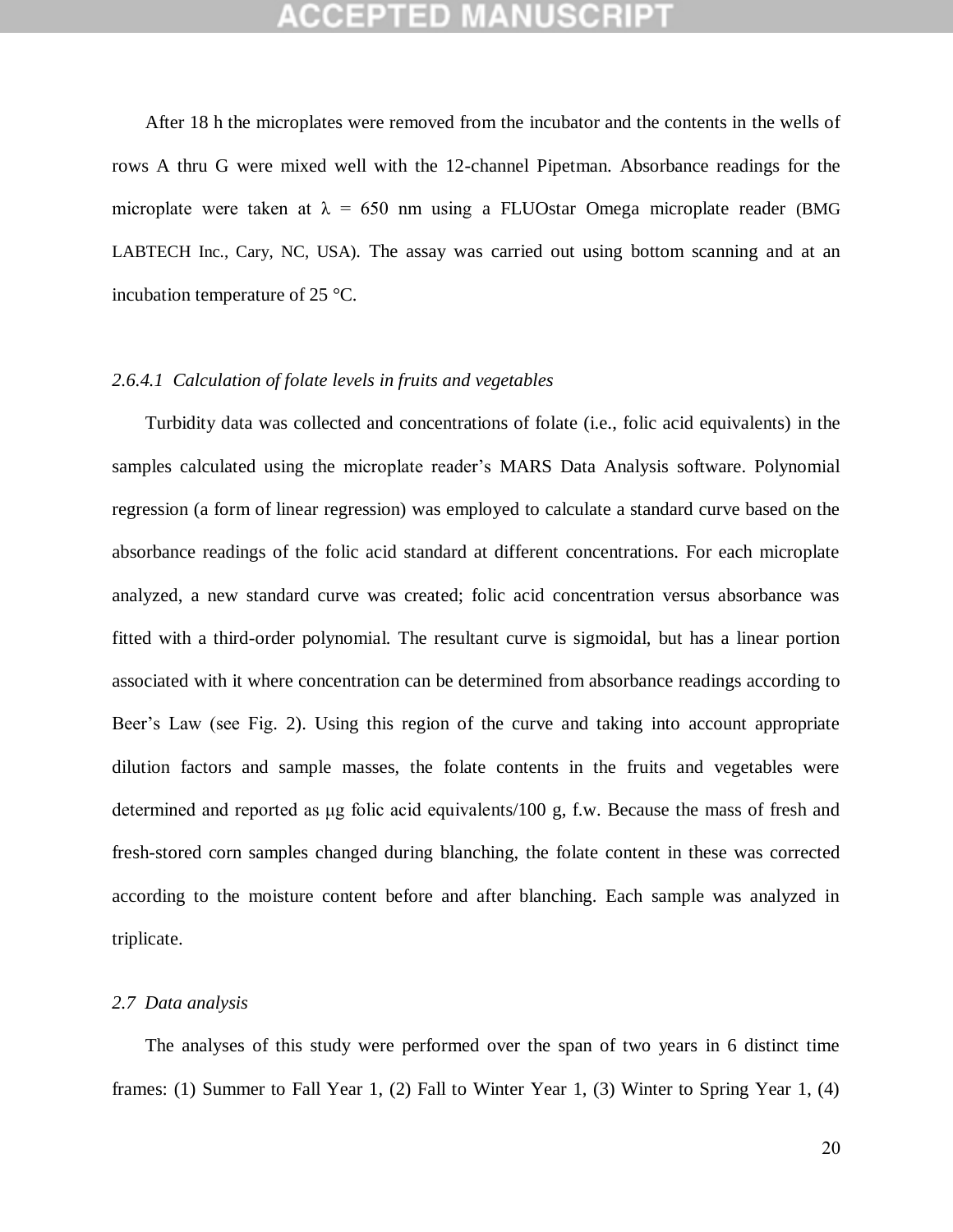Summer to Fall Year 2, (5) Fall to Winter Year 2, and (6) Winter to Spring Year 2. Within each time period, nutrient contents were measured in triplicate for all combinations of treatments and samples. Therefore, the nutrient contents of each treatment/sample combination was assessed according to 18 replications.

For each of the 8 sample-types (i.e., each specific fruit or vegetable), one-way ANOVA was performed to determine the presence of significant difference in nutrient contents according to treatment ( $\alpha = 0.05$ ). Data transformation was applied when necessary to adequately meet the assumption of normal distribution for ANOVA, and the Weighted Least Squares method was employed in the instances in which the equal variance assumption of the ANOVA was violated. All necessary statistical diagnostic checks (e.g., residuals versus predicted value plot, Q–Q plot of residuals, and histogram plot of residuals) were performed to verify acceptability of ANOVA implementation. In the cases in which a statistically significant difference was observed among the three treatments, the Tukey's Studentized Range multiple comparisons test was performed to determine which specific pairs of treatments (i.e., fresh vs. frozen, fresh vs. fresh-stored, and fresh-stored vs. frozen) showed significant differences ( $\alpha = 0.05$ ).

All data analyses were performed using SAS software, version 9 of the SAS system for Windows (SAS Institute Inc., Cary, NC, USA).

#### **3. Results and Discussion**

#### *3.1 L-Ascorbic acid*

Details for the validation of the assay employed are available in the supplementary material. The mean L-ascorbic acid contents determined in fresh, fresh-stored, and frozen broccoli,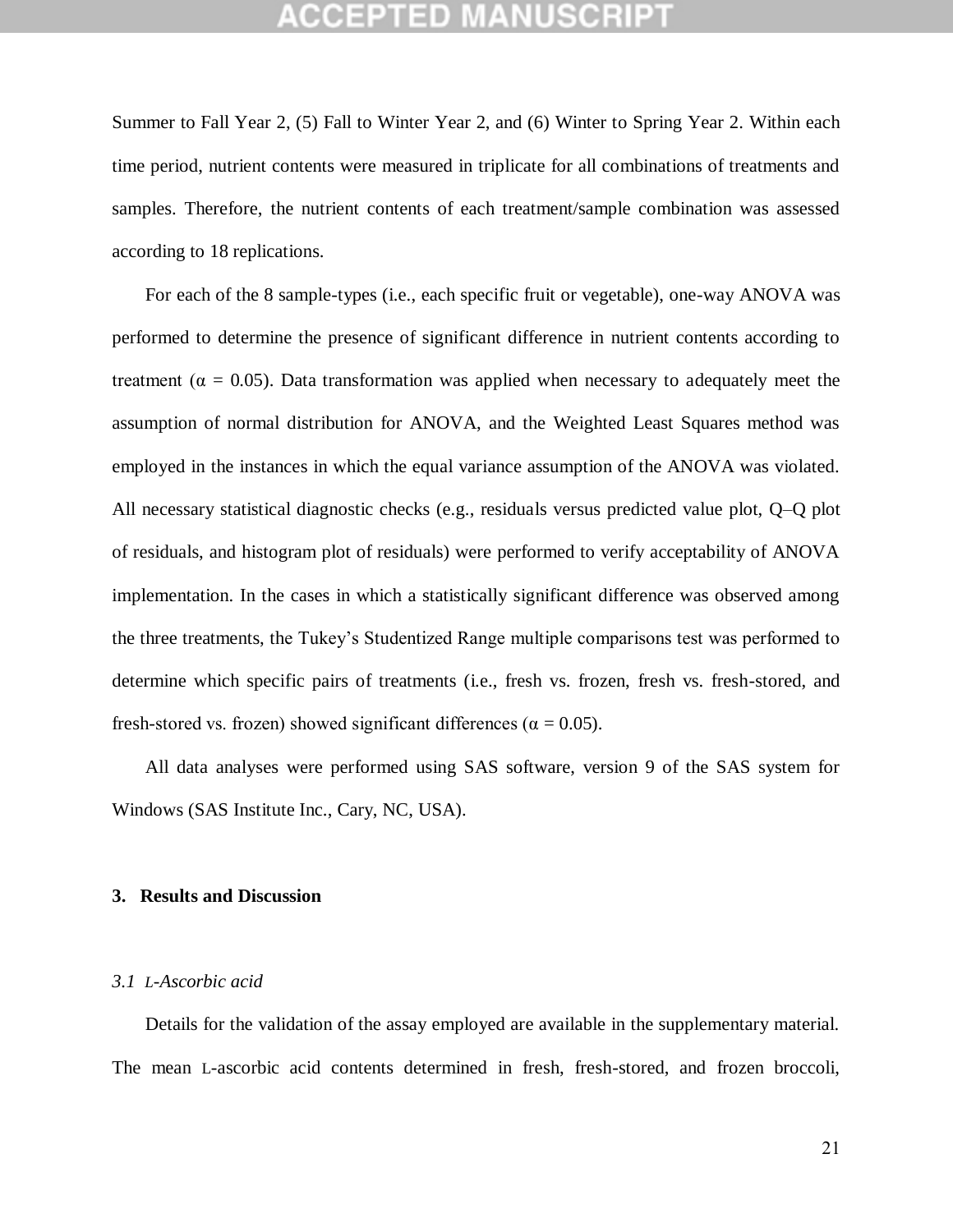cauliflower, corn, green beans, green peas, spinach, blueberries and strawberries as well as the corresponding fresh and frozen values from the USDA National Nutrient Database for Standard Reference (SR28), herein after referred to simply as Database (USDA ARS, 2015), are presented in Table 1.

There were no statistically significant differences for L-ascorbic acid contents in fresh, freshstored and frozen produce for broccoli, cauliflower, and corn. The L-ascorbic acid content in corn was lowest of all produce analyzed. These values are in general agreement with the USDA Database, with the exception of fresh broccoli, for which our observed values were substantially lower than those of the database.

The frozen green beans possessed a mean L-ascorbic acid level significantly  $(p < 0.05)$ greater than both the fresh and fresh-stored samples. The Database also reports a mean content of vitamin C for fresh green beans being lower than that of its frozen counterpart, but this difference in the Database is not statistically significant and is of lower magnitude than the difference observed in our study. Makhlouf et al. (1995) found vitamin C in the raw beans had an average of 8.2 mg/100 g, which corresponds well to the magnitudes recorded in our study. In this study, fresh-stored green beans showed a 13% lower value of L-ascorbic acid than for fresh green beans, but this difference was not determined to be statistically significant. Fresh-stored green beans showed an L-ascorbic acid value 40% lower than that of frozen green beans, a difference determined to be statistically significant. Other researchers have reported marked L-ascorbic acid loss with extended storage (Howard, et al., 2008; Favell, 1998; Spínola et al., 2012). Martin and Silva (2004) found that the beans' quality held well during frozen storage.

The absolute mean value of L-ascorbic acid in frozen green peas was greater than that of fresh peas, but the difference was not statistically significant. The Database indicates fresh green

22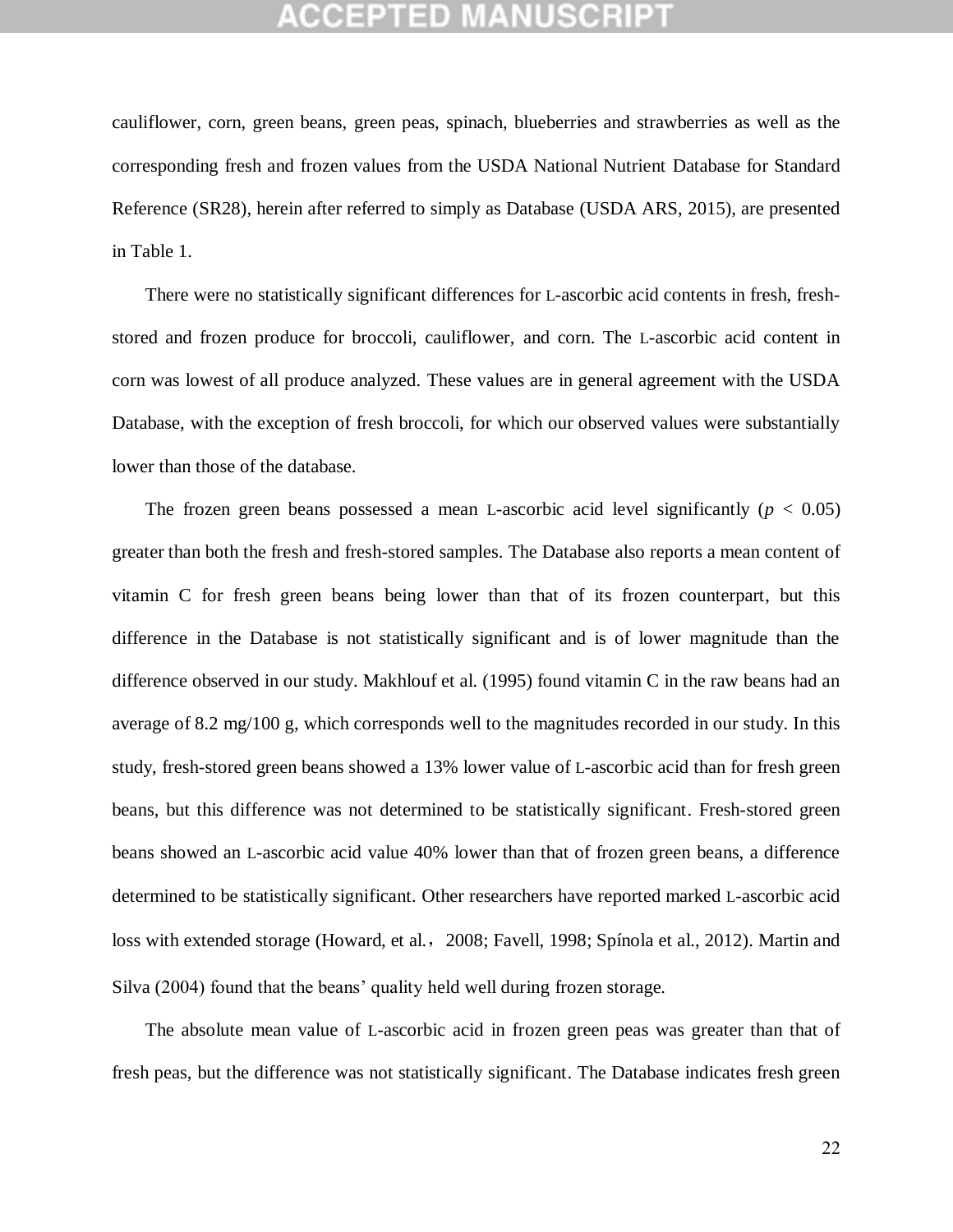peas have much higher L-ascorbic acid contents than frozen green peas, but we did not find a supporting result here. It is worth noting that the Database reports only a single data point for fresh green peas for this nutrient, while our study found fresh green peas to have L-ascorbic acid contents highly comparable to the much more frequently reported contents found in frozen green peas. For fresh-stored green peas, the L-ascorbic acid content was significantly lower than both of the other treatment types (fresh and frozen). In other studies, frozen peas were found to have a good retention of L-ascorbic acid (Bouzari, et al., 2015; Favell, 1998). A study from Hunter and Fletcher (2002) indicated a potential for dramatic loss in nutrients if fresh green peas were not properly stored. Our results suggest that in order to offer comparable L-ascorbic acid to the consumer as that found in frozen green peas, fresh green peas would need to be consumed within a short period of time after purchase.

In the case of spinach, all treatments were statistically different from one another, with fresh exhibiting the greatest values, and fresh-stored exhibiting greater values than frozen. There is variation between the values from the study and the USDA Database, but the trend of greater Lascorbic in fresh spinach is consistent. It is worth noting that only the frozen sample was blanched before analysis. Considering the large surface area of spinach relative to the other fruits and vegetables examined in this study, it is feasible that the blanching step may explain the noted diminished quantities of L-ascorbic acid content. It was also observed that refrigerated storage is associated with substantially lower contents of L-ascorbic acid (fresh-stored contents being 22% lower than that of the fresh samples). Giannakourou and Taoukis (2003) found higher levels of L-ascorbic acid in frozen spinach, and other studies have also noted poor retention of vitamin C in spinach during storage (Favell, 1998; Hunter and Fletcher, 2002). In a recent study, Phillips et al. (2016) found substantial losses of Vitamin C in spinach samples that had been stored in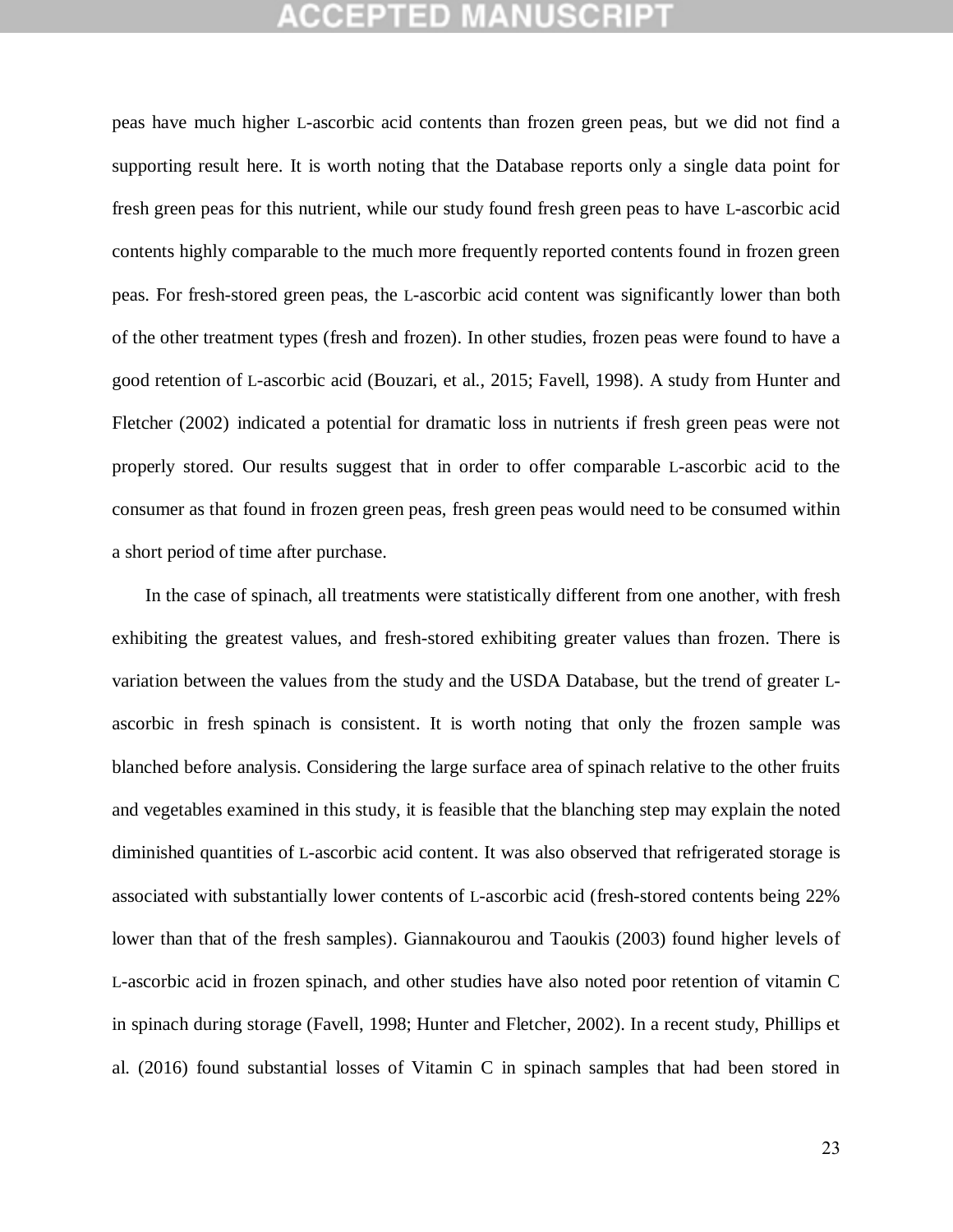# **CEPTED MANUSCR**

refrigeration for durations of 1 and 7 days (9.5 mg/100 g and 31 mg/100 g, respectively). Considering the losses of L-ascorbic acid post-harvest and in refrigerated storage, freezing could still impart an advantage compared to refrigeration, although our results suggest this would likely primarily only be the case in situations where the consumer will be eventually either blanch their fresh spinach or store it for extended periods following purchase.

There was no statistically significant difference in the levels of L-ascorbic acid for the two berry types. Our findings suggest a greater similarity in the L-ascorbic acid content in fresh blueberries and strawberries as compared to their frozen counterparts than is reported in the USDA Database.

### *3.2* trans*-β-Carotene*

Details for the validation of the assay employed are available in the supplementary material. Table 2 summarizes the *trans*-β-carotene content of fresh, fresh-stored, and frozen produce based on the f.w. for broccoli, cauliflower, corn, green beans, green peas, spinach, blueberries and strawberries. The *trans*-β-carotene contents within the assessed sample types showed high variances, as can be seen from the relatively high standard deviation values (standard errors frequently greater than 20%). This observation may be at least partly attributable to the established characteristic of *trans*-β-carotene concentrations to be affected by factors such as storage time and storage conditions, as this could feasibly result in substantial inconsistencies of *trans*-β-carotene concentrations within available produce (Villa-Rodriguez et al., 2015).

For broccoli, there were no statistically significant differences between the fresh and freshstored test samples. Frozen broccoli was lower and statistically different from its fresh counterparts. Biehler, Mayer, Hoffmann, Krause, & Bohn (2010) similarly reported that the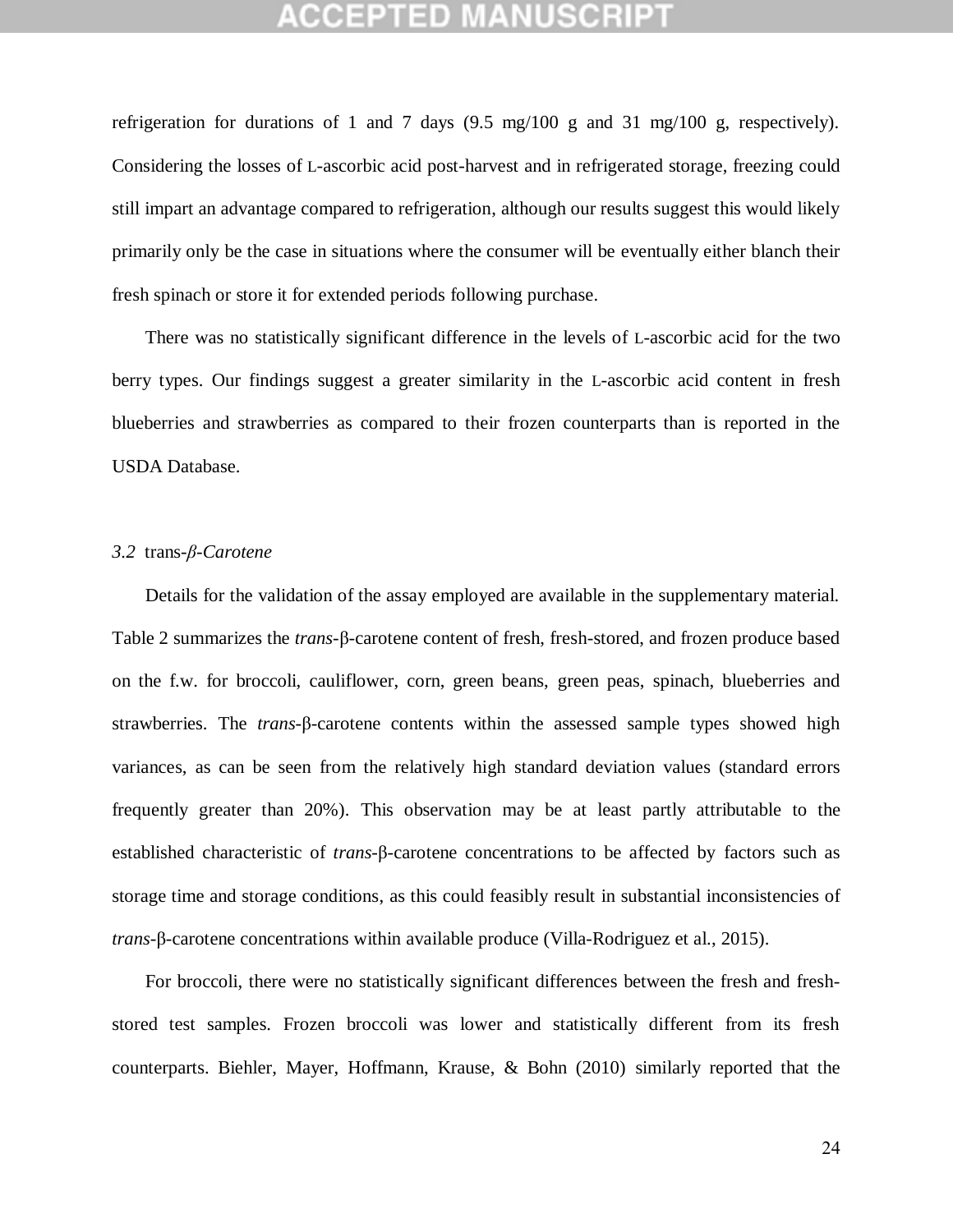*trans*-β-carotene content in frozen broccoli was lower than its fresh analog. Fresh broccoli stored at 4 °C for 5 days after purchase did not show a significant reduction in *trans*-β-carotene. Howard, Wong, Perry, & Klein (1999) reported no pattern of retention was evident. Hussein et al. (2000) found a decrease of 10% in *trans*-β-carotene content in fresh broccoli stored at 4 °C for 10 days. Different packaging may result in differences on the retention of total carotenoids during transport after processing and storage. Specifically, Barth and Zhuang (1996) found that modified atmosphere packaging prevented any loss in carotenoids of broccoli florets stored at 5 °C for 6 days, while unwrapped florets or florets wrapped in perforated film lost ~50% of their carotenoid content under the same conditions. Other studies reported better stability of carotenes in frozen broccoli (Martin, et al., 1960; Wu, et al., 1992).

For cauliflower, the mean *trans*-β-carotene content in fresh products was found to be 24.2 ± 11.4 μg/100 g, f.w., whereas in the Database it is listed as zero based on 4 observations. Other studies have also found detectable levels of *trans*-β-carotene in fresh cauliflower (Kurilich et al., 1999; Gębczyński and Kmiecik, 2006). Our findings showed that the *trans*-β-carotene contents in fresh, fresh-stored, and frozen cauliflower were not statistically significantly different.

The *trans*-β-carotene contents of frozen corn was not significantly different from that of fresh corn, but was significantly greater than that of the fresh-stored corn. A study by Scott and Eldridge (2005) reported a higher *trans*-β-carotene content in frozen golden whole kernel corn and white shoepeg compared to that of their fresh counterparts. The higher quantities of *trans*-βcarotene observed in frozen corn may be a result of water loss from the kernels, because the blanching and freezing process can dehydrate vegetables slightly. In fresh corn, the *trans*-βcarotene contents observed in our study showed a very large range (20.2 to 111  $\mu$ g/100 g, f.w.). The wide range observed may possibly be attributable to the variation in cultivar and region of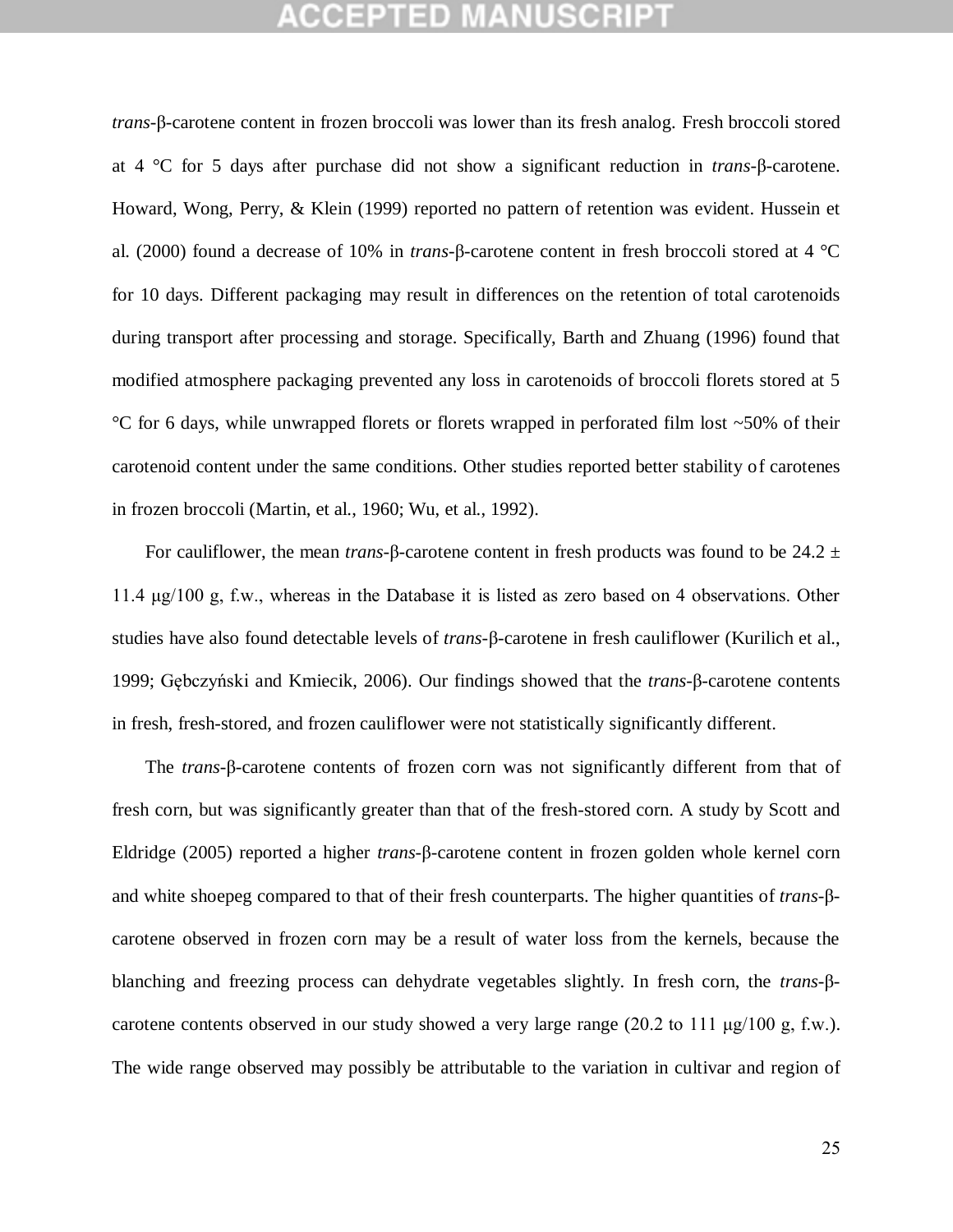origin for corn-on-the-cob available in supermarkets throughout a calendar year. In this study, the fresh-stored corn on the cob showed *trans*-β-carotene contents 45% lower than that of fresh, and 54% lower than frozen. This loss of *trans*-β-carotene associated with refrigerated storage of corn-on-the-cob is the highest among all of the fresh fruits and vegetables examined in this study. Unless the fresh corn is to be consumed very shortly after purchase, the results here suggests there may be a nutritional advantage, in regards to *trans*-β-carotene, of frozen corn-onthe-cob.

The fresh green beans possessed a statistically greater content of *trans*-β-carotene than both the fresh-stored and frozen produce, which themselves were not statistically different. The freshstored green beans showed *trans*-β-carotene 23% lower than that found in fresh green beans. A somewhat similar study by Howard et al. (1999) reported an average loss of 10% for *trans*-βcarotene in green beans refrigerated for 16 days.

Of all of the fruits and vegetables examined, spinach contained the highest content of *trans*β-carotene. As with green beans, the fresh spinach had a statistically significant greater content of *trans*-β-carotene than the fresh-stored and frozen produce, which themselves were not statistically different. Pandrangi and LaBorde (2004) found *trans*-β-carotene contents in fresh spinach ranging from 5,400 to 12,700 μg/100 g, f.w., which is compatible with our findings. In our study, fresh-stored spinach corresponded to a 20% lower quantity of *trans*-β-carotene than in fresh spinach. Simonetti, Porrini, & Testolin (1991) reported a 10% decrease in *trans*-β-carotene content of spinach based on wet weight over three weeks of storage. Pandrangi and LaBorde (2004) similarly reported an 84.3% retention of carotenoids in fresh spinach stored at 4 °C for 8 days.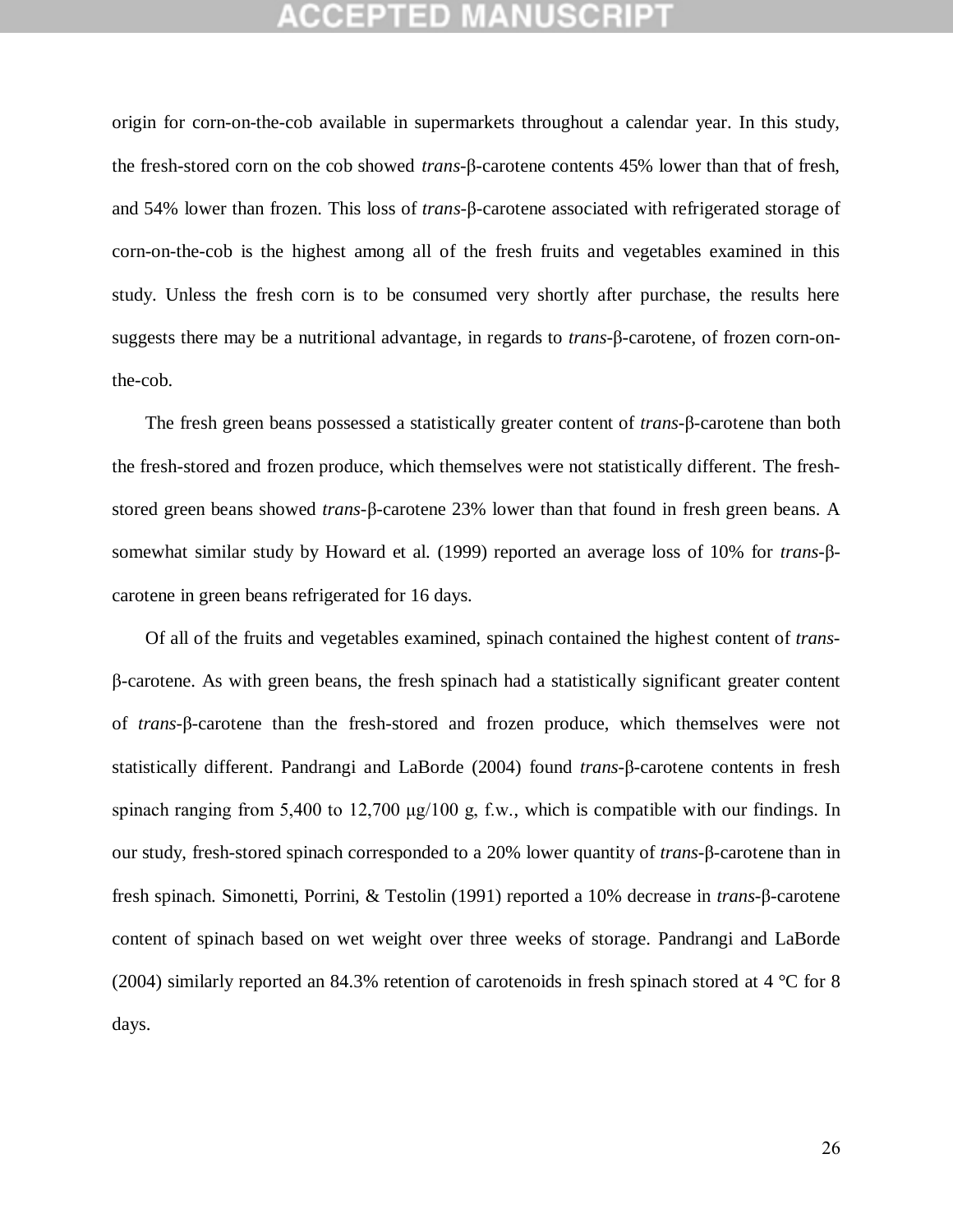## **CEPTED MANUSCF**

The values of *trans*-β-carotene in frozen green peas and fresh green peas were not statistically different from one another, but the contents of both were significantly greater than that of the fresh-stored produce. Fresh-stored green peas had 36% lower *trans*-β-carotene values than the fresh green pea samples, and 44% lower than the frozen samples. This finding is compatible with a study by Simonetti et al. (1991), who also found a significant decrease of *trans*-β-carotene in peas after 3 weeks of refrigerated storage. The results of this study suggest that, when considering the time a consumer may store their fresh green peas prior to consumption, frozen green peas can present a nutritional advantage in regards to *trans*-βcarotene content.

The mean values for fresh (196 μg/100 g, f.w.), fresh-stored (136 μg/100 g, f.w.), and frozen blueberries (74 μg/100 g, f.w.) were each statistically different from one another. Fresh-stored blueberries showed *trans*-β-carotene contents 31% below that of fresh blueberries, and the frozen blueberries had contents 45% below that. For strawberries, the fresh-stored sample was significantly lower than fresh and frozen, while fresh and frozen were not significantly different from one another. The *trans*-β-carotene in fresh-stored strawberries was found to be 38% below that of fresh and 36% below that of frozen. In both fruits investigated, we observed *trans*-βcarotene degradation to be quite pronounced after harvesting.

#### *3.3 Folate*

Details for the validation of the assay employed are available in the supplementary material. Table 3 summarizes the mean folate contents of fresh, fresh-stored, and frozen produce based on the f.w. for broccoli, cauliflower, corn, green beans, green peas, spinach, blueberries and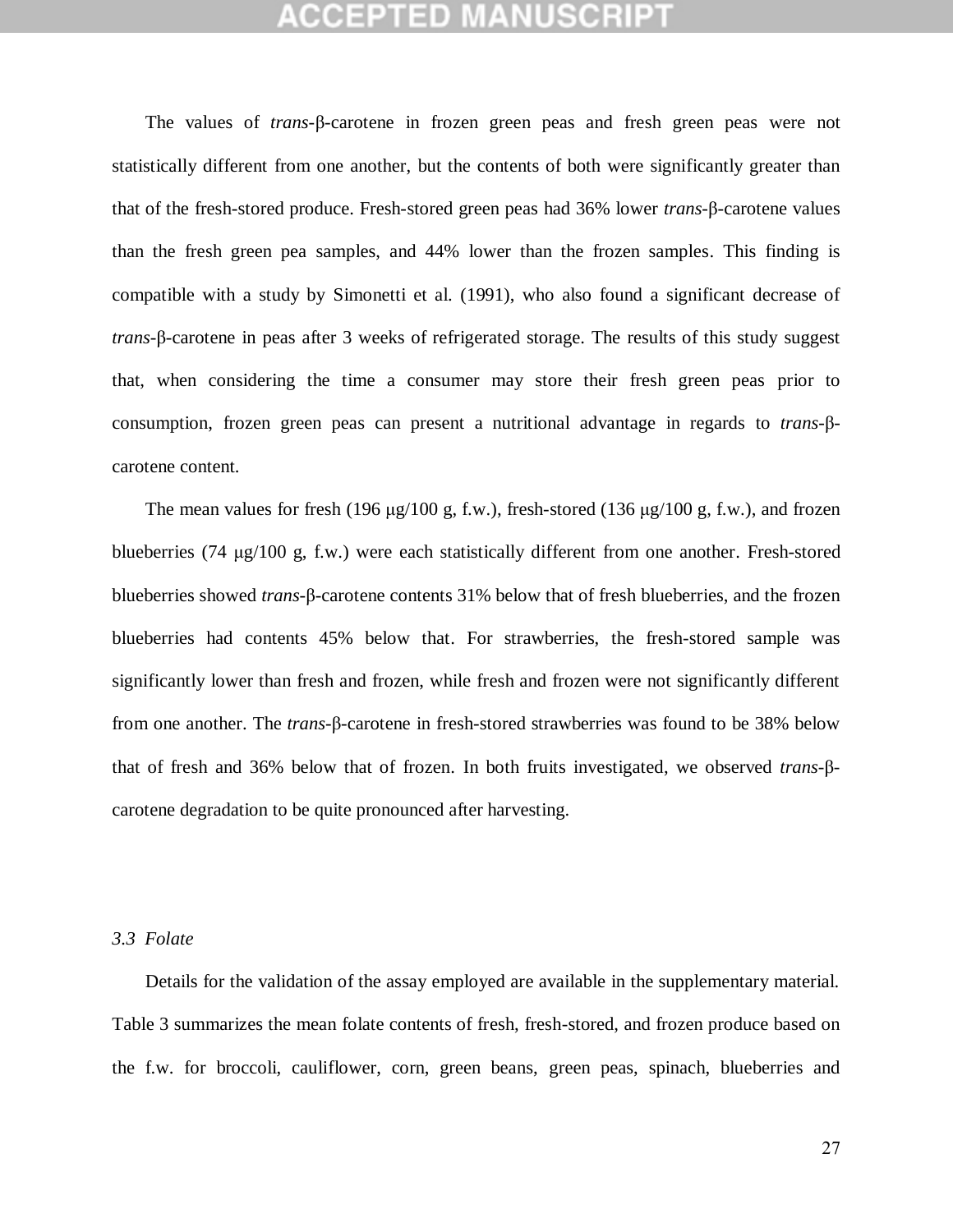strawberries. For broccoli, there was no statistically significant difference between the fresh and fresh-stored test samples, but frozen broccoli was lower in folate and statistically different from its fresh counterparts. It should be noted that neither the fresh nor fresh-stored broccoli analyzed in this study was blanched, as samples from the composite were immediately placed in a phosphate buffer. The frozen broccoli, however, had been blanched prior to freezing and this may have contributed to lower mean folate values observed here in frozen samples. Studies have indicated a loss of folate resulting from blanching of fresh broccoli. Specifically, De Souza and Eitenmiller (1986) observed losses of 60 and 9% after water and steam blanching, respectively, compared with fresh broccoli.

For cauliflower, no statistically significant difference was found between folate values in fresh, fresh-stored, and frozen produce. Other studies have reported higher folate contents in fresh cauliflower than those in this work (Puupponen-Pimiä et al., 2003, Vahteristo et al., 1997). It was suggested that the difference in folate contents was due to variability in the cultivars tested. It should be pointed out, however, that the microbiological assay for folate can lead to erroneous data if the protocol is not followed carefully and a quality control plan is not in place to monitor the repeatability and precision of the assay.

The values for frozen corn and fresh corn were not statistically significantly different. However, the folate contents in fresh corn and frozen corn were both significantly greater than that of the fresh-stored produce. In this study, the folate content of fresh-stored corn-on-the-cob was 26% lower than that of fresh corn-on-the-cob, and also 26% lower than that of frozen. This loss of folate associated with refrigerated storage is, by percentage, the greatest among all of the fresh fruits and vegetables examined in this study. In regards to folate, the findings suggest a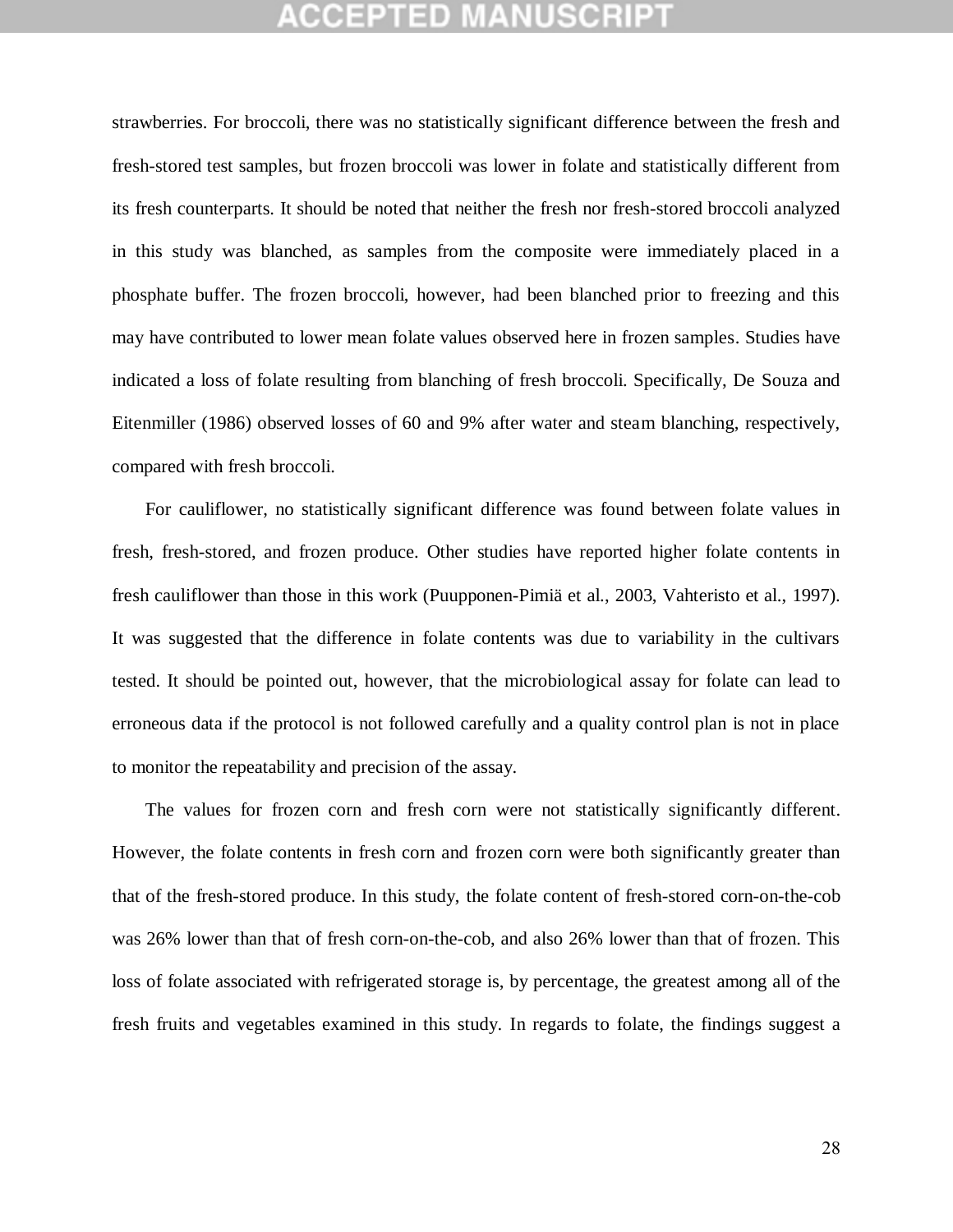nutritional advantage in either consuming frozen corn or consuming fresh corn very shortly after purchase, rather than consuming fresh corn that has been stored for 5 days.

The fresh green beans possessed a significantly greater content of folate than the frozen produce, which in turn was not statistically different from that of the fresh-stored green beans. Again it should be noted that neither the fresh nor fresh-stored green beans analyzed in this study were blanched, as samples from the composite were immediately placed in a phosphate buffer. The frozen green beans, however, were blanched prior to freezing which could be contributing to finding of observed lower folate contents in these samples.

Of all of the fruits and vegetables examined, spinach contained the highest content of folate. No statistically significant differences were noted in the folate content of the spinach treatments. Other studies have found high variances in spinach folate content (Rychlik, 2004, Pandrangi and LaBorde, 2004). De Souza and Eitenmiller (1986) reported a 60% loss in folic acid for blanched spinach, whereas Cooper, Chen, & King (1978) found that blanching in boiling water for 3 min resulted in a 33% loss compared with fresh spinach. This study also found that microwave blanching without water showed a relatively minor 14% loss relative to fresh spinach. Considering the losses of folate associated with blanching, it is somewhat noteworthy that the frozen spinach, which was the only blanched sample, possessed the highest mean folate content (albeit not statistically significantly so) of all spinach samples assessed. Chen, Song, & Kirsch (1983) found a 26% decrease in folate content of spinach stored at 4 °C for 7 days, but our study did not observe comparable losses in storage. The authors of that study suggested that blanching and immediate freezing of spinach can retain more than 80% of the folacin in fresh spinach if the air is excluded from the packaging.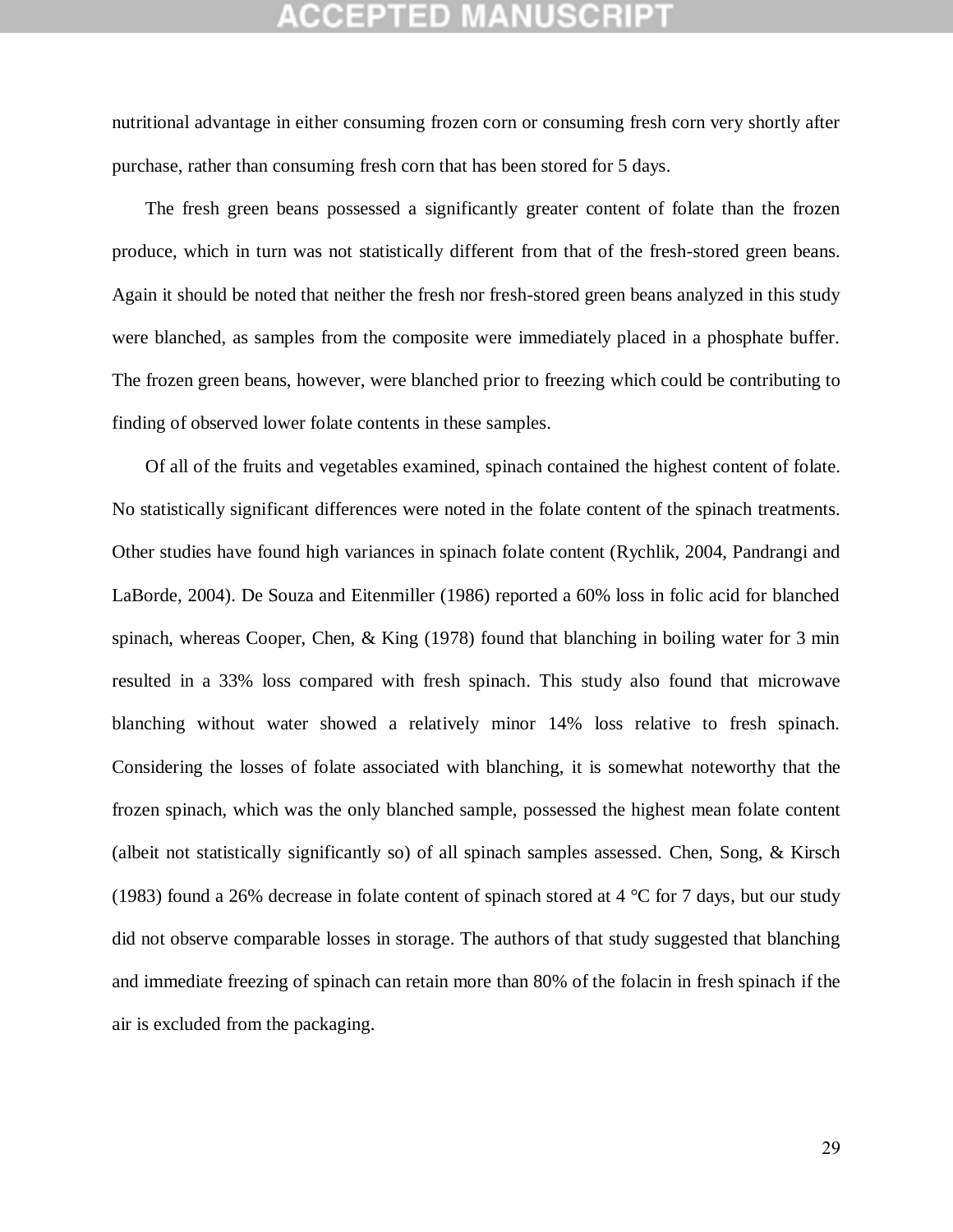# CEPTED MAN

The values for frozen green peas and fresh green peas were not statistically different, but the folate in frozen green peas was significantly greater than that of the fresh-stored produce. Stea, Johansson, Jägerstad, & Frølich (2006) found 47.9 µg/100 g of folate in raw green peas. Freshstored green peas had values of folate 13% below that of fresh green peas, and 19% below that of frozen. Again, the frozen green peas were the only assessed sample that had undergone blanching prior to their assessment, making their high folate contents noteworthy. Selman (1994) has previously noted the folate content in green peas cooked in water to be much lower than raw green peas. Our results suggest that even if there are losses of the water-soluble folate during blanching, the frozen storage of green peas still results in folate being retained at high levels.

For blueberries, the folate content in frozen blueberries was significantly greater than that of fresh-stored blueberries. Fresh blueberries had a mean value below frozen and above freshstored, but the difference was not statistically significant in either case. As with other produce types assessed, the results suggest a possible nutrient advantage for frozen when considering the losses of nutrients during refrigerated storage. For strawberries, there were no significant differences observed among the three treatments.

#### **4. Conclusions**

In our comparisons of the levels of L-ascorbic acid, *trans*-β-carotene, and folate found in fresh, fresh-stored, and frozen fruits and vegetables, we found the majority of comparisons to yield no significant difference. In the cases of significant differences, there was a generally consistent observation of five days of refrigerated storage having a negative association with nutrient concentration. Corresponding to this observed negative association, our study found frozen produce samples to have significantly higher nutrient contents than fresh-stored more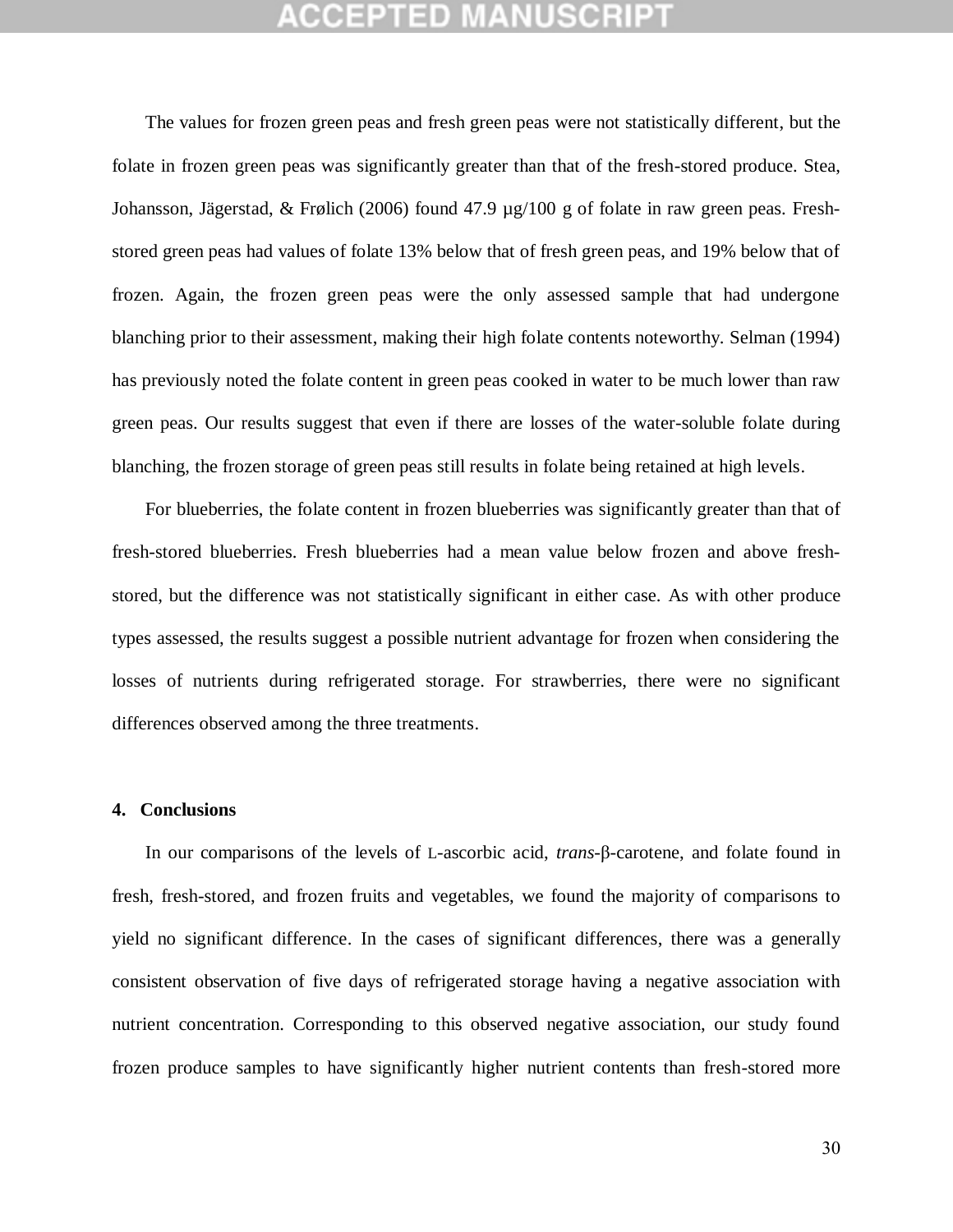frequently than the inverse. Overall, our findings suggest that the time a consumer stores their fresh produce prior to consumption is an important factor in determining comparative nutritional value, and one that we believe merits more consideration from investigators when making nutritional comparisons. When accounting for a storage period that mimics that employed by consumers, our findings do not support the common perception that fresh produce is nutritionally superior to frozen produce.

**Funding**: This work was supported by a grant from the Frozen Food Foundation (FFF), a notfor-profit organization dedicated to fostering scientific research, public awareness and industry education regarding the nutritional and safety attributes of frozen foods for the benefit of the common good.

#### **Acknowledgements**

The authors gratefully acknowledge the financial support provided through a competitive grant from the Frozen Food Foundation (FFF), most notably Adrienne Seiling. Additionally, we wish to thank Elizabeth Carr and Sheena Patel for assistance with the folate assay, Vickie Wentzel for *trans*-β-carotene analyses, Yi Gong for helping to compile the vast quantity of data generated from this study, and Lorraine Fuller of UGA's Poultry Science Department for arranging for us to collect chicken pancreata.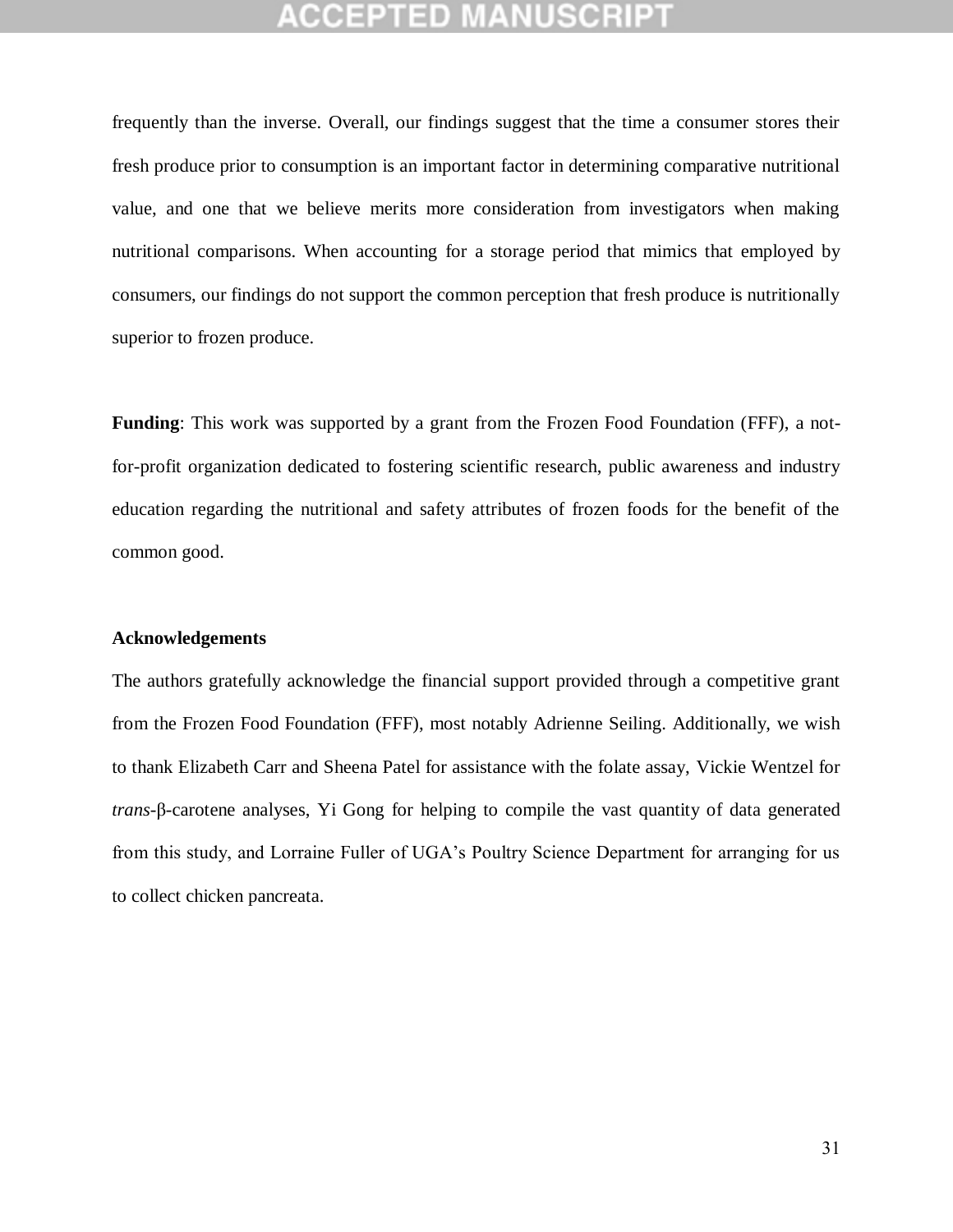### **References**

- Agarwal, S., Reider, C., Brooks, J.R., Fulgoni III, V.L., 2015. Comparison of prevalence of inadequate nutrient intake based on body weight status of adults in the United States: An analysis of NHANES 2001–2008. J. Am. Coll. Nutr. 34, 126–134.
- Alvarez-Suarez, J.M., Mazzoni, L., Forbes-Hernandez, T.Y., Gasparrini, M., Sabbadini, S., Giampieri, F., 2014. The effects of pre-harvest and post-harvest factors on the nutritional quality of strawberry fruits: A review. J. Berry Res. 4, 1–10.
- AOAC, 1998. AOAC Peer-Verified Methods Program. Manual on Policies and Procedures, Arlington, VA: Association of Official Analytical Chemists.
- AOAC International, 2006. AOAC Official Method 967.21, L-Ascorbic acid in vitamin preparations and juices 2,6-dichloroindophenol titrimetric method, 45.1.14. Arlington, VA: Association of Official Analytical Chemists International.
- AOAC International, 2006. AOAC Official Method 984.325, Moisture (loss of mass on drying) in frozen french-fried potatoes. Arlington, VA: Association of Official Analytical Chemists International.
- Ares, G., De Saldamando, L., Giménez, A., Deliza, R., 2014. Food and wellbeing. Towards a consumer-based approach. Appetite 74, 61–69.
- Barth, M.M., Zhuang, H., 1996. Packaging design affects antioxidant vitamin retention and quality of broccoli florets during postharvest storage. Postharvest Biol. Tec. 9, 141–150.
- Biehler, E., Mayer, F., Hoffmann, L., Krause, E., Bohn, T., 2010. Comparison of 3 spectrophotometric methods for carotenoid determination in frequently consumed fruits and vegetables. J. Food Sci. 75, C55–C61.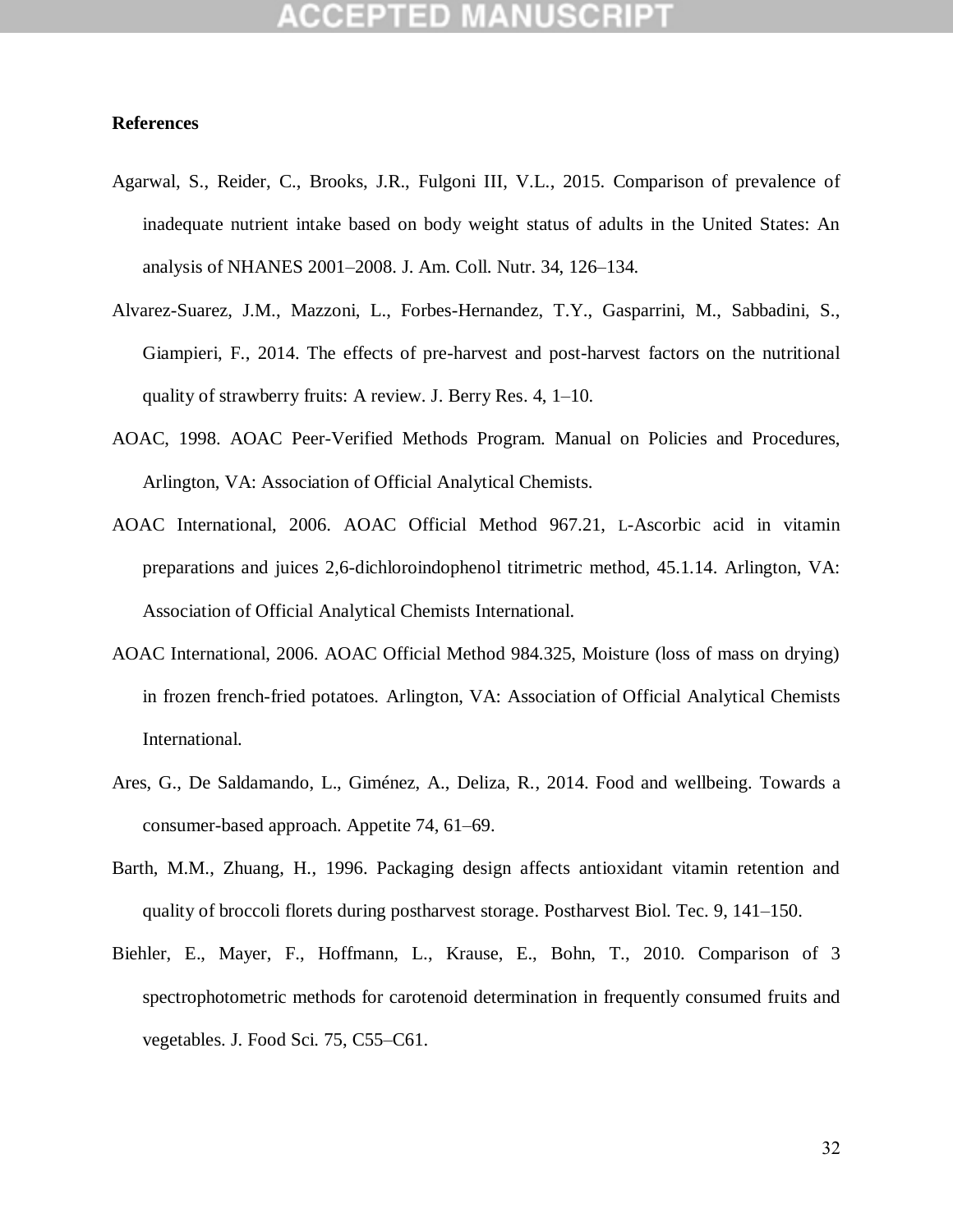# :СЕРТЕD М

- Blackburn, J., Scudder, G., 2009. Supply chain strategies for perishable products: The case of fresh produce. Prod. Oper. Manag. 18, 129–137.
- Bouzari, A., Holstege, D., Barrett, D.M., 2015. Vitamin retention in eight fruits and vegetables: A comparison of refrigerated and frozen storage. J. Agric. Food Chem. 63, 957–962.
- Brandwein, M., Al-Quntar, A., Goldberg, H., Mosheyev, G., Goffer, M., Marin-Iniesta, F., López-Gómez, A., Steinberg, D., 2016. Mitigation of biofilm formation on corrugated cardboard fresh produce packaging surfaces using a novel thiazolidinedione derivative integrated in acrylic emulsion polymers. Front. Microbiol. 7, 1–9.
- Buzby, J.C., Farah-Wells, H., Hyman, J., 2014. The estimated amount, value, and calories of postharvest food losses at the retail and consumer levels in the United States. USDA-ERS Economic Information Bulletin, 121.
- CDC (National Center for Chronic Disease Prevention and Health Promotion, Division of Nutrition, Physical Activity, and Obesity), 2013. State Indicator Report on Fruits and Vegetables 2013.
- Chen, T.S., Song, Y.O., Kirsch, A.J., 1983. Effects of blanching, freezing and storage on folacin content of spinach. Nutr. Rep. Int. 28, 317–324.
- Cooper, R.G., Chen, T.S., King, M.A., 1978. Thermal destruction of folacin in microwave and conventional heating. J. Am. Diet. Assoc. 73, 406–410.
- Deliens, T., Clarys, P., De Bourdeaudhuij, I., Deforche, B., 2014. Determinants of eating behaviour in university students: a qualitative study using focus group discussions. BMC Pub. Health 14(53), 12 p..
- DeSouza, S.C., Eitenmiller, R.R., 1986. Effects of processing and storage on the folate content of spinach and broccoli. J. Food Sci. 51, 626–628.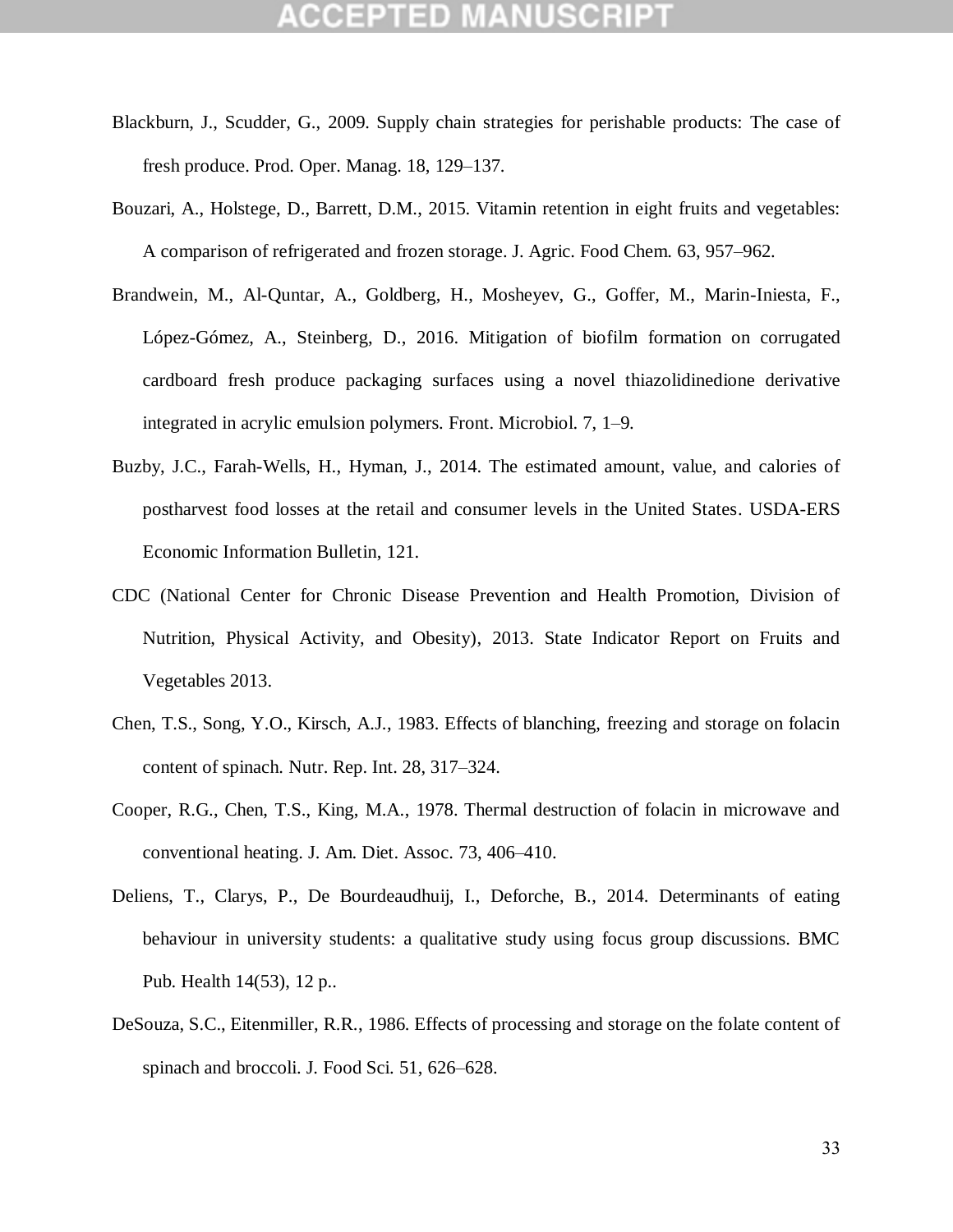Favell, D.J., 1998. A comparison of the vitamin C content of fresh and frozen vegetables. Food Chem. 62, 59–64.

Food Marketing Institute, 2015. US Grocery Shopper Trends. Food Marketing Institute.

- Fulton, S.L., McKinley, M.C., Young, I.S., Cardwell, C.R., Woodside, J.V., 2016. The effect of increasing fruit and vegetable consumption on overall diet: A systematic review and metaanalysis. Crit. Rev. Food Sci. Nutr. 56, 802–816.Gębczyński, P., Kmiecik, W., 2007. Effects of traditional and modified technology, in the production of frozen cauliflower, on the contents of selected antioxidative compounds. Food Chem. 101, 229–235.
- Giannakourou, M.C., Taoukis, P.S., 2003. Kinetic modelling of vitamin C loss in frozen green vegetables under variable storage conditions. Food Chem. 83, 33–41.
- Haynes-Maslow, L., Parsons, S.E., Wheeler, S.B., Leone, L.A., 2013. A qualitative study of perceived barriers to fruit and vegetable consumption among low-income populations, North Carolina, 2011. Prev. Chronic Dis. 10, 10p.
- Howard, L.A., Wong, A.D., Perry, A.K., Klein, B.P., 1999. β-Carotene and ascorbic acid retention in fresh and processed vegetables. J. Food Sci. 64, 929–936.
- Hunter, K.J., Fletcher, J.M., 2002. The antioxidant activity and composition of fresh, frozen, jarred and canned vegetables. Innov. Food Sci. Emerg. Technol. 3, 399–406.
- Hussein, A., Odumeru, J.A., Ayanbadejo, T., Faulkner, H., McNab, W.B., Hager, H., Szijarto, L., 2000. Effects of processing and packaging on vitamin C and β-carotene content of readyto-use (RTU) vegetables. Food Res. Int. 33, 131–136.
- Kurilich, A.C., Tsau, G.J., Brown, A., Howard, L., Klein, B.P., Jeffery, E.H., Kushad, M., Wallig, M.A., Juvik, J.A., 1999. Carotene, tocopherol, and ascorbate contents in subspecies of *Brassica oleracea.* J. Agric. Food Chem. 47, 1576–1581.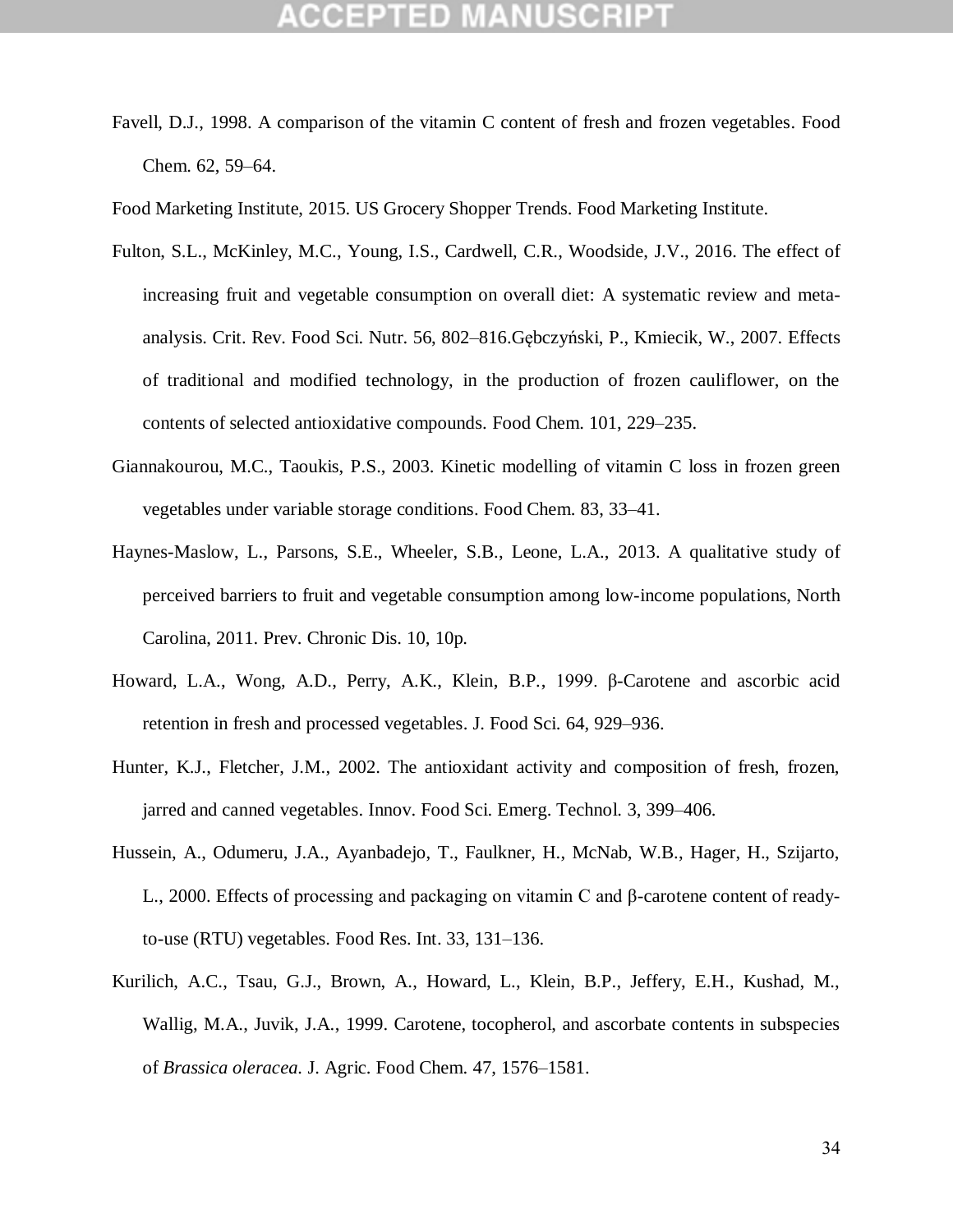- Kyureghian, G., Stratton, J., Bianchini, A., Albrecht, J., 2010. Nutritional comparison of frozen and non-frozen fruits and vegetables: Literature review. The Food Processing Center University of Nebraska-Lincoln. Retreived January 30, 2017 from https://pdfs.semanticscholar.org/fd90/0931812081bff85f304a557906852b9add90.pdf
- Liu, R.H., 2013. Health-promoting components of fruits and vegetables in the diet. Adv. Nutr. 4, 384S–392S.
- Martin, M.E., Sweeney, J.P., Gilpin, G.L., Chapman, V.J., 1960. Factors affecting the ascorbic acid and carotene content of broccoli. J. Agric. Food Chem. 8, 387–390.
- Martins, R.C., Silva, C.L.M., 2004. Frozen green beans (*Phaseolus vulgaris*, L.) quality profile evaluation during home storage. J. Food Eng. 64, 481–488.
- Oliveira, M., Abadias, M., Usall, J., Torres, R., Teixidó, N., Viñas, I., 2015. Application of modified atmosphere packaging as a safety approach to fresh-cut fruits and vegetables  $- A$ review. Trends Food Sci. Tech. 46, 13–26.
- Pandrangi, S., LaBorde, L.F., 2004. Retention of folate, carotenoids, and other quality characteristics in commercially packaged fresh spinach. J. Food Sci. 69, C702–C707.
- Patrignani, F., Siroli, L., Serrazanetti, D.I., Gardini, F., Lanciotti, R., 2015. Innovative strategies based on the use of essential oils and their components to improve safety, shelf-life and quality of minimally processed fruits and vegetables. Trends Food Sci. Tech. 46, 311–319.
- Phillips, K. M., Council-Troche, M., McGinty, R. C., Rasor, A. S., Tarrago-Trani, M. T., 2016. Stability of vitamin C in fruit and vegetable homogenates stored at different temperatures. J. Food Compost. Anal. 45, 147-162.
- Puupponen-Pimiä, R., Häkkinen, S., Aarni, M., Suortti, T., Lampi, A-M., Eurola, M., Piironen, V., Nuutila, A.M., Oksman-Caldentey, K-M., 2003. Blanching and long-term freezing affect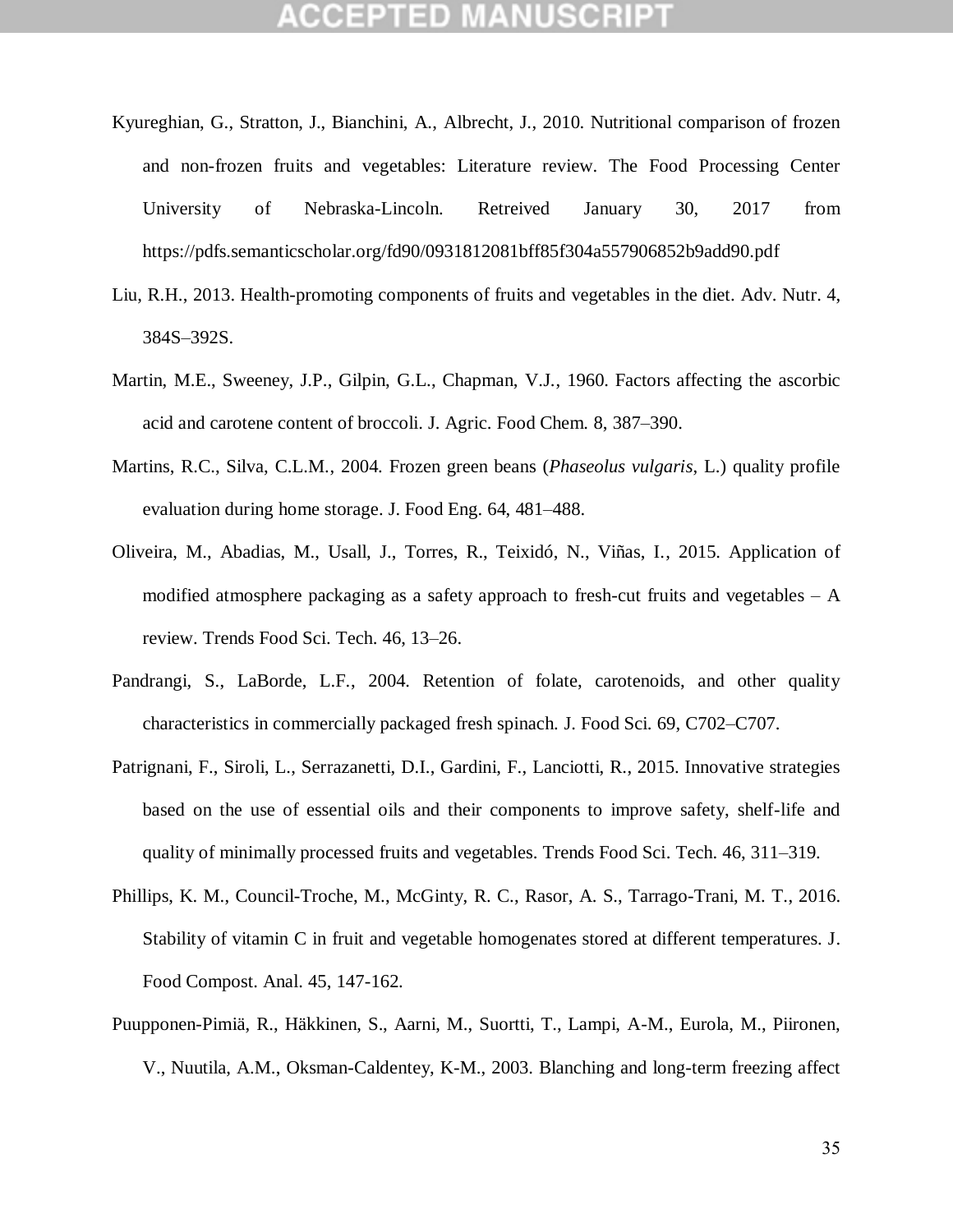various bioactive compounds of vegetables in different ways. J. Sci. Food. Agric. 83, 1389– 1402.

- Rychlik, M., 2004. Revised folate content of foods determined by stable isotope dilution assays. J. Food Compos. Anal. 17, 475–483.
- Sahu, R.K., Agrawal, A.K., Sinha, G., 2016. Extension of shelf life of custard apple (*Annona squamosa* L.) through post harvest treatments. Madras Agric. J. 103, 62–66.
- Scott, C.E., Eldridge, A.L., 2005. Comparison of carotenoid content in fresh, frozen and canned corn. J. Food Compos. Anal. 18, 551–559.
- Selman, J.D., 1994. Vitamin retention during blanching of vegetables. Food Chem. 49, 137–147.
- Simonetti, P., Porrini, M., Testolin, G., 1991. Effect of environmental factors and storage on vitamin content of *Pisum sativum* and *Spinacia oleracea*. Ital. J. Food Sci. 3, 187–196.
- Spínola, V., Mendes, B., Câmara, J.S., Castilho, P.C., 2012. An improved and fast UHPLC-PDA methodology for determination of *L*-ascorbic and dehydroascorbic acids in fruits and vegetables. Evaluation of degradation rate during storage. Anal. Bioanal. Chem. 403, 1049– 1058.
- Stea, T.H., Johansson, M., Jägerstad, M., Frølich, W., 2006. Retention of folates in cooked, stored and reheated peas, broccoli and potatoes for use in modern large-scale service systems. Food Chem. 101, 1095–1107.
- Stok, F.M., de Ridder, D.T.D., de Vet, E., de Wit, J.B.F., 2014. Don't tell me what I should do, but what others do: The influence of descriptive and injunctive peer norms on fruit consumption in adolescents. Brit. J. Health Psych. 19, 52–64.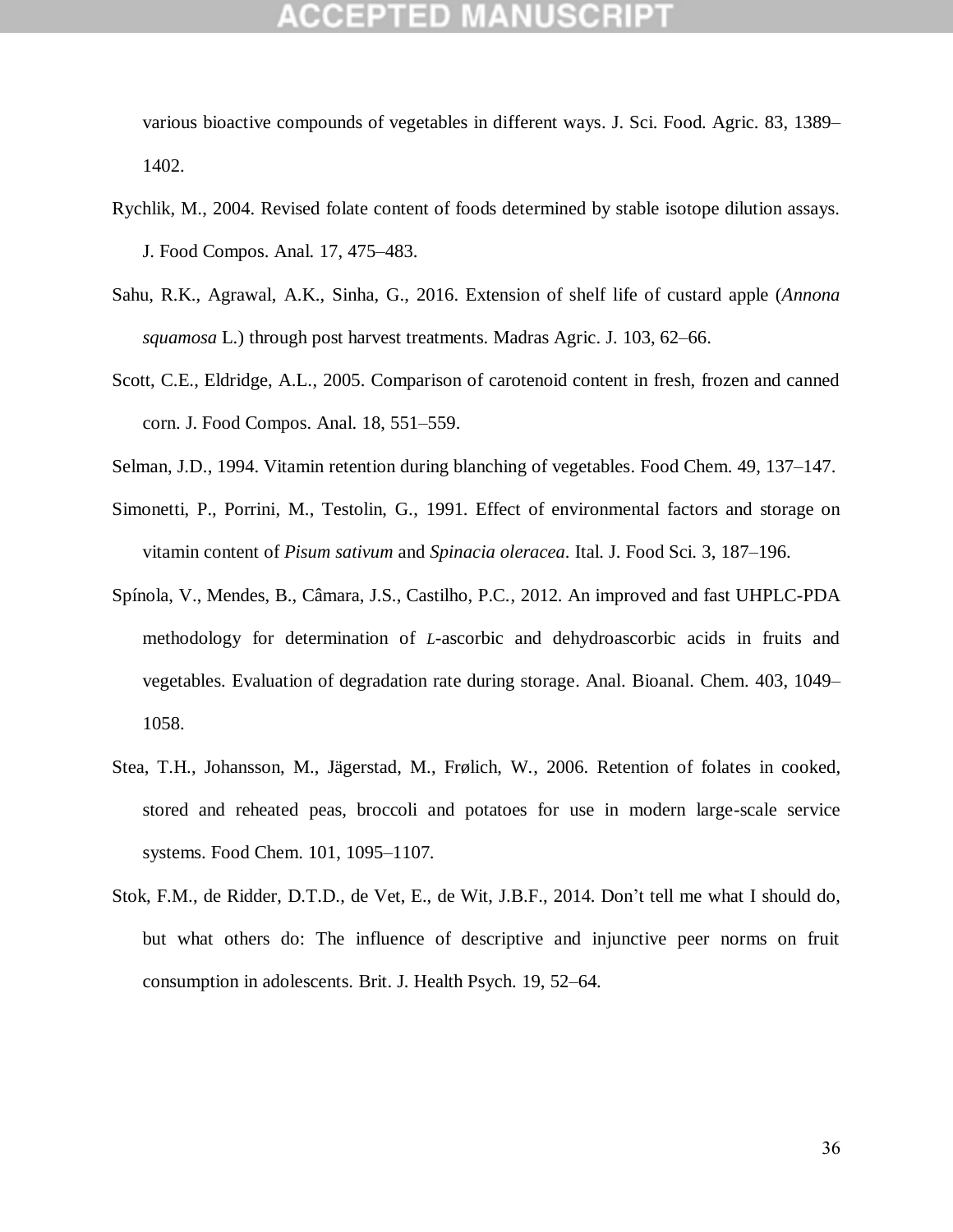- U.S. Department of Agriculture, Agricultural Research Service (2015). USDA National Nutrient Database for Standard Reference, Release 28. Retrieved September 30, 2016 from the USDA Food Composition Databases Home Page: https://ndb.nal.usda.gov/ndb/
- U.S. Department of Health and Human Services and U.S. Department of Agriculture (2015). 2015-2020 Dietary Guidelines for Americans, 8<sup>th</sup> Edition.
- Vahteristo, L., Lehikoinen, K., Ollilainen, V., Varo, P., 1997. Application of an HPLC assay for the determination of folate derivatives in some vegetables, fruits and berries consumed in Finland. Food Chem. 59, 589–591.
- Villa-Rodriguez, J.A., Palafox-Carlos, H., Yahia, E.M., Ayala-Zavala, J.F., Gonzalez-Aguilar, G.A., 2015. Maintaining antioxidant potential of fresh fruits and vegetables after harvest. Crit. Rev. Food Sci. Nutr. 55, 806–822.Wu, Y., Perry, A.K., Klein, B.P., 1992. Vitamin C and β-carotene in fresh and frozen green beans and broccoli in a simulated system. J. Food Quality 15, 87–96.
- YMC<sup>™</sup> Separation Technology, 2007. Technical Note: Separation of carotenoids found in algae.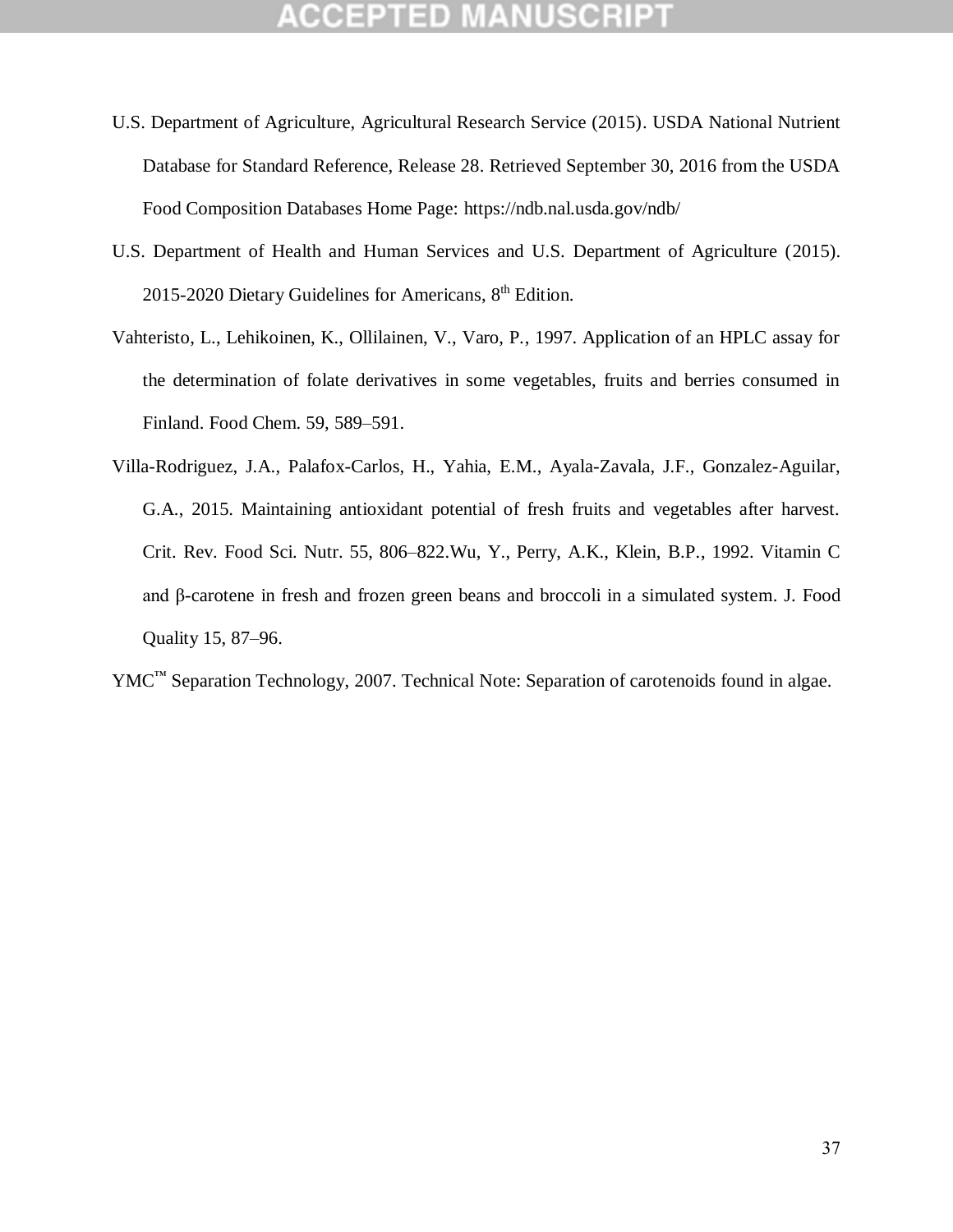#### D Ţ0

### **Figure Captions**

- **Figure 1.** Layout of the microplate for the folate assay.
- Figure 2. An example of a standard curve generated in the microbiological assay of folate concentration versus absorbance. The inserted box depicts the linear region of this polynomial curve, which can be used for folate quantification in the fruit and vegetable samples.

|              | $\mathbf{1}$ | 2     | 3     | 4       | 5     | 6     | $\overline{7}$ | 8     | 9     | 10     | 11     | 12     |
|--------------|--------------|-------|-------|---------|-------|-------|----------------|-------|-------|--------|--------|--------|
| $\mathsf{A}$ | $A-1$        | $A-2$ | $A-3$ | $A - 4$ | $A-5$ | $A-6$ | $A-7$          | $A-8$ | $A-9$ | $A-10$ | $A-11$ | $A-12$ |
| B            | $B-1$        | $B-2$ | $B-3$ | $B-4$   | $B-5$ | $B-6$ | $B-7$          | $B-8$ | $B-9$ | $B-10$ | $B-11$ | $B-12$ |
| $\mathsf{C}$ | $C-1$        | $C-2$ | $C-3$ | $C-4$   | $C-5$ | $C-6$ | $C-7$          | $C-8$ | $C-9$ | $C-10$ | $C-11$ | $C-12$ |
| D            | $D-1$        | $D-2$ | $D-3$ | $D-4$   | $D-5$ | $D-6$ | $D-7$          | $D-8$ | $D-9$ | $D-10$ | $D-11$ | $D-12$ |
| E            | $E-1$        | $E-2$ | $E-3$ | $E-4$   | $E-5$ | $E-6$ | $E - 7$        | $E-8$ | $E-9$ | $E-10$ | $E-11$ | $E-12$ |
| $\mathsf{F}$ | $F-1$        | $F-2$ | $F-3$ | $F-4$   | $F-5$ | $F-6$ | $F-7$          | $F-8$ | $F-9$ | $F-10$ | $F-11$ | $F-12$ |
| G            | $G-1$        | $G-2$ | $G-3$ | $G-4$   | $G-5$ | $G-6$ | $G-7$          | $G-8$ | $G-9$ | $G-10$ | $G-11$ | $G-12$ |
| H            | $H-1$        | $H-2$ | $H-3$ | $H - 4$ | $H-5$ | $H-6$ | $H - 7$        | $H-8$ | $H-9$ | $H-10$ | $H-11$ | $H-12$ |
|              |              |       |       |         |       |       |                |       |       |        |        |        |

Folic acid standard Flour sample for QC Test sample 1 Test sample 2

**Figure 1.**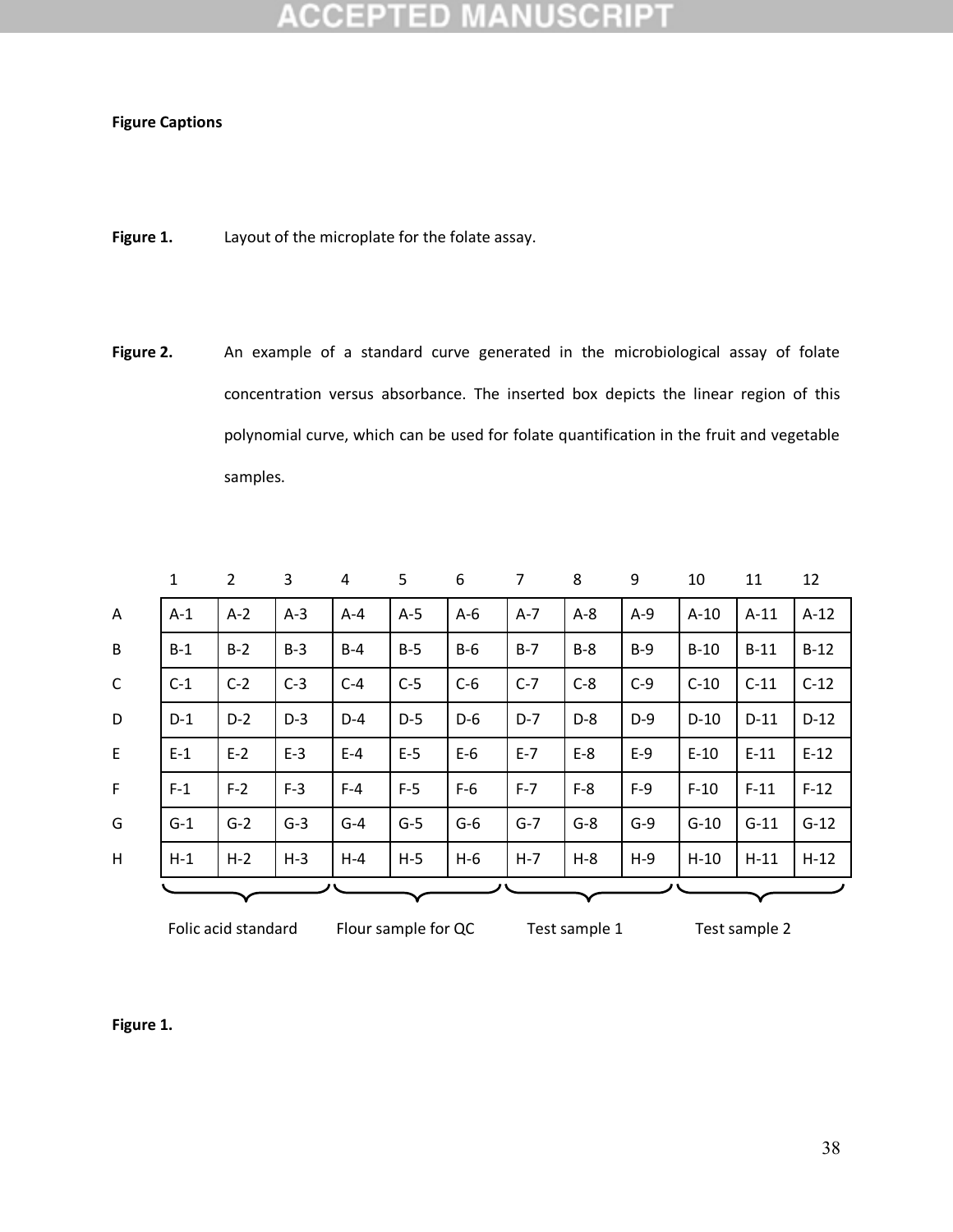

**Figure 2.**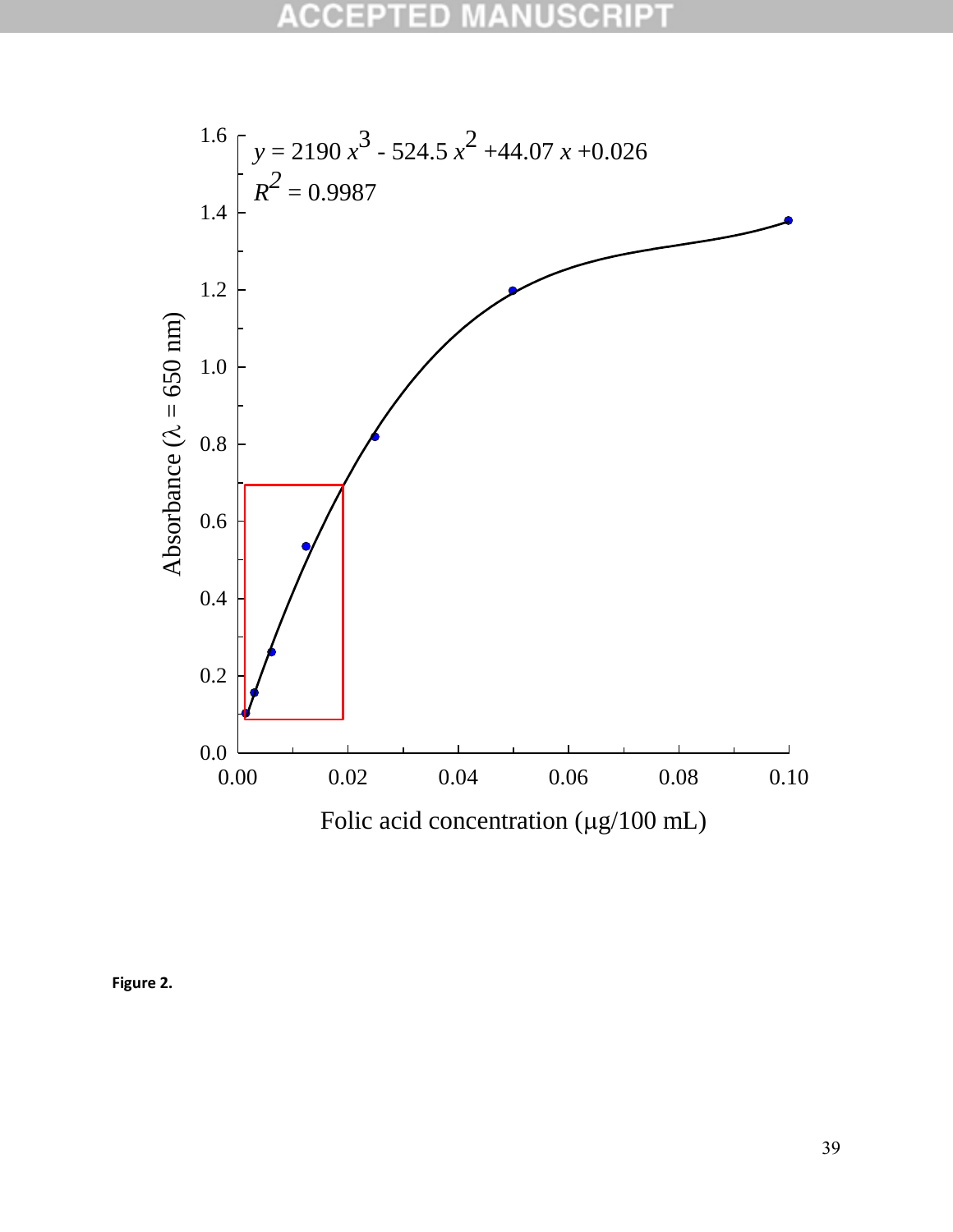### **Table 1**

L-Ascorbic acid content (mg AA/100 g, f.w.) in selected fresh, fresh-stored, and frozen fruits.<sup>1</sup>

| Vegetables          | Mean $\pm SD^2$   |                    |                   | <b>USDA</b>           | <b>USDA</b><br>Frozen <sup>4</sup> |  |
|---------------------|-------------------|--------------------|-------------------|-----------------------|------------------------------------|--|
| and Fruits          | Fresh             | Fresh-stored       | Frozen            | Fresh <sup>3</sup>    |                                    |  |
| <b>Broccoli</b>     | $50.2 \pm 8.47$ A | $46.7 \pm 10.75$ A | $50.6 \pm 3.32$ A | $89.2 \pm 3.98(n=19)$ | $68.3 \pm 2.84(n=39)$              |  |
| Cauliflower         | $45.1 \pm 6.07$ A | $42.0 \pm 6.35$ A  | $40.4 \pm 7.50$ A | $48.2 \pm 3.77(n=28)$ | $48.8 \pm 1.67(n=34)$              |  |
| Corn                | $6.2 \pm 0.90$ A  | $5.7 \pm 0.90$ A   | $6.2 \pm 1.29$ A  | $6.8 \pm 0.57(n=7)$   | $6.4 \pm 1.55(n=68)$               |  |
| Green beans         | $7.7 + 3.66A$     | $6.7 \pm 3.60$ A   | $11.0 \pm 2.34 B$ | $12.2 \pm 0.75(n=9)$  | $12.9 \pm 1.48(n=80)$              |  |
| Green peas          | $19.0 \pm 5.11$ A | $15.4 \pm 3.42B$   | $21.1 \pm 3.27$ A | $40.0(n=1)$           | $18.0 \pm 0.66(n=77)$              |  |
| Spinach             | $25.2 \pm 3.49$ A | $19.6 \pm 5.51B$   | $14.5 \pm 5.70$ C | $28.1 \pm 4.13(n=7)$  | $5.5\pm0.69(n=11)$                 |  |
| <b>Blueberries</b>  | $13.1 + 4.23A$    | $10.2 \pm 2.66$ A  | $9.9 \pm 5.71$ A  | $9.7 \pm 0.89(n=4)$   | $2.5 \pm 2.37(n=3)$                |  |
| <b>Strawberries</b> | $55.2+9.83A$      | $48.3 \pm 12.21$ A | $54.7+9.61A$      | $58.8 \pm 2.47(n=9)$  | $41.2 \pm 9.06(n=6)$               |  |

<sup>1</sup>Abbreviations:  $AA$  – ascorbic acid; f.w. – fresh weight.

<sup>2</sup>Mean  $\pm$  SD values calculated based on 18 individual observations. Those followed by a different letter within a column (for each sample) reflect significant differences ( $p \le 0.05$ ) according to ANOVA and means separation with Tukey's Studentized Range *via* SAS software.

<sup>3,4</sup> USDA National Nutrient Database for Standard Reference (SR28) sample means  $\pm$  standard error  ${SE}$  (n = number of data points) for: Broccoli, raw; Broccoli, frozen, chopped, unprepared; Cauliflower, raw; Cauliflower, frozen, unprepared; Corn, sweet, yellow, raw; Corn, sweet, yellow, frozen, kernels cut off cob, unprepared; Beans, snap, green, raw; Beans, snap, green, frozen, all styles, unprepared; Peas, green, raw; Peas, green, frozen, unprepared; Spinach, raw; Spinach, frozen, chopped or leaf, unprepared; Blueberries, raw; Blueberries, frozen, unsweetened; Strawberries, raw and Strawberries, frozen, unsweetened.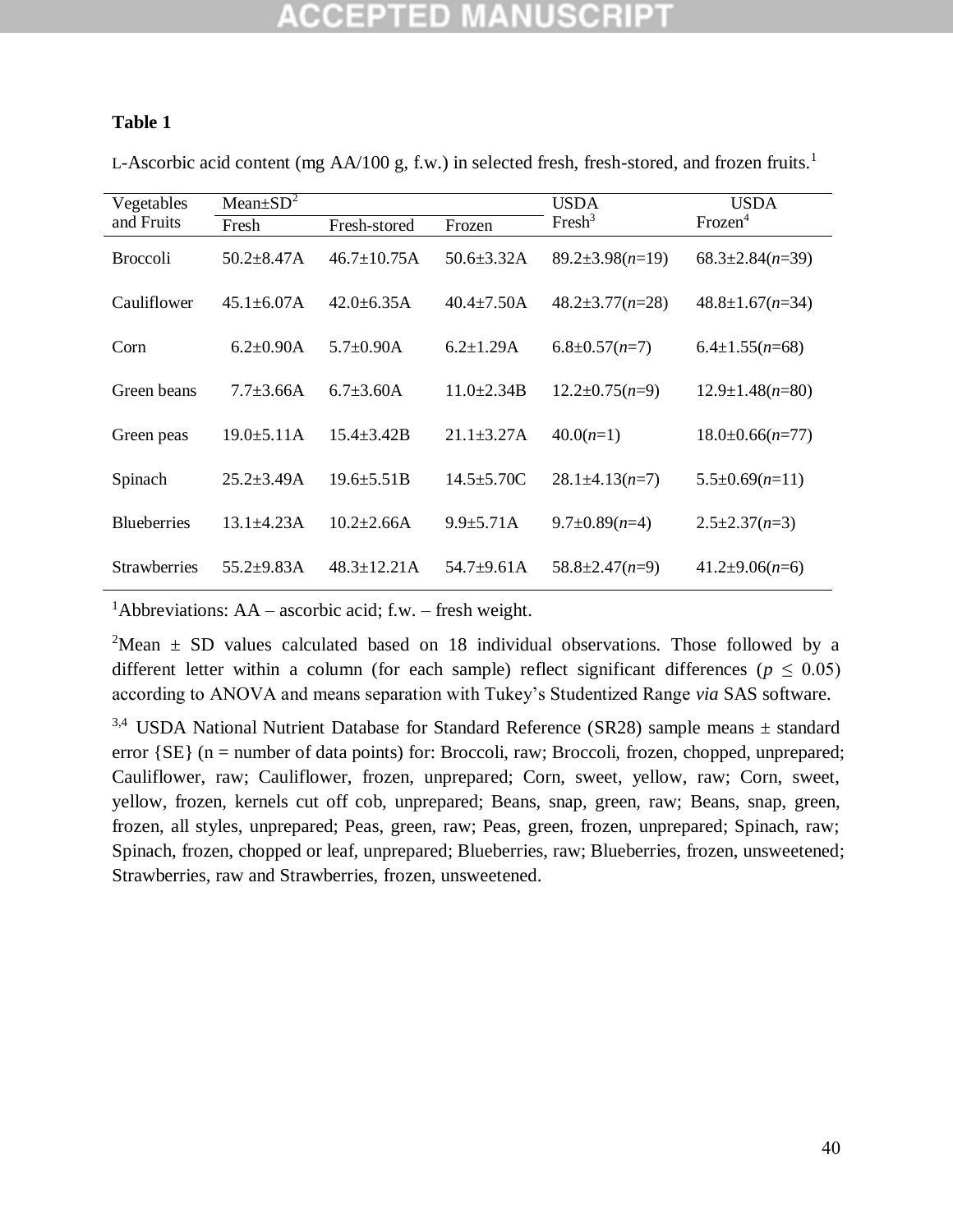# **ACCEPTED MANUSCRIPT**

### **Table 2**

*trans*-β-Carotene content (μg/100 g, f.w.) in selected fresh, fresh-stored, and frozen fruits.<sup>1</sup>

| Vegetables          |                    | Mean $\pm SD^2$   | <b>USDA</b>       | USDA                |                     |  |
|---------------------|--------------------|-------------------|-------------------|---------------------|---------------------|--|
| and Fruits          | Fresh              |                   | Frozen            | Fresh <sup>3</sup>  | Frozen <sup>4</sup> |  |
| <b>Broccoli</b>     | $2020 \pm 390A$    | $1710\pm300A$     | $940 \pm 200B$    | $360 \pm 10(n=124)$ | 675(Imputed)        |  |
| Cauliflower         | $24.2 \pm 11.4$ A  | $17.8 \pm 12.6$ A | $16.5 \pm 7.7$ A  | $0\pm 0.01(n=4)$    | 7(Imputed)          |  |
| Corn                | $65.4 \pm 34.1AB$  | $35.7 \pm 20.0 B$ | $77.2 \pm 34.0$ A | 47(Imputed)         | 49(Imputed)         |  |
| Green beans         | $501 \pm 70.5$ A   | $360 \pm 144B$    | $359 \pm 117B$    | $379 \pm 49(n=77)$  | $292(n=5)$          |  |
| Green peas          | $957 \pm 343$ A    | $610\pm150B$      | $1084 + 224A$     | $449 \pm 109(n=40)$ | 1225(Imputed)       |  |
| Spinach             | $11100 \pm 2200$ A | $8900 \pm 1720B$  | $8500 \pm 2280B$  | $5626 \pm 770(n=5)$ | 7035(Imputed)       |  |
| <b>Blueberries</b>  | $196 + 43.6A$      | $136 + 25.7B$     | $74 \pm 24.3$ C   | $32\pm3.3(n=16)$    | 28(Imputed)         |  |
| <b>Strawberries</b> | $21.2 \pm 6.5$ A   | $13.2 \pm 4.0 B$  | $20.7 \pm 10.5$ A | $7\pm0.2(n=8)$      | 27(Imputed)         |  |

<sup>1,2,3,4</sup>See footnotes of Table 1 for description of the samples reported from the USDA National Nutrient Database for Standard Reference (SR28).